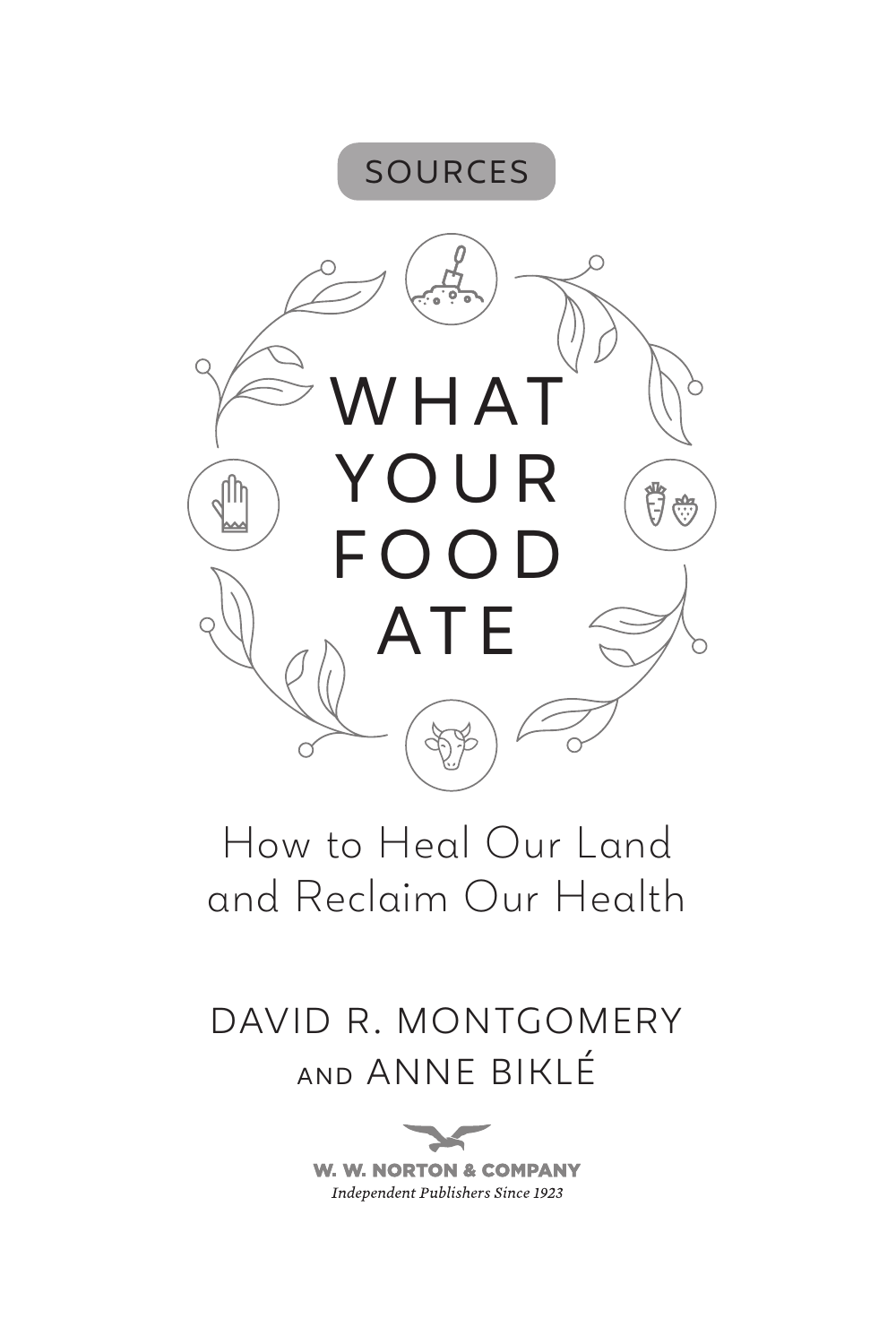## NOTE ON SOURCES

This document lists the references we consulted in researching and writing *What Your Food Ate*. They are organized by chapter and include studies mentioned in each chapter, fact sources, and background material that informed our understanding as we sought to evaluate the connections between soil, crop, animal, and human health.

While our research was by no means exhaustive, we tried to dig deep enough into the scientific and historical literature to test and explore these links. Readers interested in learning more about the subjects covered in *What Your Food Ate* will find our list of sources a useful starting point. And for those who prefer not to dive further into the scientific literature, we hope it gives you a sense of the interdisciplinary synthesis that the book unfolds.

Lastly, we thank the legion of researchers whose work we have drawn upon and hope that we have done justice to it, despite any sins of omission or inadvertent errors we may have introduced.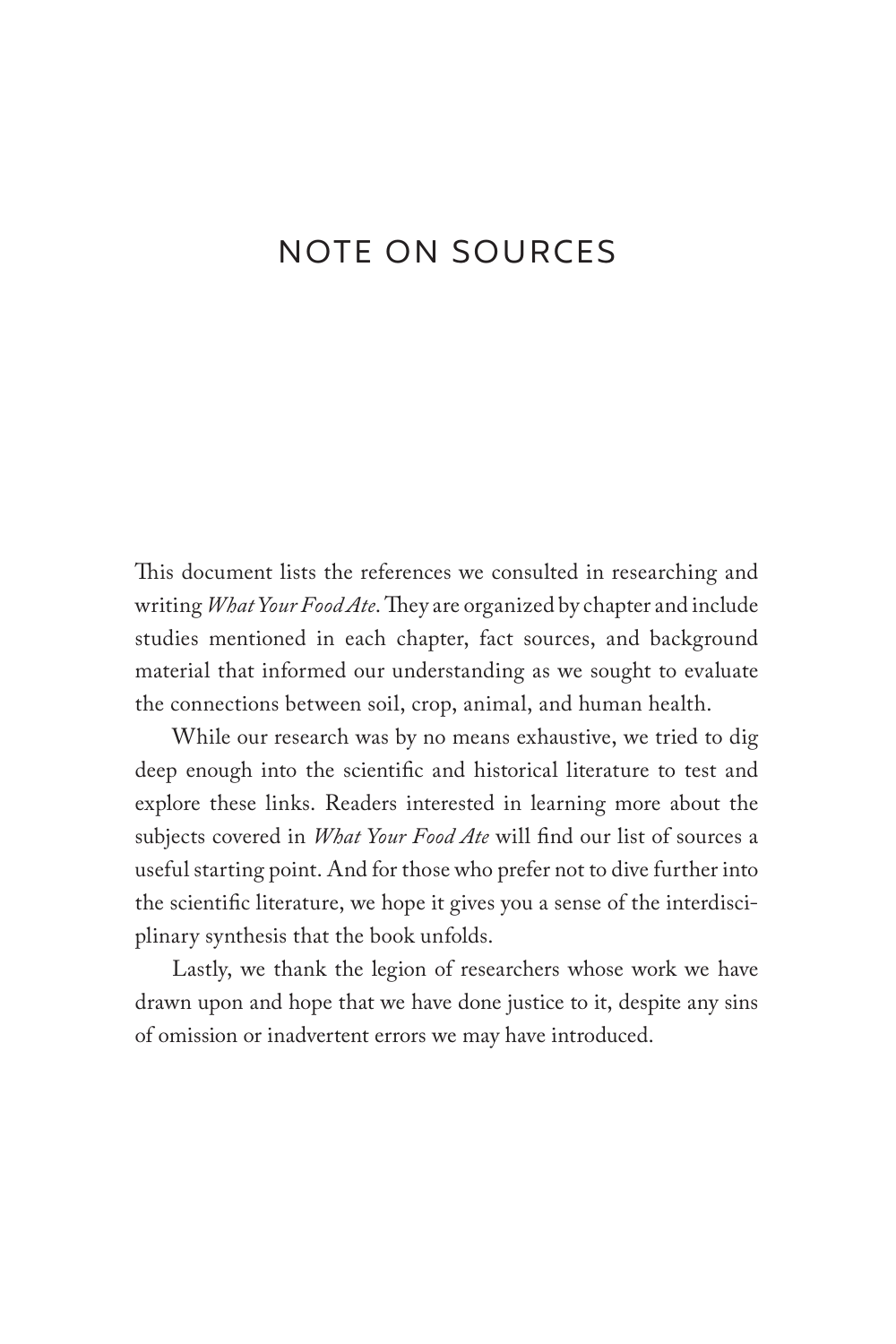## TABLE OF CONTENTS

| 1. THE EDIBLE PUZZLE           | 3  |
|--------------------------------|----|
| 2. ROCKS BECOME YOU            | 4  |
| 3. LIVING SOIL                 | 6  |
| <b>4. CONVENTIONAL DILEMMA</b> | 6  |
| 5. THE FARMERS' DOCTOR         | 11 |
| <b>6. BOTANICAL BODIES</b>     | 13 |
| 7. BIG GREEN THUMBS            | 16 |
| 8. COMPOST CONNECTIONS         | 17 |
| 9. OVERLOOKED GEMS             | 19 |
| 10. SILENT FIELDS              | 24 |
| 11. FAT OF THE LAND            | 30 |
| 12. WHAT'S IN YOUR BURGER?     | 33 |
| 13. BODY WISDOM                | 37 |
| 14. FLAVOR OF HEALTH           | 38 |
| 15. BALANCING ACT              | 41 |
| 16. FILLING EMPTY PLANTS       | 49 |
| 17. GROWING MEDICINE           | 53 |
| 18. HARVESTING HEALTH          | 56 |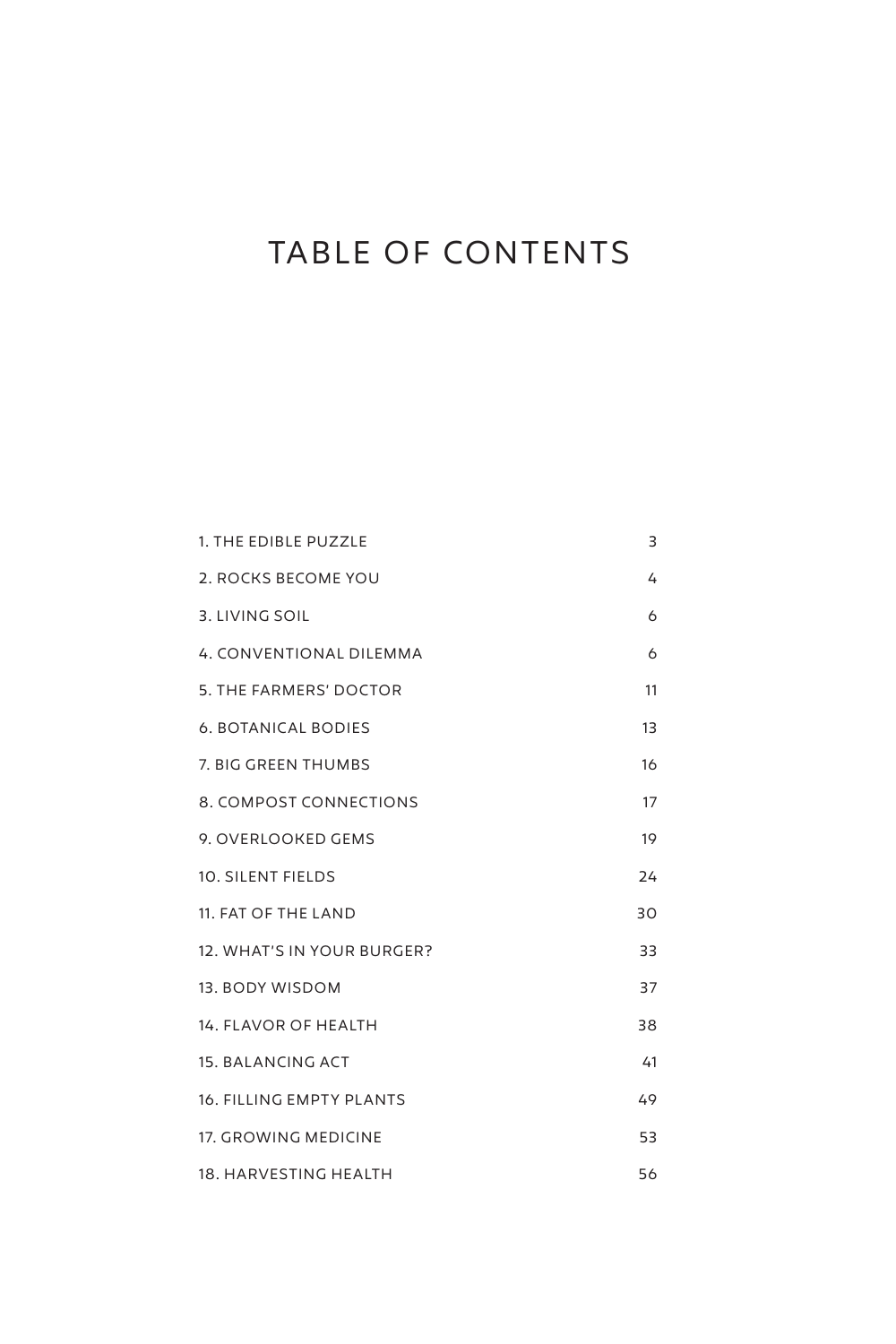## 1: THE EDIBLE PUZZLE

- Bailey, R. L., K. P. West, and R. E. Black. 2015. The epidemiology of global micronutrient deficiencies. *Annals of Nutrition & Metabolism* 66 (supplement 2):22–33.
- Bauer, U. E., P. A. Briss, R. A. Goodman, and B. A. Bowman. 2014. Prevention of chronic disease in the 21st century: Elimination of the leading preventable causes of premature death and disability in the USA. *The Lancet* 384:45–52.
- Berner, L. A., D. R. Keast, R. L. Bailey, and J. T. Dwyer. 2014. Fortified foods are major contributors to nutrient intakes in diets of US children and adolescents*. Journal of the Academy of Nutrition and Dietetics* 114:1009–1022.
- Bird, J. K., R. A. Murphy, E. D. Ciappio, and M. I. McBurney. 2017. Risk of deficiency in multiple concurrent micronutrients in children and adults in the United States. *Nutrients* 9:655.
- Cawley, J., and C. Meyerhoefer. 2012. The medical care costs of obesity: An instrumental variables approach. *Journal of Health Economics* 31:219–230.
- Chen, J. 2007. Rapid urbanization in China: A real challenge to soil protection and food security. *Catena* 69:1–15.
- Drewnowski, A., 2009. Defining nutrient density: Development and validation of the nutrient rich foods index. *Journal of the American College of Nutrition* 28:421S–426S.
- Drewnowski, A., and V. L. Fulgoni, III. 2014. Nutrient density: Principles and evaluation tools. *American Journal of Clinical Nutrition* 99:1223S–1228S.
- Fulgoni, V. L., D. R. Keast, R. L. Bailey, and J. Dwyer. 2011. Foods, fortificants, and supplements: Where do Americans get their nutrients? *Journal of Nutrition* 141:1847–1854.
- Intergovernmental Science-Policy Platform on Biodiversity and Ecosystem Services (IPBES). 2018. *Summary for Policymakers of the Thematic Assessment Report on Land Degradation and Restoration of the Intergovernmental Science-Policy Platform on Biodiversity and Ecosystem Services*. Edited by R. Scholes et al. IPBES secretariat, Bonn, Germany.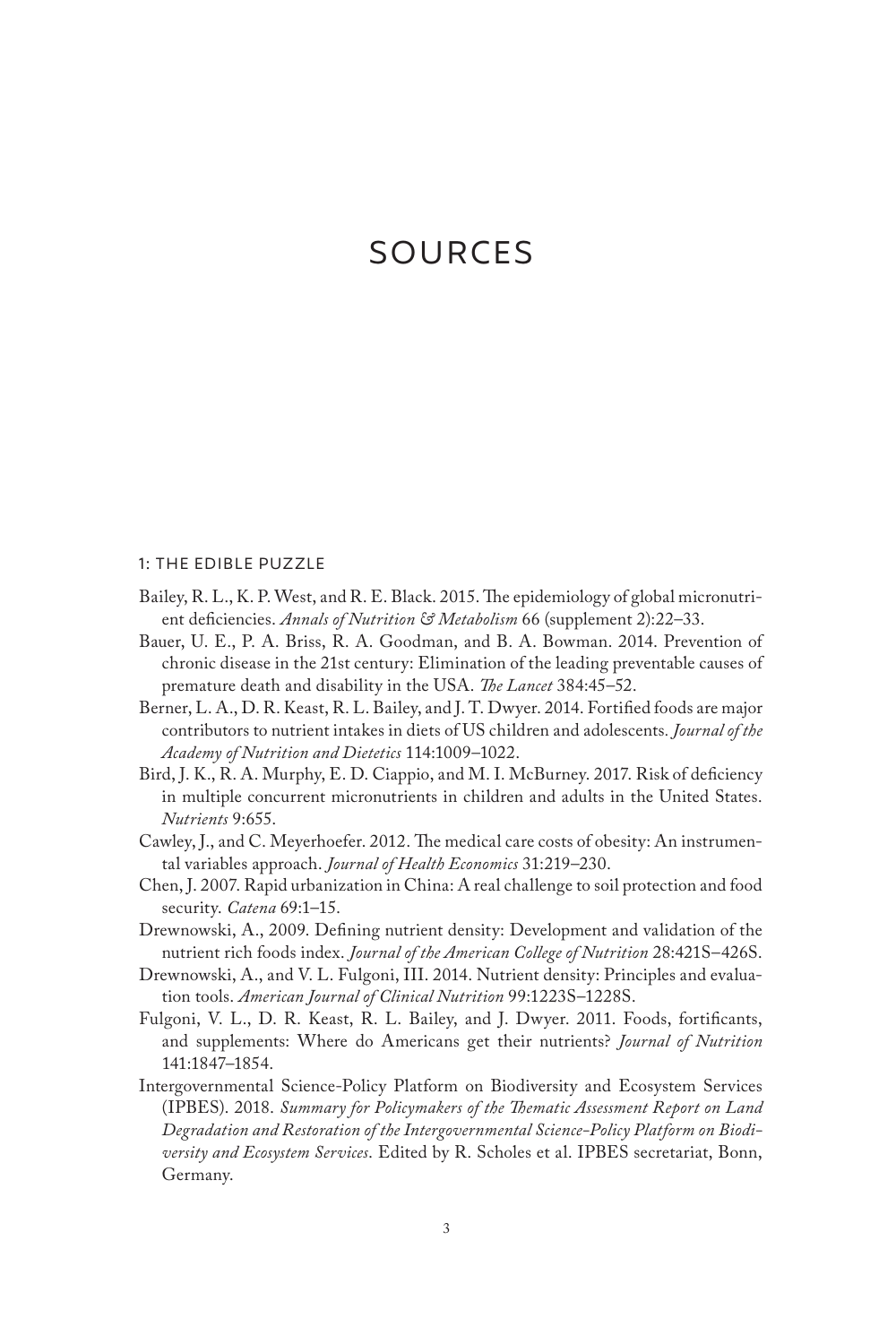- Kibblewhite, M. G., K. Ritz, and M. J. Swift. 2008. Soil health in agricultural systems. *Philosophical Transactions of the Royal Society B* 363:685–701.
- Krajmalnik-Brown, R., Z.-E. Ilhan, D.-W. Kang, and J. K. DiBaise. 2012. Effects of gut microbes on nutrient absorption and energy regulation. *Nutrition in Clinical Practice* 27:201–214.
- Martínez Steele, E., et al. 2016. Ultra-processed foods and added sugars in the US diet: Evidence from a nationally representative cross-sectional study. *BMJ Open* 6:e009892.
- Monteiro, C. A., et al. 2013. Ultra-processed products are becoming dominant in the global food system. *Obesity Reviews* 14(S2):21–28.
- Montgomery, D. R. 2007. *Dirt: The Erosion of Civilizations*. University of California Press, Berkeley.
- Montgomery, D. R. 2017. *Growing a Revolution: Bringing Our Soil Back to Life*. W. W. Norton, New York.
- Montgomery, D. R., and A. Biklé. 2016. *The Hidden Half of Nature: The Microbial Roots of Life and Health*. W. W. Norton, New York.
- Morris, C. E., and D. C. Sands. 2006. The breeder's dilemma—yield or nutrition? *Nature Biotechnology* 24:1078–1080.
- Ogden, C. L., M. D. Carrol, and K. M. Flegal. 2008. High body mass index for age among U.S. children and adolescents, 2003–2006. *Journal of the American Medical Association* 299:2401–2405.
- Pimentel, D., et al. 1995. Environmental and economic costs of soil erosion and conservation benefits. *Science* 267:1117–1123.
- Putnam, J. 2000. Major trends in U.S. food supply—1909–1999. *Food Review* 23:8–15.
- Raghupathi, W., and V. Raghupathi. 2018. An empirical study of chronic diseases in the United States: A visual analytics approach to public health. *International Journal of Environmental Research and Public Health* 15:431.
- Rico-Campa, A., et al. 2019. Association between consumption of ultra-processed foods and all cause mortality: SUN prospective cohort study. *British Medical Journal* 365:l1949.
- UN Food and Agriculture Organization. 2015. *Status of the World's Soil Resources, Technical Summary*. Intergovernmental Technical Panel on Soils, L. Montanarella (chair), Food and Agriculture Organization of the United Nations, Rome.
- Wrangham, R. 2009. *Catching Fire: How Cooking Made Us Human*. Basic Books, New York.

## 2: ROCKS BECOME YOU

- Baumhardt, R. L., B. A. Stewart, and U. M. Sainju. 2015. North American soil degradation: Processes, practices, and mitigating strategies. *Sustainability* 7:2936–2960.
- Berendsen, R. L., C. M. J. Pieterse, and P. A. H. M. Bakker. 2012. The rhizosphere microbiome and plant health. *Trends in Plant Science* 17:478–486.
- Bionutrient Food Association and Real Food Campaign. *2018 RFC Final Report.* https://lab.realfoodcampaign.org/reports/rfc-2018-final-report/.
- Davis, D. R. 2009. Declining fruit and vegetable nutrient composition: What is the evidence? *Horticultural Science* 44:15–19.
- Davis, D. R., M. D. Epp, and H. D. Riordan. 2004. Changes in USDA food composi-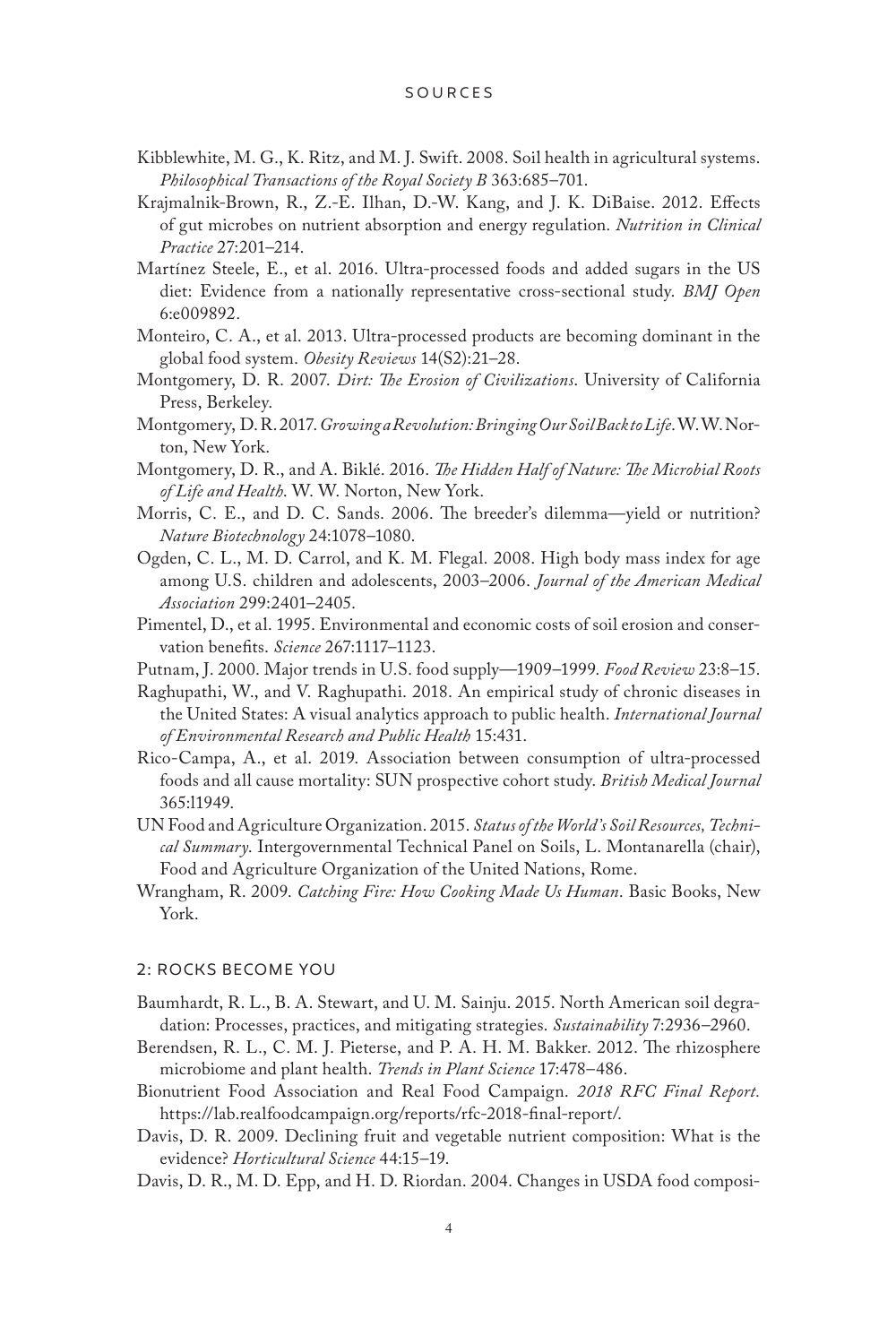tion data for 43 garden crops, 1950–1999. *Journal of the American College of Nutrition* 23:669–682.

- Fan, M.-S., et al. 2008. Evidence of decreasing mineral density in wheat grain over the last 160 years. *Journal of Trace Elements in Medicine and Biology* 22:315–324.
- Farnham, M. W., M. A. Grusak, and M. Wang. 2000. Calcium and magnesium concentration of inbred and hybrid broccoli heads. *Journal of the American Society of Horticultural Science* 125:344–349.
- Garvin, D. F., R. M. Welch, and J. W. Finley. 2006. Historical shifts in the seed mineral micronutrient concentration of US hard red winter wheat germplasm. *Journal of the Science of Food and Agriculture* 86:2213–2220.
- Hodge, A., C. D. Campbell, and A. H. Fitter. 2001. An arbuscular mycorrhizal fungus accelerates decomposition and acquires nitrogen directly from organic material. *Nature* 413:297–299.
- Hu, L., et al. 2018. Root exudate metabolites drive plant-soil feedbacks on growth and defense by shaping the rhizosphere microbiota. *Nature Communications* 9:2738.
- Humphreys, C. P., et al. 2010. Mutualistic mycorrhiza-like symbiosis in the most ancient group of land plants. *Nature Communications* 1:103.
- Janzen, H. H. 2001. Soil science on the Canadian prairies—peering into the future from a century ago. *Canadian Journal of Soil Science* 81:489–503.
- Jarrell, W. M., and R. B. Beverly. 1981. The dilution effect in plant nutrition studies. *Advances in Agronomy* 34:197–224.
- Marles, R. J. 2017. Mineral nutrient composition of vegetables, fruits and grains: The context of reports of apparent historical declines. *Journal of Food Composition and Analysis* 56:93–103.
- Mayer, A.-M. 1997. Historical changes in the mineral content of fruits and vegetables. *British Food Journal* 99:207–211.
- Mosse, B. 1973. Advances in the study of vesicular-arbuscular mycorrhiza. *Annual Review of Phytopathology* 11:171–196.
- Murphy, K. M., P. G. Reeves, and S. S. Jones. 2008. Relationship between yield and mineral nutrient concentrations in historical and modern spring wheat cultivars. *Euphytica* 163:381–390.
- Remy, W., T. N. Taylor, H. Hass, and H. Kerp. 1994. Four hundred-million-yearold vesicular arbuscular mycorrhizae. *Proceedings of the National Academy of Sciences* 91:11,841–11,843.
- Song, Y. Y., et al. 2010. Interplant communication of tomato plants through underground common mycorrhizal networks. *PLoS One* 5:e13324.
- Stuiver, M. 1978. Atmospheric carbon dioxide and carbon reservoir changes. *Science* 199:253–258.
- Sturz, A. V., and B. R. Christie. 2003. Beneficial microbial allelopathies in the root zone: The management of soil quality and plant disease with rhizobacteria. *Soil Tillage Research* 72:107–123.
- Tiessen, H., E. Cuevas, and P. Chacon. 1994. The role of soil organic matter in sustaining soil fertility. *Nature* 371:783–785.
- Waksman, S., and R. Starkey. 1931. *The Soil and the Microbe*. John Wiley & Sons, New York.
- White, P. J., and M. R. Broadley. 2005. Historical variation in the mineral composi-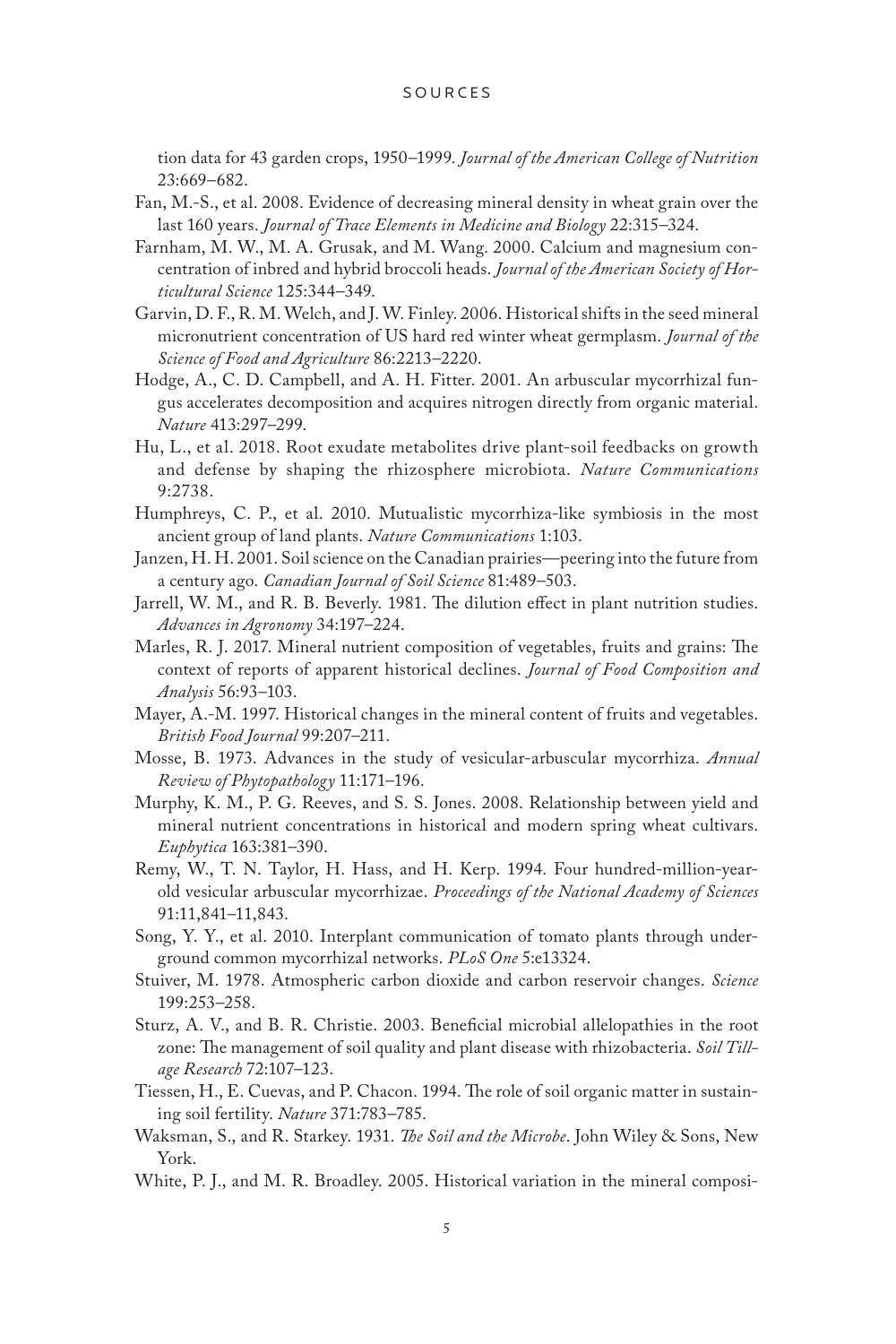tion of edible horticultural products. *Journal of Horticultural Science & Biotechnology* 80:660–667.

Zahar Haichar, F. el, et al. 2008. Plant host habitat and root exudates shape soil bacterial community structure. *ISME Journal* 2:1221–1230.

3: LIVING SOIL

- Anon. 1939. Soil fertility and national health. *Journal of the Royal Society of Arts* 87:776–781.
- Balfour, E. B. 1943. *The Living Soil: Evidence of the Importance to Human Health of Soil Vitality, with Special Reference to National Planning*. Faber and Faber, London.
- Balfour, E. B. 1975. *The Living Soil and the Haughley Experiment.* Faber and Faber, London.
- Blakemore, R. J. 2000. Ecology of earthworms under the "Haughley Experiment" of organic and conventional management regimes. *Biological Agriculture and Horticulture* 18:141–159.
- Bomford, R. D. 1939. "Medical Testament" on nutrition. *British Medical Journal* 1 (4088, May 13):1004.
- Cheshire Panel Committee. 1939. Nutrition, soil fertility, and the national health. *British Medical Journal* 1 (4084, Supplement 1794, April 15):157–159.
- Howard, A. 1939. "Medical Testament" on nutrition. *British Medical Journal* 1 (4090, May 27):1106.
- Howard, A. 1940. *An Agricultural Testament*. Oxford University Press, Oxford.
- McSheehy, T. W., and J. A. Rawlings. 1973. The influence of three different farming systems on organic matter in the soils. *Qualitas Plantarum et Materiae Vegetabiles* 22:321–333.
- Picton, L. 1939. "Medical Testament" on nutrition. *British Medical Journal* 1(4090, May 27):1106.
- Soil Association. 1962. *The Haughley Experiment: The First Twenty-Five Years, 1938–62*. Soil Association, London.

## 4: CONVENTIONAL DILEMMA

- Ahemad, M., and Md. S. Khan. 2011. Toxicological effects of selective herbicides on plant growth promoting activities of phosphate solubilizing *Klebsiella* sp. strain PS19. *Current Microbology* 62:532–538.
- Aristilde, L., et al. 2017. Glyphosate-induced specific and widespread perturbations in the metabolome of soil *Pseudomonas* species. *Frontiers in Environmental Science* 5:34.
- Aslam, T., M. A. Choudary, and S. Saggar. 1999. Tillage impacts on soil microbial biomass C, N and P, earthworms and agronomy after two years of cropping following permanent pasture in New Zealand. *Soil and Tillage Research* 51:103–111.
- Bailey, D. C., et al. 2018. Chronic exposure to a glyphosate-containing pesticide leads to mitochondrial dysfunction and increased oxygen species production in *Caenorhabditis elegans*. *Environmental Toxicology and Pharmacology* 57:46–52.
- Bais, H. P., et al. 2006. The role of root exudates in rhizosphere interactions with plants and other organisms. *Annual Reviews of Plant Biology* 57:233–266.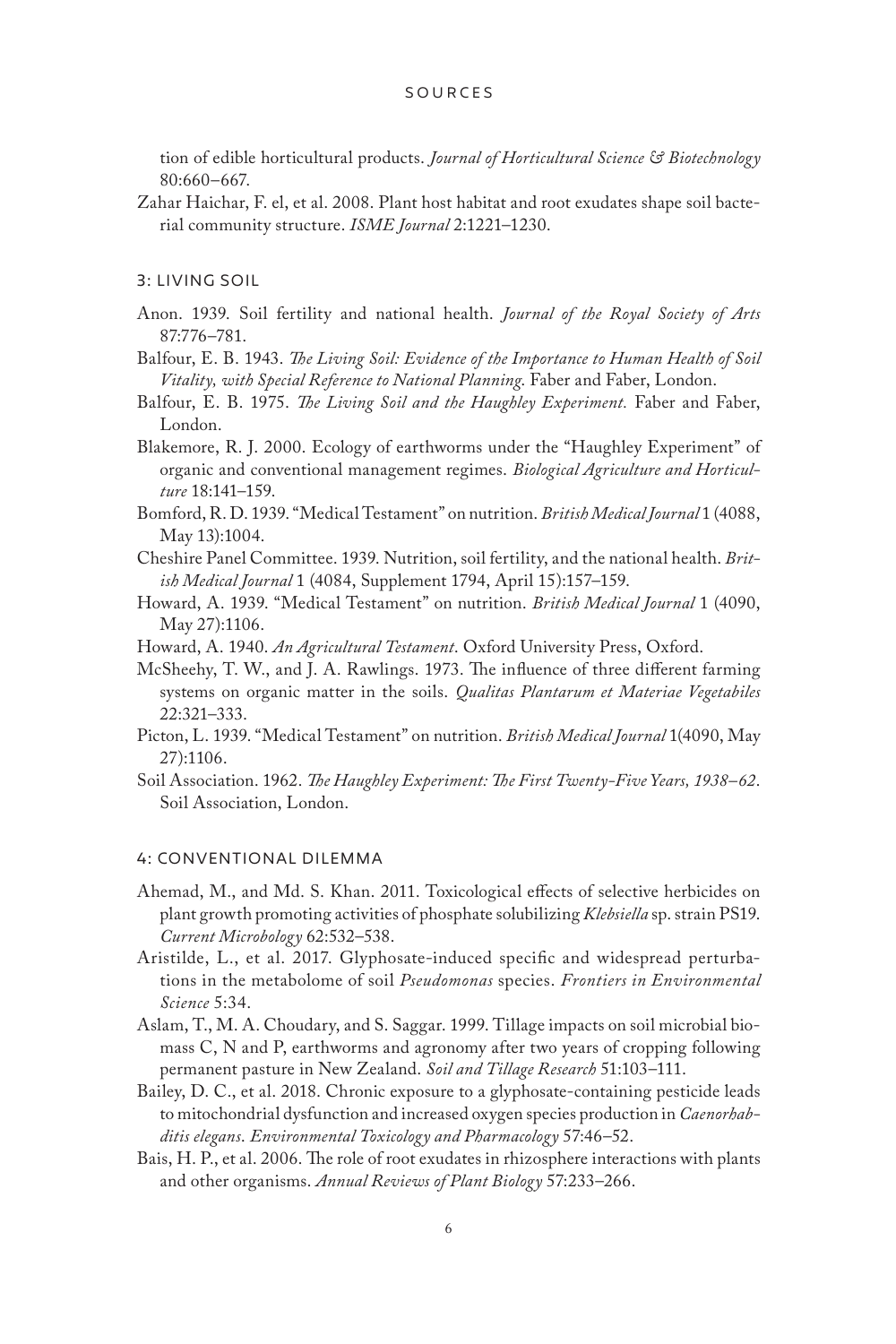- Benbrook, C. M. 2016. Trends in glyphosate herbicide use in the United States and globally. *Environmental Sciences Europe* 28:3.
- Bender, S. F., C. Wagg, and M. G. A. van der Heijden. 2016. An underground revolution: Biodiversity and soil ecological engineering for agricultural sustainability. *Trends in Ecology and Evolution* 31:440–452.
- Betts, E. M. (ed.). 1953. *Thomas Jefferson's Farm Book*. Princeton University Press, Princeton.
- Blakemore, R. J. 2018. Critical decline of earthworms from organic origins under intensive, humic SOM-depleting agriculture. *Soil Systems* 2:33.
- Bolan, N. S. 1991. A critical review on the role of mycorrhizal fungi in the uptake of phosphorus by plants. *Plant and Soil* 134:189–207.
- Bott, S., et al. 2008. Glyphosate-induced impairment of plant growth and micronutrient status in glyphosate-resistant soybean (*Glycine max* L.). *Plant and Soil* 312:185–194.
- Bowles, T. M., L. E. Jackson, M. Loeher, and T. R. Cavagnaro. 2016. Ecological intensification and arbuscular mycorrhizas: A meta-analysis of tillage and cover crops effects. *Journal of Applied Ecology* 54:1785–1793.
- Carvalho, F. P., et al. 2014. Glyphosate drift affects arbuscular mycorrhizal association in coffee. *Planta Daninha* 32:783–789.
- Corkidi, L., D. L. Rowland, N. C. Johnson, and E. B. Allen. 2002. Nitrogen fertilization alters the functioning of arbuscular mycorrhizas at two semiarid grasslands. *Plant and Soil* 240:299–310.
- Darwin, C. 1881. *The Formation of Vegetable Mould Through the Action of Worms: With Observations on Their Habits*. John Murray, London.
- Davis, A. S., et al. 2012. Increasing cropping system diversity balances productivity, profitability and environmental health. *PLoS One* 7:e47149.
- Druille, M., M. N. Cabello, M. Omacini, and R. A. Golluscio. 2013. Glyphosate reduces spore viability and root colonization of arbuscular mycorrhizal fungi. *Applied Soil Ecology* 64:99–103.
- Druille, M., M. Omacini, R. A. Golluscio, and M. N. Cabello. 2013. Arbuscular mycorrhizal fungi are directly and indirectly affected by glyphosate application. *Applied Soil Ecology* 72:143–149.
- Duke, S. O., and S. B. Powles. 2009. Glyphosate-resistant crops and weeds: Now and in the future. *AgBioForum* 12:346–357.
- Duke, S. O., K. C. Vaughn, and R. D. Wauchope. 1985. Effects of glyphosate on uptake, translocation, and intracellular localization of metal cations in soybean (*Glycine max*) seedlings. *Pesticide Biochemistry and Physiology* 24:384–394.
- Egerton-Warburton, L. M., and E. B. Allen. 2000. Shifts in arbuscular mycorrhizal communities along an anthropogenic nitrogen gradient. *Ecological Applications* 10:484–496.
- Eisenhaurer, N., et al. 2017. Root biomass and exudates link plant diversity with soil bacterial and fungal biomass. *Scientific Reports* 7:44641.
- Feng, P. C. C., et al. 2008. The control of Asian rust by glyphosate in glyphosateresistant soybeans. *Pest Management Science* 64:353–359.
- Francis, G. S., and T. L. Knight. 1993. Long-term effects of conventional and no-tillage on selected soil properties and crop yields in Canterbury, New Zealand. *Soil and Tillage Research* 26:193–210.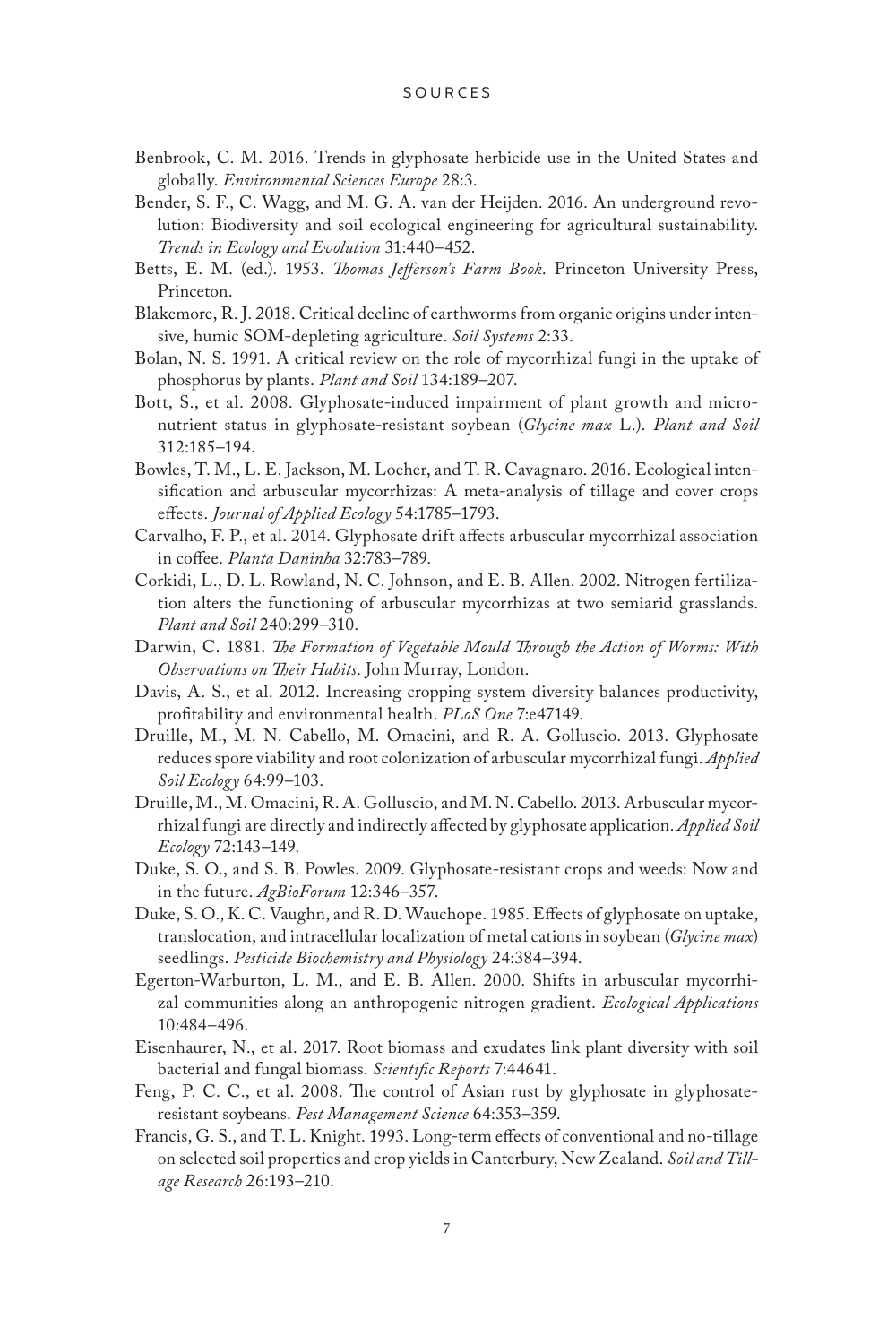### S ources

- Franzluebbers, A. J. 2018. Soil-test biological activity with the flush of  $\text{CO}_2$ : III. Corn yield responses to applied nitrogen. *Soil Science Society of America Journal* 82:708–721.
- Gaupp-Berghausen, M., M. Hofer, B. Rewald, and J. G. Zaller. 2015. Glyphosate-based herbicides reduce the activity and reproduction of earthworms and lead to increased soil nutrient concentrations. *Scientific Reports* 5:12886.
- Grime, J. P. 1973. Competitive exclusion in herbaceous vegetation. *Nature* 242:344–347.
- Gryndler, M., et al. 2002. Interaction between arbuscular mycorrhizal fungi and cellulose in growth substrate. *Applied Soil Ecology* 19:279–288.
- Haddaway, N. R., et al. 2017. How does tillage intensity affect soil organic carbon? A systematic review. *Environmental Evidence* 6:30.
- Helander, M., et al. 2018. Glyphosate decreases mycorrhizal colonization and affects plant-soil feedback. *Science of the Total Environment* 642:285–291.
- Hendrix, J. W., B. Z. Guo, and Z.-Q. An. 1995. Divergence of mycorrhizal fungal communities in crop production systems. In *The Significance and Regulation of Soil Biodiversity*. Edited by H. P. Collins, G. P. Robertson, and M. J. Klug. Kluwer Academic Publishers, Dordrecht, Netherlands, pp. 131–140.
- Henneron, L., et al. 2015. Fourteen years of evidence for positive effects of conservation agriculture and organic farming on soil life. *Agronomy for Sustainable Development* 35: 169–181.
- Hobbs, P. R., K. Sayre, and R. Gupta. 2008. The role of conservation agriculture in sustainable agriculture. *Philosophical Transactions of the Royal Society B* 363:543–555.
- Hole, D. G., et al. 2005. Does organic farming benefit biodiversity? *Biological Conservation* 122:113–130.
- Huber, D. M., and R. D. Watson. 1974. Nitrogen form and plant disease. *Annual Reviews of Phytopathology* 12:139–165.
- Jansa, J., A. Wiemken, and E. Frossard. 2006. The effects of agricultural practices on arbuscular mycorrhizal fungi. In *Function of Soils for Human Societies and the Environment*. Edited by E. Frossard, W. E. H. Blum, and B. P. Warkentin. Geological Society, London, pp. 89–115.
- Johnson, N. C. 1993. Can fertilization of soil select less mutualistic mycorrhizae? *Ecological Applications* 3:749–757.
- Jordan, D., R. J. Miles, V. C. Hubbard, and T. Lorenz. 2004. Effect of management practices and cropping systems on earthworm abundance and microbial activity in Sanborn Field: A 115-year-old agricultural field. *Pedobiologia* 48:99–110.
- Kiers, E. T., S. A. West, and R. F. Denison. 2002. Mediating mutualisms: Farm management practices and evolutionary changes in symbiont co-operation. *Journal of Applied Ecology* 39:745–754.
- Kremer, R., N. Means, and S. Kim. 2005. Glyphosate affects soybean root exudation and rhizosphere micro-organisms. *International Journal of Environmental Analytical Chemistry* 85:1165–1174.
- Kuzyakov, Y., and Domanski, G. 2000. Carbon input by plants into the soil: Review. *Journal of Plant Nutrition and Soil Science* 163:421–431.
- Lancaster, S. H., E. B. Hollister, S. A. Senseman, and T. J. Gentry. 2010. Effects of repeated glyphosate applications on soil microbial community composition and the mineralization of glyphosate. *Pest Management Science* 66:59–64.
- Liang, C., J. P. Schimel, and J. D. Jastrow. 2017. The importance of anabolism in microbial control over soil carbon storage. *Nature Microbiology* 2:17105.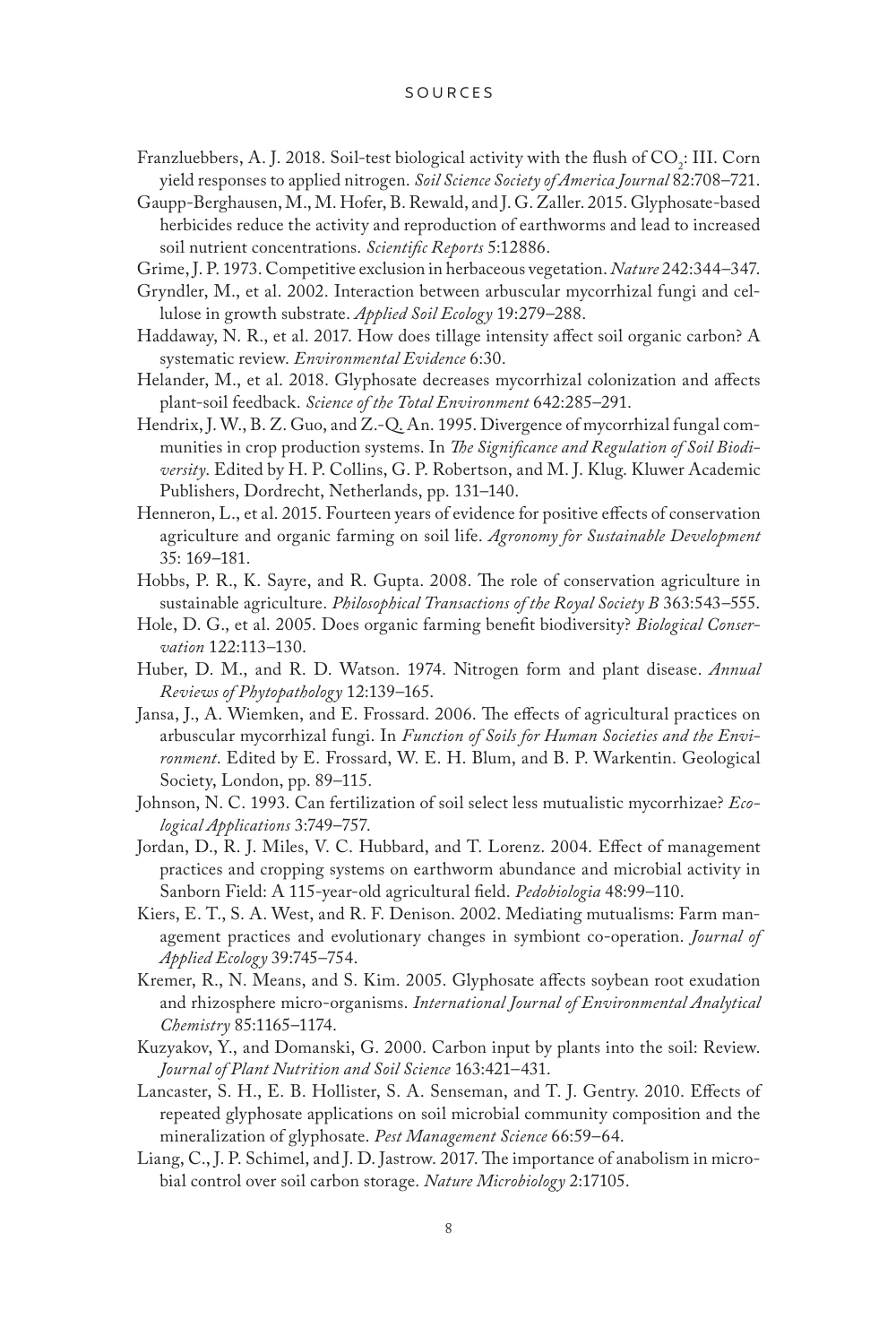- Lori, M., et al. 2017. Organic farming enhances soil microbial abundance and activity a meta-analysis and meta-regression. *PLoS One* 12:e0180442.
- Mäder, P. et al. 2002. Soil fertility and biodiversity in organic farming. *Science* 296:1694–1697.
- McDaniel, M. D., L. K. Tiemann, and A. S. Grandy. 2014. Does agricultural crop diversity enhance soil microbial biomass and organic matter dynamics? A metaanalysis. *Ecological Applications* 24:560–570.
- National Research Council, Committee on Genetically Engineered Crops. 2016. *Genetically Engineered Crops: Experiences and Prospects*. National Academy Press, Washington D.C.
- Nicolas, V., N. Oestreicher, and C. Vélot. 2016. Multiple effects of a commercial Roundup® formulation on the soil filamentous fungus *Aspergillus nidulans* at low doses: Evidence of an unexpected impact on energetic metabolism. *Environmental Science and Pollution Research* 23:14,393–14,404.
- Nielands, J. B. 1995. Siderophores: Structure and function of microbial iron transport compounds. *Journal of Biological Chemistry* 270:26,723–26,726.
- Nunes, M. R., et al. 2018. No-till and cropping system diversification improve soil health and crop yield. *Geoderma* 328:30–43.
- Nye, M., et al. 2014. Microbial community structure in soils amended with glyphosatetolerant soybean residue. *Applied Ecology and Environmental Sciences* 2:74–81.
- Oliveira Ferreira, A. de, et al. 2016. Can no-till grain production restore soil organic carbon to levels natural grass in a subtropical Oxisol? *Agriculture, Ecosystems and Environment* 229:13–20.
- Öpik, M., M. Moora, J. Lüra, and M. Zobel. 2006. Composition of root-colonizing arbuscular mycorrhizal fungal communities in different ecosystems around the globe. *Journal of Ecology* 94:778–790.
- Peixota, F. 2005. Comparative effects of the Roundup and glyphosate on mitochondrial oxidative phosphorylation. *Chemosphere* 61:1115–1122.
- Pelosi, C., et al. 2013. Reduction of pesticide use can increase earthworm populations in wheat crops in a European temperate region. *Agriculture, Ecosystems and Environment* 181:223–230.
- Pereira, A. G., et al. 2018. Low-concentration exposure to glyphosate-based herbicide modulates the complexes of the mitochondrial respiratory chain and induces mitochondrial hyperpolarization in the *Danio rerio* brain. *Chemosphere* 209:353–362.
- Pittelkow, C. M., et al. 2015. Productivity limits and potentials of the principles of conservation agriculture. *Nature* 517:365–368.
- Powlson, D. S., et al. 2014. Limited potential of no-till agriculture for climate change mitigation. *Nature Climate Change* 4:678–683.
- Reeve, J. R., et al. 2016. Organic farming, soil health, and food quality: Considering possible links. *Advances in Agronomy* 137:319–366.
- Ross, C., et al. 2002. Soil quality under long-term cropping by no-tillage compared with conventional cultivation and permanent pasture in the Manawatu. In *Dairy Farm Soil Management*. Edited by L. D. Currie and P. Loganathan. Occasional Report 15, Fertilizer and Lime Research Centre, Massey University, Palmerston North, New Zealand, pp. 119–126.
- Schmidt, O., et al. 2001. Earthworm communities in conventional wheat monocrop-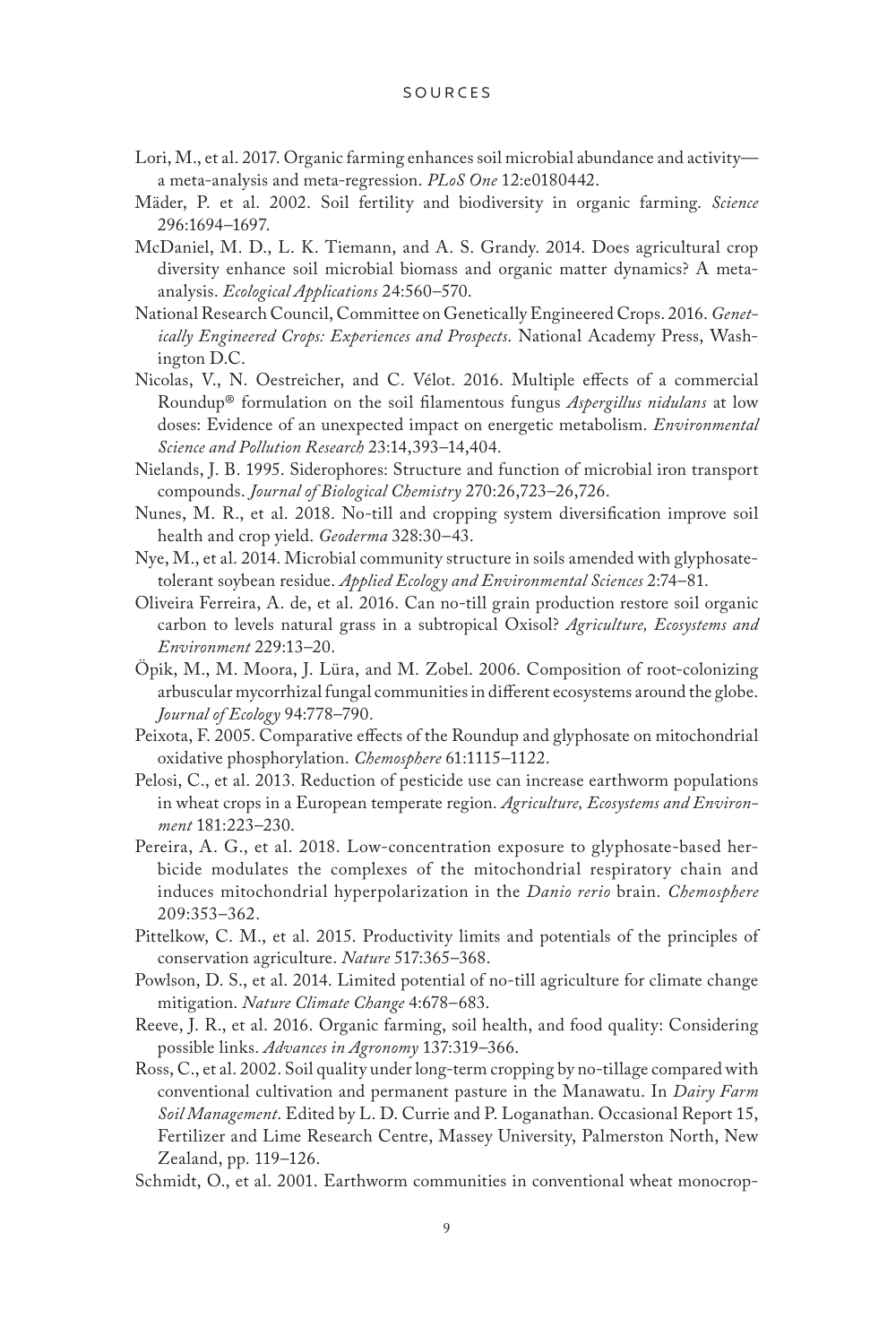ping and low-input wheat–clover intercropping systems. *Annals of Applied Biology* 138:377–388.

- Sengupta, A., and W. A. Dick. 2015. Bacterial community diversity in soil under two tillage practices as determined by pyrosequencing. *Microbial Ecology* 70:853–859.
- Tautges, N. E., et al. 2019. Deep soil inventories reveal that impacts of cover crops and compost on soil carbon sequestration differ in surface and subsurface soils. *Global Change Biology* 25:3753–3766.
- Tian, D., and S. Niu. 2015. A global analysis of soil acidification caused by nitrogen addition. *Environmental Research Letters* 10:024019.
- Tilman, D., D. Wedin, and J. Knops. 1996. Productivity and sustainability influenced by biodiversity in grassland ecosystems. *Nature* 379:718–720.
- Treseder, K. K., and P. M. Vitousek. 2001. Effects of soil nutrient availability on investment in acquisition of N and P in Hawaiian rain forests. *Ecology* 82:946–954.
- Van Groenigen, J. W., et al., 2014. Earthworms increase plant production: A metaanalysis. *Scientific Reports* 4:6365.
- Venter, Z. S., K. Jacobs, and H.-J. Hawkins. 2016. The impact of crop rotation on soil microbial diversity: A meta-analysis. *Pedobiologia* 59(4):1–9.
- Verbruggen, E., and E. T. Kiers. 2010. Evolutionary ecology of mycorrhizal functional diversity in agricultural systems. *Evolutionary Applications* 3:547–560.
- Verbruggen, E., et al., 2010. Positive effects of organic farming on below-ground mutualists: Large-scale comparison on mycorrhizal fungal communities in agricultural soils. *New Phytologist* 186:968–979.
- Verrell, P., and E. van Buskirk. 2004. As the worm turns: *Eisenia fetida* avoids soil contaminated by a glyphosate-based herbicide. *Bulletin of Environmental Contamination and Toxicology* 72:219–224.
- Verzeaux, J., et al. 2016. Cover crops prevent the deleterious effect of nitrogen fertilization on bacterial diversity by maintaining the carbon content of ploughed soil. *Geoderma* 281:49–57.
- Wallace, A. 1994. Soil acidification from use of too much fertilizer. *Communications in Soil Science and Plant Analysis* 25:87–92.
- Wardle, D. A. 1995. Impacts of disturbance on detritus food webs in agro-ecosystems of contrasting tillage and weed management practices. *Advances in Ecological Research* 26:105–185.
- Wolmarans, K., and W. J. Swart. 2104. Influence of glyphosate, other herbicides and genetically modified herbicide-resistant crops on soil microbiota: A review. *South African Journal of Plant and Soil* 31:177–186.
- Zaller, J. G., F. Heigl, L. Ruess, and A. Grabmaier. 2014. Glyphosate herbicide affects belowground interactions between earthworms and symbiotic mycorrhizal fungi in a model ecosystem. *Scientific Reports* 4:5634.
- Zobiole, L. H. S., R. J. Kremer, R. S. Olivereira Jr., and J. Constantin. 2011. Glyphosate affects micro-organisms in rhizospheres of glyphosate-resistant soybeans. *Journal of Applied Microbiology* 110:118–127.
- Zuber, S. M., and M. B. Villamil. 2016. Meta-analysis approach to assess effect of tillage on microbial biomass and enzyme activities. *Soil Biology and Biochemistry* 97:176–187.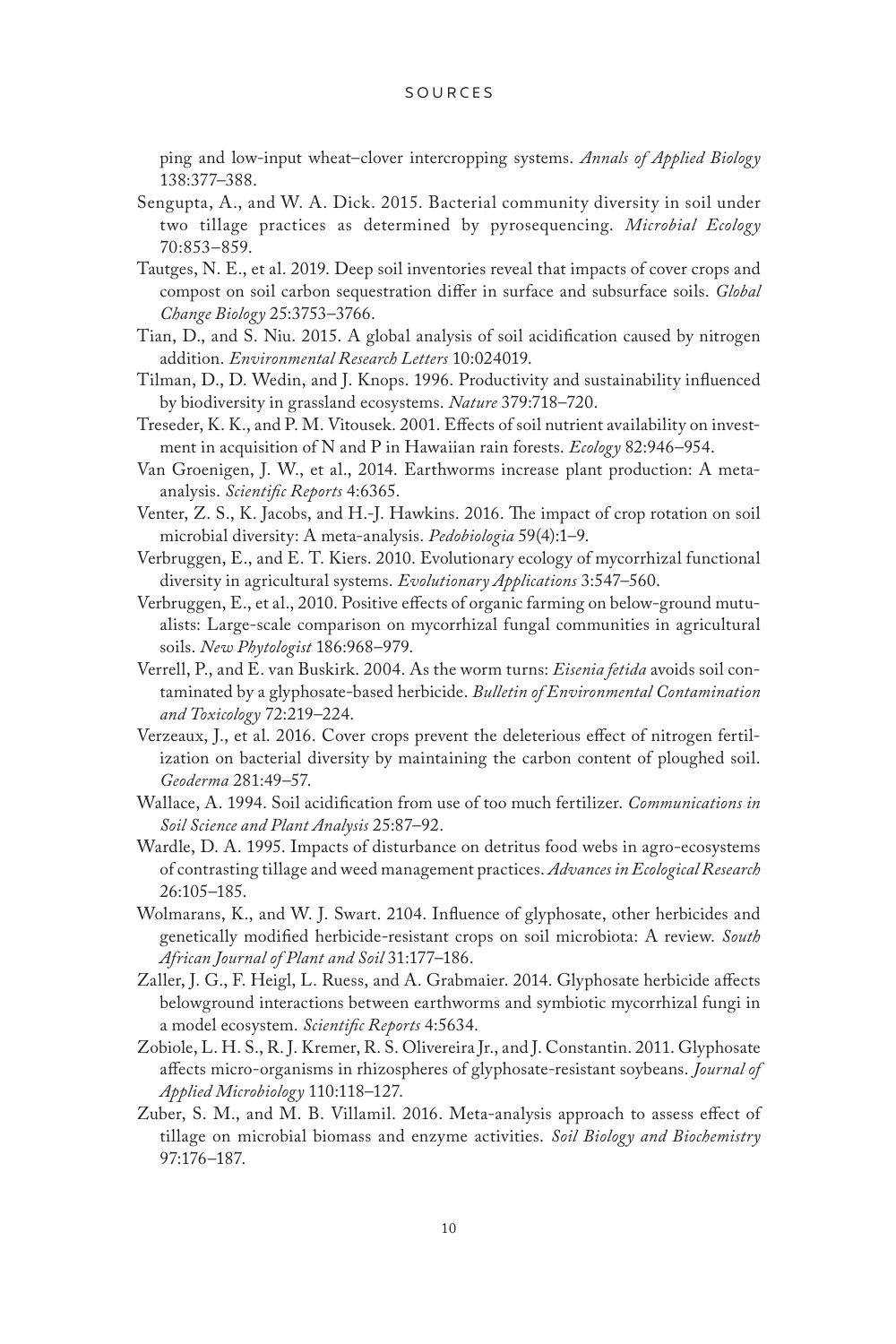#### 5: THE FARMERS' DOCTOR

- Anonymous. 1948. Obituary: Lionel James Picton, O.B.E., B.M. *British Medical Journal* 1(4586, November 27):960.
- Armijo, R., and A. H. Coulson. 1975. Epidemiology of stomach cancer in Chile: The role of nitrogen fertilizers. *International Journal of Epidemiology* 4(4):3–11.
- Armstrong, E. F. 1939. The leader to perfect health: *The Englishman's Food*. *Nature* 144:264–265.
- Bogovski, P., and S. Bogovski. 1981. Animal species in which N-nitroso compounds induce cancer. *International Journal of Cancer* 27:471–474.
- Bollet, A. J. 1992. Politics and pellagra: The epidemic of pellagra in the U.S. in the early twentieth century. *Yale Journal of Biology and Medicine* 65:211–221.
- Boyd-Orr, J. 1952. Sir Jack Drummond, F.R.S. *Nature* 170:402.
- Brown, G. F. 1951. Nutrition and health: Thoughts on feeding. *Agronomy Journal* 43:152–153.
- Copping, A. M. 1964. Sir Jack Cecil Drummond, F.R.S.—a biographical sketch. *Journal of Nutrition* 82:3–9.
- Drummond, J. C., and A. Wilbraham. 1939. *The Englishman's Food: A History of Five Centuries of English Diet*. Jonathan Cape, London.
- Evans, C. L. 1952. Sir Jack Drummond, F.R.S. *Nature* 170:401–402.
- Fahmi, O. G., and M. J. Fahmi. 1976. Mutagenicity of N-O-acetoxyethyl-Nethylnitrosamine and N,N-diethyl-nitrosamine in relation to the mechanisms of metabolic activation of dialkylnitrosamines. *Cancer Research* 36:4504–4512.
- Fraser, P., C. Chilvers, V. Beral, and M. J. Hill. 1980. Nitrate and human cancer: A review of the evidence. *International Journal of Epidemiology* 9:3–11.
- Hamner, K. C. 1945. Minor elements and vitamin content of plants. *Soil Science* 60:165–171.
- Hunt, C. H. 1927. *The Influence of Fertilizers on the Vitamin-B Content of Wheat*. Bulletin 415. Ohio Agricultural Experiment Station, Wooster, Ohio.
- Jones, W. W., C. W. Van Horn, and A. H. Finch. 1945. *The Influence of Nitrogen Nutrition of the Tree upon the Ascorbic Acid Content and Other Chemical and Physical Characteristics of Grapefruit*. Technical Bulletin 106. Agricultural Experiment Station, University of Arizona, Tucson.
- Jukes, T. H. 1989. Historical perspectives: The prevention and conquest of scurvy, beriberi, and pellagra. *Preventive Medicine* 18:877–883.
- Keely, M. G., et al. 1966. Induction of hepatic cell carcinomas in monkeys with Nnitrosodiethylamine. *Journal of the National Cancer Institute* 36:323–351.
- Ma, L., L. Hu, X. Feng, and S. Wang. 2018. Nitrate and nitrite in health and disease. *Aging and Disease* 9:938–945.
- Magee, P. N., and J. M. Barnes. 1965. The production of malignant primary hepatic tumors in the rat by feeding dimethylnitrosamine. *British Journal of Cancer* 10:114–122.
- McCarrison, R. 1924. The relation of manure to the nutritive and vitamin value of certain grain. *British Medical Journal* 1(3300, March 29):567–569.
- McCarrison, R. 1924. Rice in relation to beri-beri in India. *British Medical Journal* 1(3297, March 8):414–420.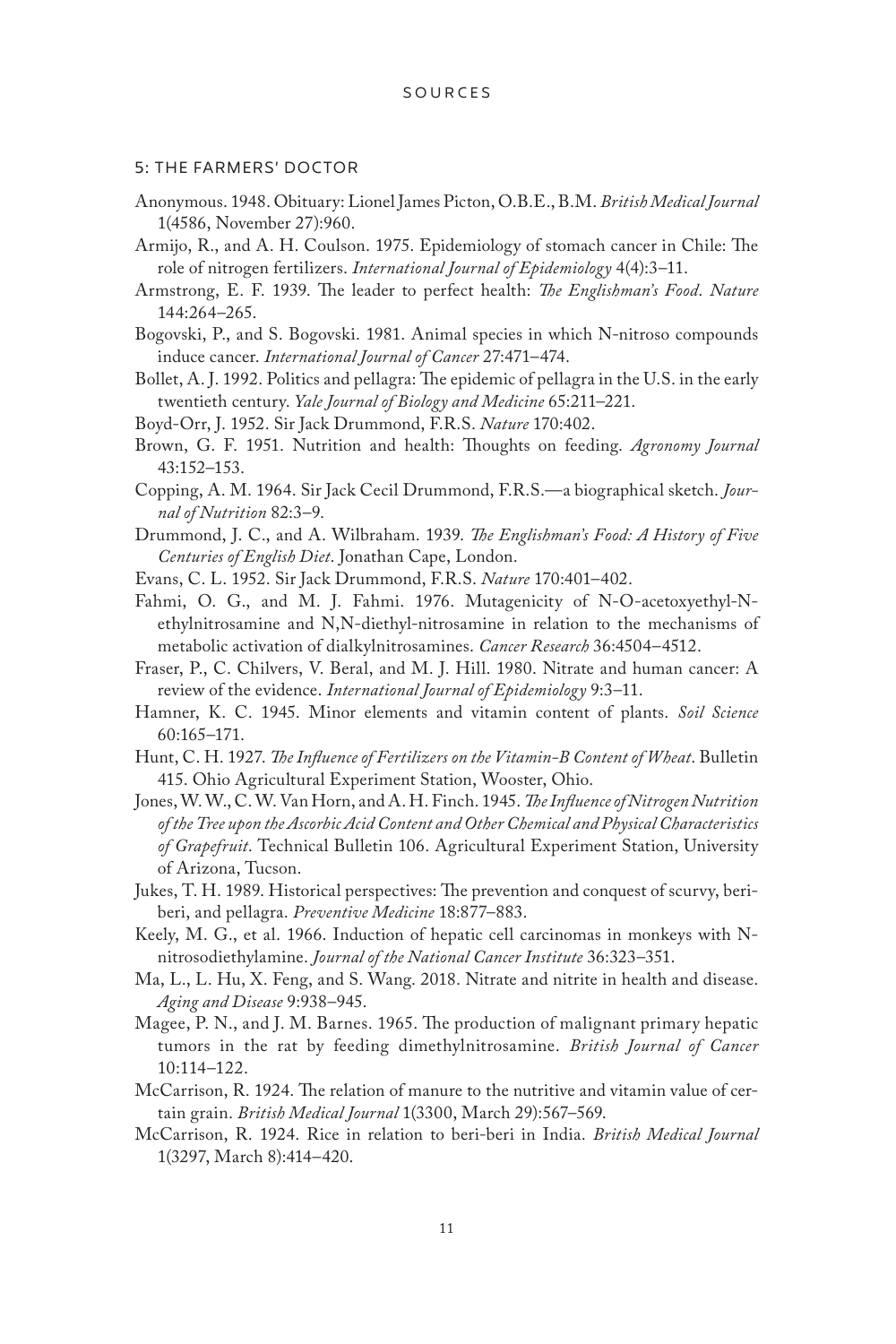- McCarrison, R. 1925. Problems of food, with special reference to India. *Journal of the Royal Society of Arts* 73:137–161.
- McCarrison, R., and R. Viswanath. 1926. The effect of manurial conditions on the nutritive and vitamin values of millet and wheat. *Indian Journal of Medical Research* 14:351–378.
- Morales-Suarez-Varela, M. M., A. Llopis-Gonzalez, and M. L. Tejerizo-Perez. 1995. Impact of nitrates in drinking water on cancer mortality in Valencia, Spain. *European Journal of Epidemiology* 11:15–21.
- Mozafar, A. 1993. Nitrogen fertilizers and the amount of vitamins in plants: A review. *Journal of Plant Nutrition* 16:2479–2506.
- Nolan, B. T., and J. D. Stoner. 2000. Nutrients in groundwaters of the conterminous United States, 1992–1995. *Environmental Science & Technology* 34:1156–1165.
- Pendleton, R. L. 1949. Nutrition and the soil: *Thoughts on Feeding* by Lionel James Picton. *Quarterly Review of Biology* 24:239.
- Petrosini, G. 1945. The action of mineral fertilization on the vitamin content of plants: Investigation of pepper pods. *Annali di Chimica Applicata* 35:81–93.
- Picton, L. J. 1946. *Thoughts on Feeding*. Faber and Faber, London.
- Puckett, L. J. 1995. Identifying the major sources of nutrient water pollution. *Environmental Science & Technology* 29:408–414.
- Rowlands, M. J., and B. Wilkinson. 1930. The vitamin B content of grass seeds in relationship to manures. *Biochemical Journal* 24:199–204.
- Sheets, O. A., et al. 1944. Effect of fertilizer, soil composition, and certain climatological conditions on the calcium and phosphorus content of turnip greens. *Journal of Agricultural Research* 68:1945–1990.
- Somers, G. F., and Beeson, K. C. 1948. The influence of climate and fertilizer practices upon the vitamin and mineral content of vegetables. *Advances in Food Research* 1:291–324.
- Speirs, M., et al. 1944. Effect of fertilizer and environment on the iron content of turnip greens. *Southern Cooperative Services Bulletin* 2:1–24.
- Sun, Q., et al. 2010. White rice, brown rice, and risk of type 2 diabetes in US men and women. *Archives of Internal Medicine* 170:961–969.
- Taylor, H. W., and W. Lijinski. 1975. Tumor induction in rats by feeding heptamethylamine and nitrite in water. *Cancer Research* 35:812–815.
- Villegas, R., et al. 2007. Prospective study of dietary carbohydrates, glycemic index, glycemic load, and incidence of type 2 diabetes mellitus in middle-aged Chinese women. *Archives of Internal Medicine* 167:2310–2316.
- Ward, M. H., et al. 2018. Drinking water nitrate and human health: An updated review. *International Journal of Environmental Research and Public Health* 15:1557.
- Weyer, P. J., et al. 2001. Municipal drinking water nitrate level and cancer risk in older women: The Iowa Women's Health Study. *Epidemiology* 11:327–338.
- Wittwer, S. H., and H. R. Goff. 1946. Vegetable crops in relation to soil fertility: IV. Nutritional values of New Zealand spinach. *Journal of Nutrition* 31:59–65.
- Zaldívar, R. 1977. Nitrate fertilizers as environmental pollutants: Positive correlation between nitrates (NaNO<sub>3</sub> and KNO<sub>3</sub>) used per unit area and stomach cancer mortality rates. *Experientia* 33:264–265.
- Zaldívar, R., and W. H. Wetterstrand. 1975. Further evidence of a positive correlation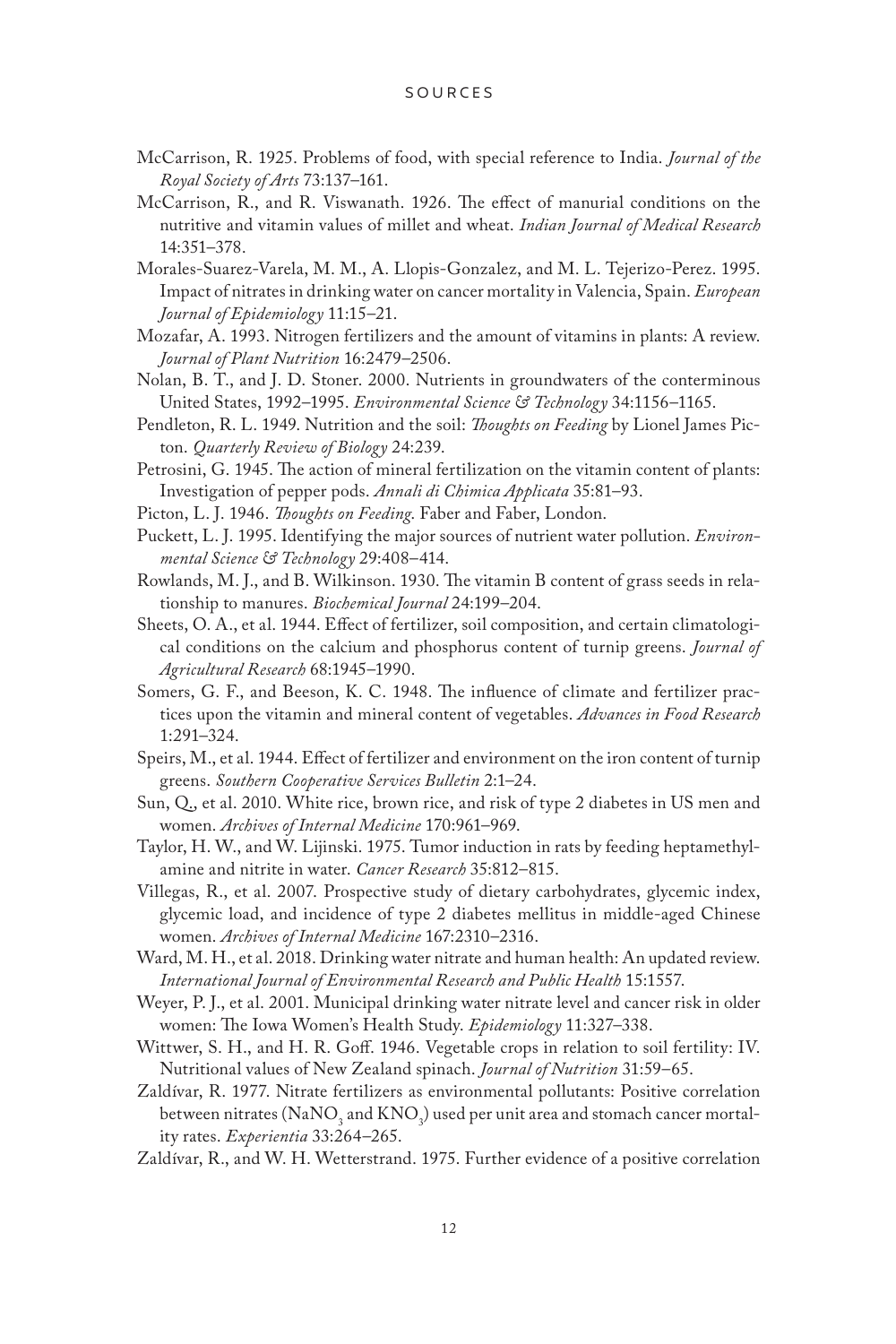between exposure to nitrate fertilizers (NaNO<sub>3</sub> and KNO<sub>3</sub>) and gastric cancer death rates: Nitrites and nitrosamines. *Experientia* 31:1354–1355.

### 6: BOTANICAL BODIES

- Baranski, M., et al. 2014. Higher antioxidant and lower cadmium concentrations and lower incidence of pesticide residues in organically grown crops: A systematic literature review and meta-analyses. *British Journal of Nutrition* 112:794–811.
- Brandt, K., C. Leifert, R. Sanderson, and C. J. Seal. 2011. Agroecosystem management and nutritional quality of plant foods: The case of organic fruits and vegetables. *Critical Reviews in Plant Sciences* 30:177–197.
- Brandt, K., and J. P. Mølgaard. 2001. Organic agriculture: Does it enhance or reduce the nutritional value of plant foods? *Journal of the Science of Food and Agriculture* 81:924–931.
- Cakmak, I., A. Yazici, Y. Tutus, and K. Ozturk. 2009. Glyphosate reduced seed and leaf concentrations of calcium, manganese, magnesium, and iron in non-glyphosate resistant soybean. *European Journal of Agronomy* 31:114–119.
- Chassy, A. W., et al. 2006. Three-year comparison of the content of antioxidant microconstituents and several quality characteristics in organic and conventionally managed tomatoes and bell peppers. *Journal of Agricultural and Food Chemistry* 54:8244–8252.
- Cuevas, F. J., et al. 2015. Effect of organic and conventional management on biofunctional quality of thirteen plum cultivars (*Prunus salicina* Lindl.). *PLoS One* 10:e0136596.
- Crowder, D. W., and J. P. Reganold. 2015. Financial competitiveness of organic agriculture on a global scale. *Proceedings of the National Academy of Sciences* 112:7611–7616.
- Défago, G., and H. Kern. 1983. Induction of *Fusarium solani* mutants insensitive to tomatine, their pathogenicity and aggressiveness to tomato fruits and pea plants. *Physiological Plant Pathology* 22:29–37.
- Duke, S. O., K. C. Vaughn, and R. D. Wauchope. 1985. Effects of glyphosate on uptake, translocation, and intracellular localization of metal cations in soybean (*Glycine max*) seedlings. *Pesticide Biochemistry and Physiology* 24:384–394.
- Duke, S. O., et al. 2012. Glyphosate effects on plant mineral nutrition, crop rhizosphere microbiota, and plant disease in glyphosate-resistant crops. *Journal of Agricultural and Food Chemistry* 60:10,375–10,397.
- Eker, S., et al. 2006. Foliar-applied glyphosate substantially reduced uptake and transport of iron and manganese in sunflower plants. *Journal of Agriculture and Food Chemistry* 54:10,019–10,025.
- Fernandez, M. R., et al. 2009. Glyphosate associates with cereal diseases caused by *Fusarium* spp. in the Canadian prairies. *European Journal of Agronomy* 31:133–143.
- Fernandez, M. R., et al. 2007. Impacts of crop production factors on common root rot of barley in Eastern Saskatchewan. *Crop Science* 47:1585–1595.
- Fess, T. L., and V. A. Benedito. 2018. Organic versus conventional cropping sustainability: A comparative system analysis. *Sustainability* 10:272.
- Glen, D. M., H. Jones, and J. K. Fieldsend. 1990. Damage to oilseed rape seedlings by the field slug *Deroceras reticulatum* in relation to glucosinolate concentration. *Annals of Applied Biology* 117:197–207.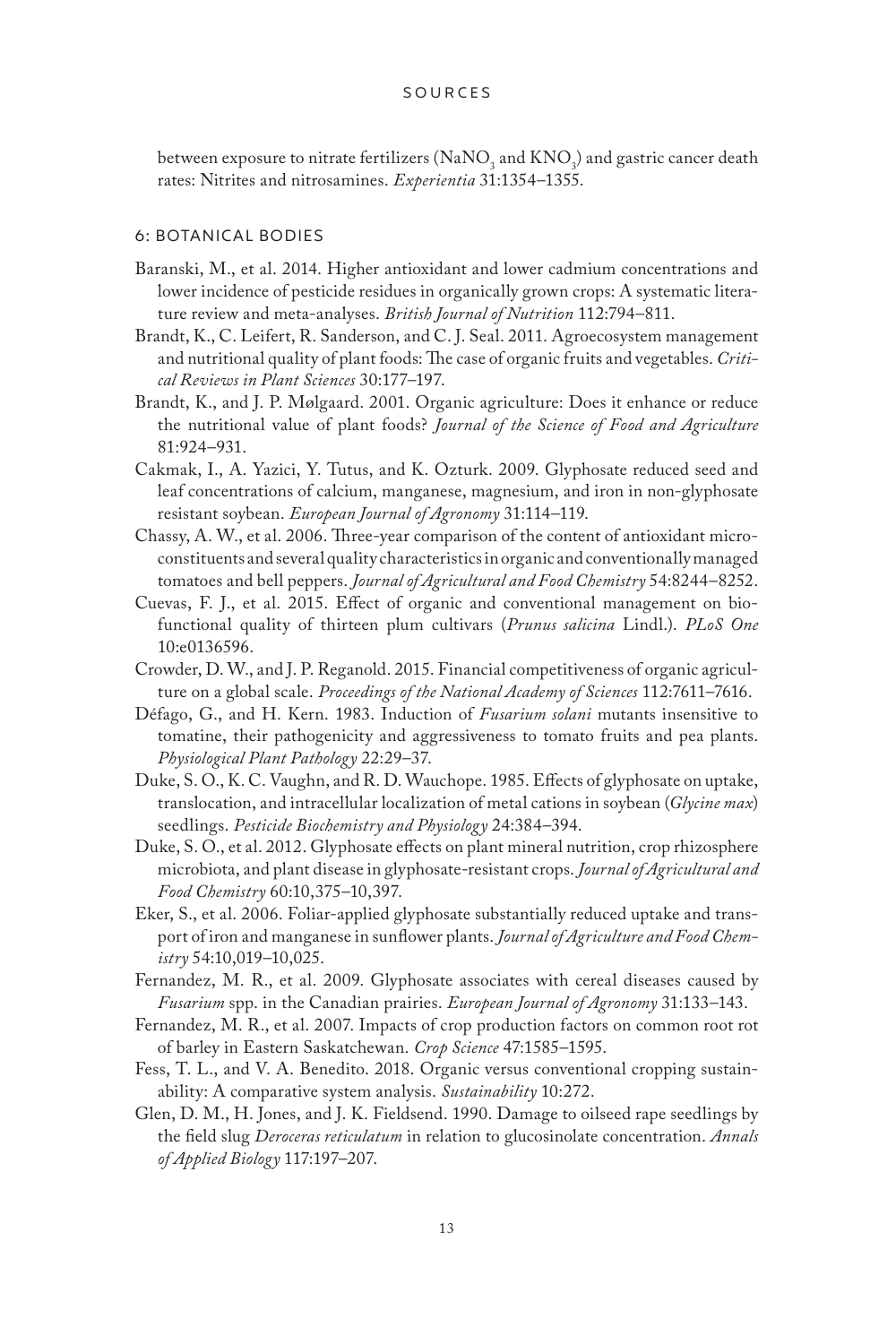## S ources

- Gordon, B. 2007. Manganese nutrition of glyphosate-resistant and conventional soybeans. *Better Crops* 91:12–13.
- Hajslová, J., et al. 2005. Quality of organically and conventionally grown potatoes: Fouryear study of micronutrients, metals, secondary metabolites, enzymic browning and organoleptic properties. *Food Additives & Contaminants* 22:514–534.
- Harborne, J. B., and C. A. Williams. 2000. Advances in flavonoid research since 1992. *Phytochemistry* 55:481–504.
- Hendrix, J. W., B. Z. Guo, and Z.-Q. An. 1995. Divergence of mycorrhizal fungal communities in crop production systems. In *The Significance and Regulation of Soil Biodiversity*. Edited by H. P. Collins, G. P. Robertson, and M. J. Klug. Kluwer Academic Publishers, Dordrecht, Netherlands, pp. 131–140.
- Hepperly, P. R., E. Omondi, and R. Seidel. 2018. Soil regeneration increases crop nutrients, antioxidants and adaptive responses. *MOJ Food Processing & Technology* 6:196–203.
- Hunter, D., et al. 2011. Evaluation of the micronutrient composition of plant foods produced by organic and conventional agricultural methods. *Critical Reviews in Food Science and Nutrition* 51:571–582.
- Johal, G. S., and D. M. Huber. 2009. Glyphosate effects on diseases of plants. *European Journal of Agronomy* 31:144–152.
- Johal, G. S., and J. E. Rahe. 1988. Glyphosate, hypersensitivity and phytoalexin accumulation in the incompatible bean anthracnose host-parasite interaction. *Physiological and Molecular Plant Pathology* 32: 267–281.
- Kremer, R., and N. Means. 2009. Glyphosate and glyphosate-resistant crop interactions with rhizosphere microorganisms. *European Journal of Agronomy* 31:153–161.
- Larson, R. L., et al. 2006. Influence of glyphosate on Rhizoctonia and Fusarium root rot in sugar beet. *Pest Management Science* 62:1182–1192.
- Leclerc, J., M. L. Miller, E. Joliet, and G. Rocquelin. 1991. Vitamin and mineral contents of carrot and celeriac grown under mineral or organic fertilization. *Biological Agriculture and Horticulture* 7:339–348.
- Lévesque, C. A., and J. E. Rahe. 1992. Herbicide interactions with fungal root pathogens, with special reference to glyphosate. *Annual Review of Phytopathology* 30:579–602.
- Lévesque, C. A., J. E. Rahe, and D. M. Eaves. 1987. Effects of glyphosate on *Fusarium* spp.: Its influence on root colonization of weeds, propagule density in the soil, and crop emergence. *Canadian Journal of Microbiology* 33:354–360.
- Lombardo, S., G. Pandino, and G. Mauromicale. 2012. Nutritional and sensory characteristics of "early" potato cultivars under organic and conventional cultivation systems. *Food Chemistry* 133:1249–1254.
- Meriles, J. M., et al. 2006. Glyphosate and previous crop residue effect on deleterious and beneficial soil-borne fungi from peanut-corn-soybean rotations. *Journal of Phytopathology* 154:309–316.
- Mitchell, A. E., et al. 2007. Ten-year comparison of the influence of organic and conventional crop management practices on the content of flavonoids in tomatoes. *Journal of Agricultural and Food Chemistry* 55:6154–6159.
- Ozturk, L., et al. 2008. Glyphosate inhibition of ferric reductase activity in iron deficient sunflower roots. *New Phytologist* 177:899–906.
- Pittaway, P. A. 1995. Opportunistic association between *Pythium* species and weed resi-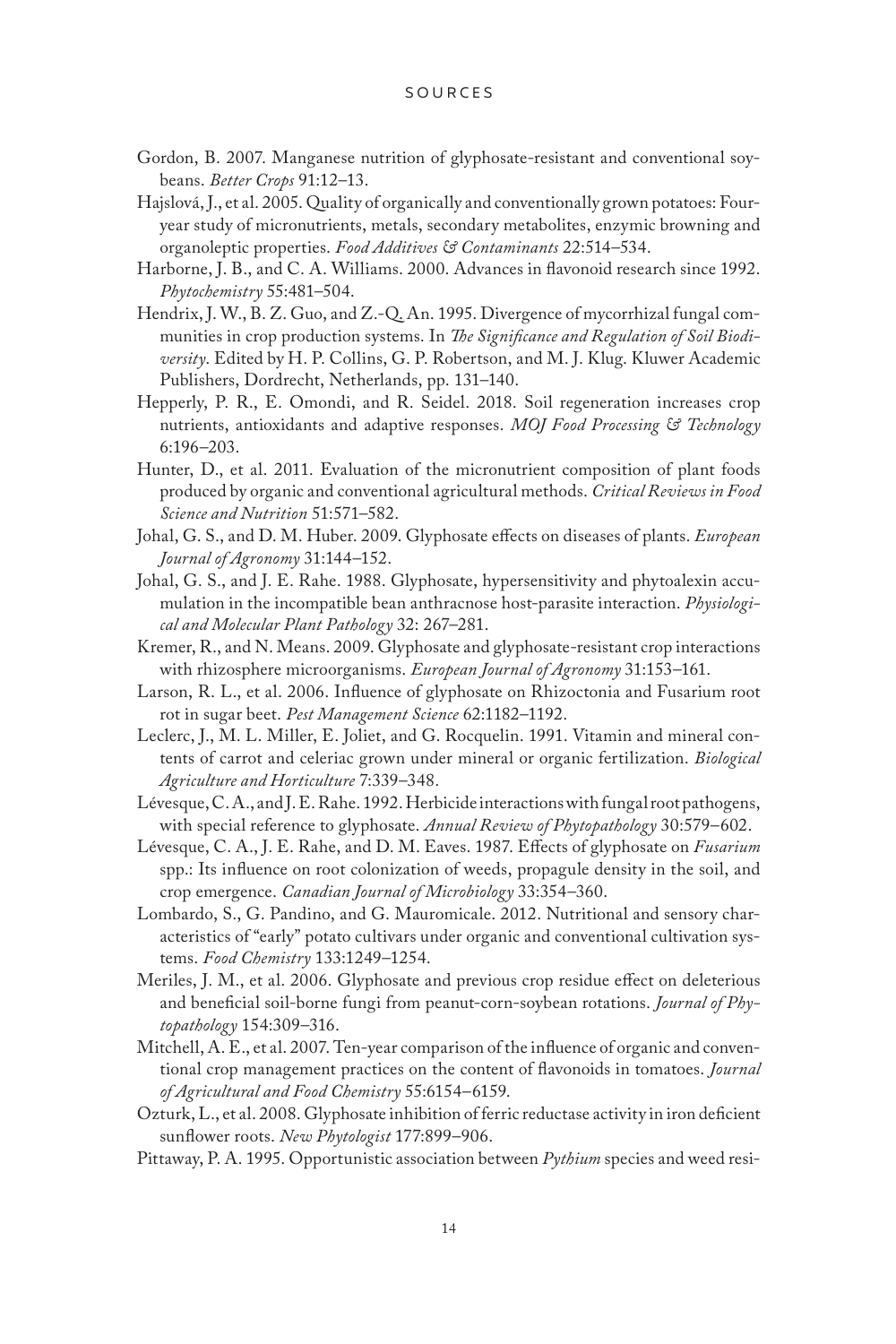dues causing seedling emergence failure in cereals. *Australian Journal of Agricultural Research* 46:655–662.

- Ponisio, L. C., et al. 2015. Diversification practices reduce organic to conventional yield gap. *Proceedings of the Royal Society B* 282:20141396.
- Reganold, J. P., et al. 2010. Fruit and soil quality of organic and conventional strawberry agroecosystems. *PLoS One* 5:e12346.
- Ren, H., H. Endo, and T. Hayashi. 2001. Antioxidative and antimutagenic activities and polyphenol content of pesticide-free and organically cultivated green vegetable using water-soluble chitosan as a soil modifier and leaf surface spray. *Journal of the Science of Food and Agriculture* 81:1426–1432.
- Rosa, E. A. S., R. K. Heaney, R. G. Fenwick, and C. A. M. Portas. 1997. Glucosinolates in crop plants. *Horticultural Review* 19:99–215.
- Rudrappa, T., et al. 2008. Root-secreted malic acid recruits beneficial soil bacteria. *Plant Physiology* 148:1547–1556.
- Rühmann, S., C. Leser, M. Bannert, and D. Treutter. 2002. Relationship between growth, secondary metabolism, and resistance of apple. *Plant Biology* 4:137–143.
- Ryan, M. H., J. W. Derrick, and P. R. Dann. 2004. Grain mineral concentrations and yield of wheat grown under organic and conventional management. *Journal of the Science of Food and Agriculture* 84:207–216.
- Schreiner, M. 2005. Vegetable crop management strategies to increase the quantity of phytochemicals. *European Journal of Nutrition* 44:85–94.
- Schuphan, W. 1974. Nutritional value of crops as influenced by organic and inorganic fertilizer treatments. *Qualitatas Plantarum* 23:333–358.
- Smith, B. 1993. Organic foods vs supermarket foods: Element levels. *Journal of Applied Nutrition* 45:35–39.
- Smith-Spangler, C., et al. 2012. Are organic foods safer or healthier than conventional alternatives? A systematic review. *Annals of Internal Medicine* 157:348–366.
- Stanhill, G. 1990. The comparative productivity of organic agriculture. *Agriculture, Ecosystems and Environment* 30:1–26.
- Svec, L. V., C. A. Thoroughgood, and H. C. S. Mok. 1976. Chemical evaluation of vegetables grown with conventional or organic amendments. *Communications in Soil Science and Plant Analysis* 7:213–228.
- Tesfamariam, T., et al. 2009. Glyphosate in the rhizosphere: Role of waiting times and different glyphosate binding forms in soils for phytotoxicity to non-target plants. *European Journal of Agronomy* 31:126–132.
- van Bruggen, A. H. C. Plant disease severity in high-input compared to reduced-input and organic farming systems. *Plant Disease* 79:976–984.
- Verkerk, R., et al. 2009. Glucosinolates in *Brassica* vegetables: The influence of the food supply chain on intake, bioavailability and human health. *Molecular Nutrition and Food Research* 53:S219–S265.
- Vogtmann, H. 1988. From healthy soil to healthy food: An analysis of the quality of food produced under contrasting agricultural systems. *Nutrition and Health* 6:21–35.
- Vogtmann, H., et al. 1984. Accumulation of nitrates in leafy vegetables grown under contrasting agricultural systems. *Biological Agriculture and Horticulture* 2:51–68.
- Wander, M. M., S. J. Traina, B. R. Stinner, and S. E. Peters. 1994. Organic and conven-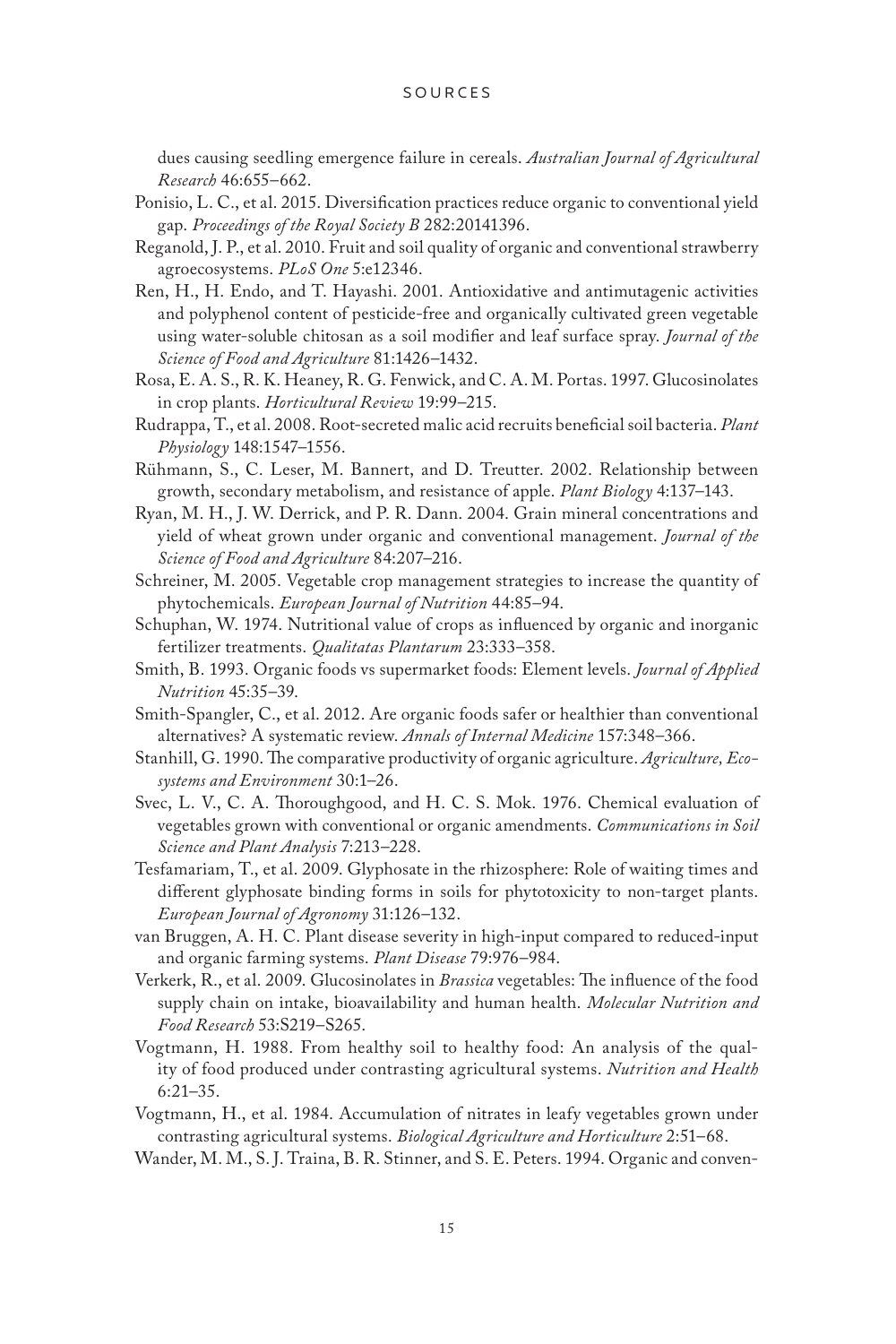tional management effect on biologically active soil organic matter pools. *Soil Science Society of America Journal* 58:1130–1134.

- Wang, S. Y., et al. 2008. Fruit quality, antioxidant capacity, and flavonoid content of organically and conventionally grown blueberries. *Journal of Agriculture and Food Chemistry* 56:5788–5794.
- Warman, P. R. 1998. Results of the long-term vegetable crop production trials: Conventional vs compost-amended soils. *Acta Horticulturae* 469:333–341.
- Woese, K., D. Lang, C. Boess, and K. W. Bogl. 1997. A comparison of organically and conventionally grown foods—results of a review of the relevant literature. *Journal of the Science of Food and Agriculture* 74:281–293.
- Wolmarans, K., and W. J. Swart. 2014. Influence of glyphosate, other herbicides and genetically modified herbicide-resistant crops on soil microbiota: A review. *South African Journal of Plant and Soil* 31:177–186.
- Worthington, V. 2001. Nutritional quality of organic versus conventional fruits, vegetables and grains. *Journal of Alternative and Complementary Medicine* 7:161–173.
- Yamada, T., R. J. Kremer, P. R. Carmargo e Castro, and B. W. Wood. 2009. Glyphosate interactions with physiology, nutrition, and diseases of plants: Threat to agricultural sustainability? *European Journal of Agronomy* 31:111–113.
- Zobiole, L. H. S., et al. 2010. Glyphosate affects lignin content and amino acid production in glyphosate-resistant soybean. *Acta Physiologiae Plantarum* 32:831–837.
- Zobiole, L. H. S., et al. 2010. Glyphosate reduces shoot concentrations of mineral nutrients in glyphosate-resistant soybeans. *Plant and Soil* 328:57–69.
- Zobiole, L. H. S., et al. 2010. Water use efficiency and photosynthesis of glyphosateresistant soybean as affected by glyphosate. *Pesticide Biochemistry and Physiology* 97:182–193.
- Zobiole, L. H. S., R. J. Kremer, R. S. Oliveira Jr., and J. Constantin. 2010. Glyphosate affects micro-organisms in rhizospheres of glyphosate-resistant soybeans. *Journal of Applied Microbiology* 110:118–127.
- Zobiole, L. H. S., R. J. Kremer, R. S. Oliveira Jr., and J. Constantin. 2012. Glyphosate effects on photosynthesis, nutrient accumulation, and nodulation in glyphosateresistant soybean. *Journal of Plant Nutrition and Soil Science* 175:319–330.

## 7: BIG GREEN THUMBS

- Bona, E., et al. 2015. AM fungi and PGP pseudomonads increase flowering, fruit production, and vitamin content in strawberry grown at low nitrogen and phosphorus levels. *Mycorrhiza* 25:181–193.
- Chabbi, A., et al. 2017. Aligning agriculture and climate policy. *Nature Climate Change*  7:307–309.
- Chun, O. K., et al. 2005. Daily consumption of phenolics and total antioxidant capacity from fruit and vegetables in the American diet. *Journal of the Science of Food and Agriculture* 85:1715–1724.
- Mokhtari, R. B., et al. 2018. The role of sulforaphane in cancer chemoprevention and health benefits: A mini-review. *Journal of Cell Communication and Signalling* 12:91–101.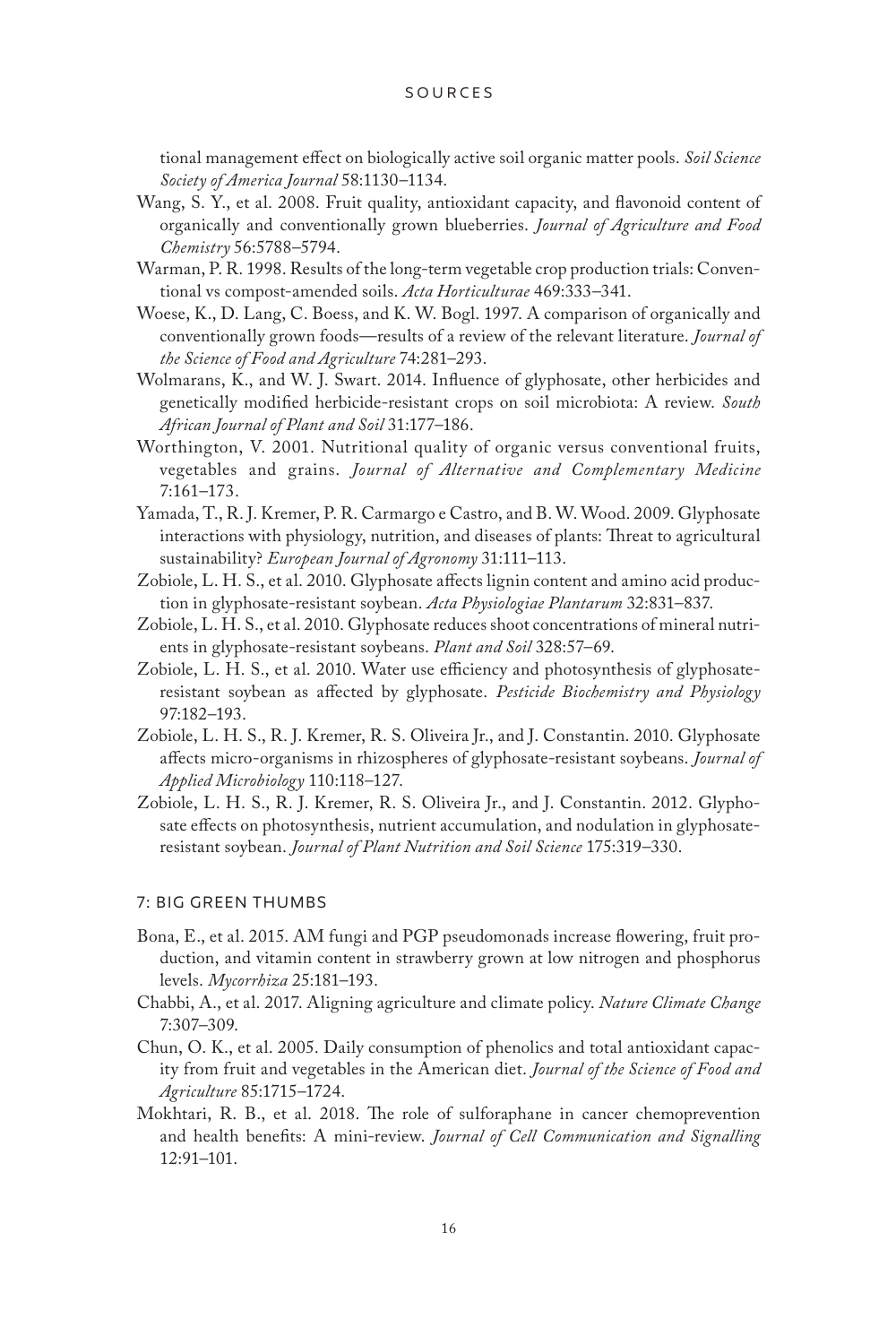- Mondy, N. I., C. Metcalf, and R. L. Plaisted. 1971. Potato flavor as related to chemical composition: 1. Polyphenols and ascorbic acid. *Journal of Food Science* 36:459–461.
- Montgomery, D. R., and A. Biklé. 2016. *The Hidden Half of Nature: The Microbial Roots of Life and Health*. W. W. Norton, New York.
- O'Hara, B. 2020. *No-Till Intensive Vegetable Farming: Pesticide-Free Methods for Restoring Soil and Growing Nutrient-Rich, High-Yielding Crops*. Chelsea Green Publishing, White River Junction, Vermont.
- Sun, H., et al. 2016. Soil microbial community and microbial residues respond positively to minimum tillage under organic farming in southern Germany. *Applied Soil Ecology* 108:16–24.
- Williams, H., T. Colombi, and T. Keller. 2020. The influence of soil management on soil health: An on-farm study in southern Sweden. *Geoderma* 360:114010.
- Wszelaki, A. L., et al. 2005. Sensory quality and mineral and glycoalkaloid concentrations in organically and conventionally grown redskin potatoes (*Solanum tuberosum*). *Journal of the Science of Food and Agriculture* 85:720–726.

## 8: COMPOST CONNECTIONS

- AbdElgawad, H., et al. 2019. Utilization of actinobacteria to enhance the production and quality of date palm (*Phoenix dactylifera* L.) fruits in a semi-arid environment. *Science of the Total Environment* 665:690–697.
- Aghili, F., et al. 2014. Green manure addition to soil increases grain zinc concentration in bread wheat. *PLoS One* 9:e0101487.
- Albrechtova, J. 2012. Dual inoculation with mycorrhizal and saprotrophic fungi applicable in sustainable cultivation improves the yield and nutritive value of onion. *Scientific World Journal* 2012:374091.
- Antunes, P. M., et al. 2012. Linking soil biodiversity and human health: Do arbuscular mycorrhizal fungi contribute to food nutrition? In *Soil Ecology and Ecosystem Services*. Edited by D. H. Wall et al. Oxford University Press, Oxford, pp. 153–172.
- Baslam, M., R. Esteban, J. I. Garcia-Plazaola, and N. Goicoechea. 2013. Effectiveness of arbuscular mycorrhizal fungi (AMF) for inducing the accumulation of major carotenoids, chlorophylls and tocopherol in green and red leaf lettuces. *Applied Microbiology and Biotechnology* 97:3119–3128.
- Baslam, M., I. Garmendia, and N. Goicoechea. 2011. Arbuscular mycorrhizal fungi (AMF) improved growth and nutritional quality of greenhouse-grown lettuce. *Journal of Agricultural and Food Chemistry* 59:5504–5515.
- Berta, G., et al. 2014. Maize development and grain quality are differentially affected by mycorrhizal fungi and a growth-promoting pseudomonad in the field. *Mycorrhiza* 24:161–170.
- Bona, E., et al. 2017. Arbuscular mycorrhizal fungi and plant growth-promoting pseudomonads improve yield, quality and nutritional value of tomato: A field study. *Mycorrhiza* 27:1–11.
- Bona, E., et al. 2018. Combined bacterial and mycorrhizal inocula improve tomato quality at reduced fertilization. *Scientia Horticulturae* 234:160–165.
- Borde, M., M. Dudhane, and P. K. Jite. 2009. Role of bioinoculant (AM fungi) increas-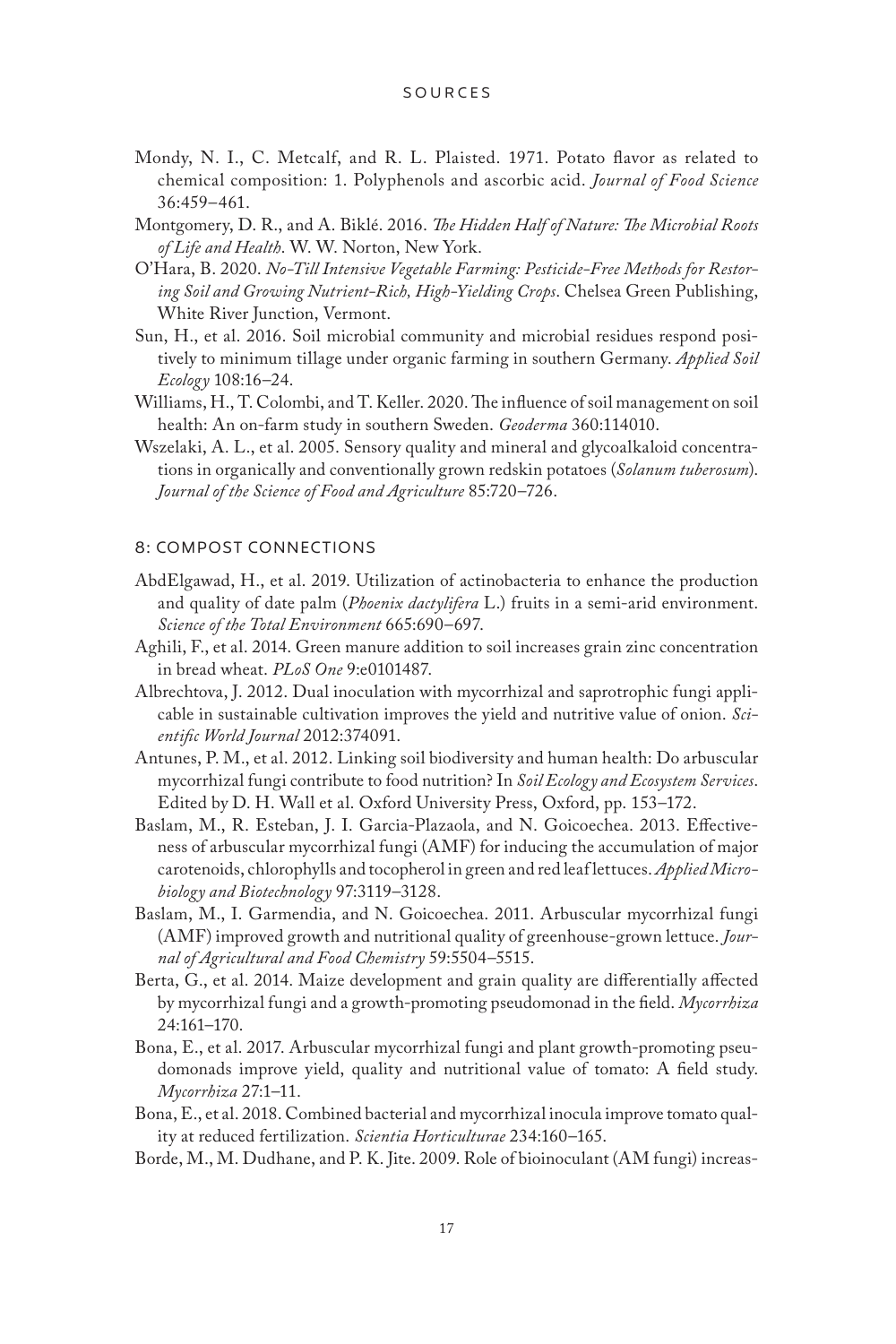ing growth, flavor content and yield in *Allium sativum* L. under field condition. *Notulae Botanicae Horti Agrobotanici Cluj-Napoca* 37:124–128.

- Cavagnaro, T. R., et al. 2006. Arbuscular mycorrhizas, microbial communities, nutrient availability, and soil aggregates in organic tomato production. *Plant and Soil* 282:209–225.
- Ceccarelli, N., et al. 2010. Mycorrhizal colonization impacts on phenolic content and antioxidant properties of artichoke leaves and flower heads two years after field transplant. *Plant and Soil* 335:311–323.
- Copetta, A., L. Bardi, E. Bertolone, and G. Berta. 2011. Fruit production and quality of tomato plants (*Solanum lycopersicum* L.) are affected by green compost and arbuscular mycorrhizal fungi. *Plant Biosystems* 145:106–115.
- Corkidi, L., D. L. Rowland, N. C. Johnson, and E. B. Allen. 2002. Nitrogen fertilization alters the functioning of arbuscular mycorrhizas at two semiarid grasslands. *Plant and Soil* 240:299–310.
- de Brito Alvarez, M., S. Gagne, and H. Antoun. 1995. Effect of compost rhizosphere microflora of the tomato and on the incidence of plant growth-promoting rhizobacteria. *Applied Environmental Microbiology* 61:194–199.
- Devi, M. C., and M. N. Reddy 2002. Phenolic acid metabolism of groundnut (*Arachis hypogaea* L.) plants inoculated with VAM fungus and *Rhizobium*. *Plant Growth Regulation* 37:151–156.
- Douds, D. D., et al. 2005. On-farm production and utilization of arbuscular mycorrhizal fungus inoculum. *Canadian Journal of Plant Science* 85:15–21.
- Gartler, J., B. Robinson, K. Burton, and L. Clucas. 2013. Carbonaceous soil amendments to biofortify crop plants with zinc. *Science of the Total Environment* 465:308–313.
- Giovannetti, M., et al. 2012. Nutraceutical value and safety of tomato fruits produced by mycorrhizal plants. *British Journal of Nutrition* 107:242–251.
- Hoitink, H. A. J., and M. J. Boehm. 1999. Biocontrol within the context of soil microbial communities: A substrate-dependent phenomenon. *Annual Reviews of Phytopathology* 37:427–446.
- Johnson, N. C. 1993. Can fertilization of soil select less mutualistic mycorrhizae? *Ecological Applications* 3:749–757.
- Krause, M. S., et al. 2003. Isolation and characterization of rhizobacteria from compost that suppress the severity of bacterial leaf spot of radish. *Phytopathology* 93:1292–1300.
- Lingua, G., et al. 2013. Arbuscular mycorrhizal fungi and plant growth-promoting pseudomonads increases anthocyanin concentration in strawberry fruits (*Fragaria x ananassa* var. Selva) in conditions of reduced fertilization. *International Journal of Molecular Sciences* 14:16,207–16,225.
- Liu, I., et al. 2009. Immobilization and phytotoxicity of Cd in contaminated soil amended with chicken manure compost. *Journal of Hazardous Materials* 163:563–567.
- Nautiyal, C. S., R. Govindarajan, M. Lavania, and P. Pushpangadan. 2008. Novel mechanism of modulating natural antioxidants in functional foods: Involvement of plant growth promoting rhizobacteria NRRL B-30488. *Journal of Agricultural and Food Chemistry* 56:4474–4481.
- Ordookhani, K., K. Khavazi, A. Moezzi, and F. Rejali. 2010. Influence of PGPR and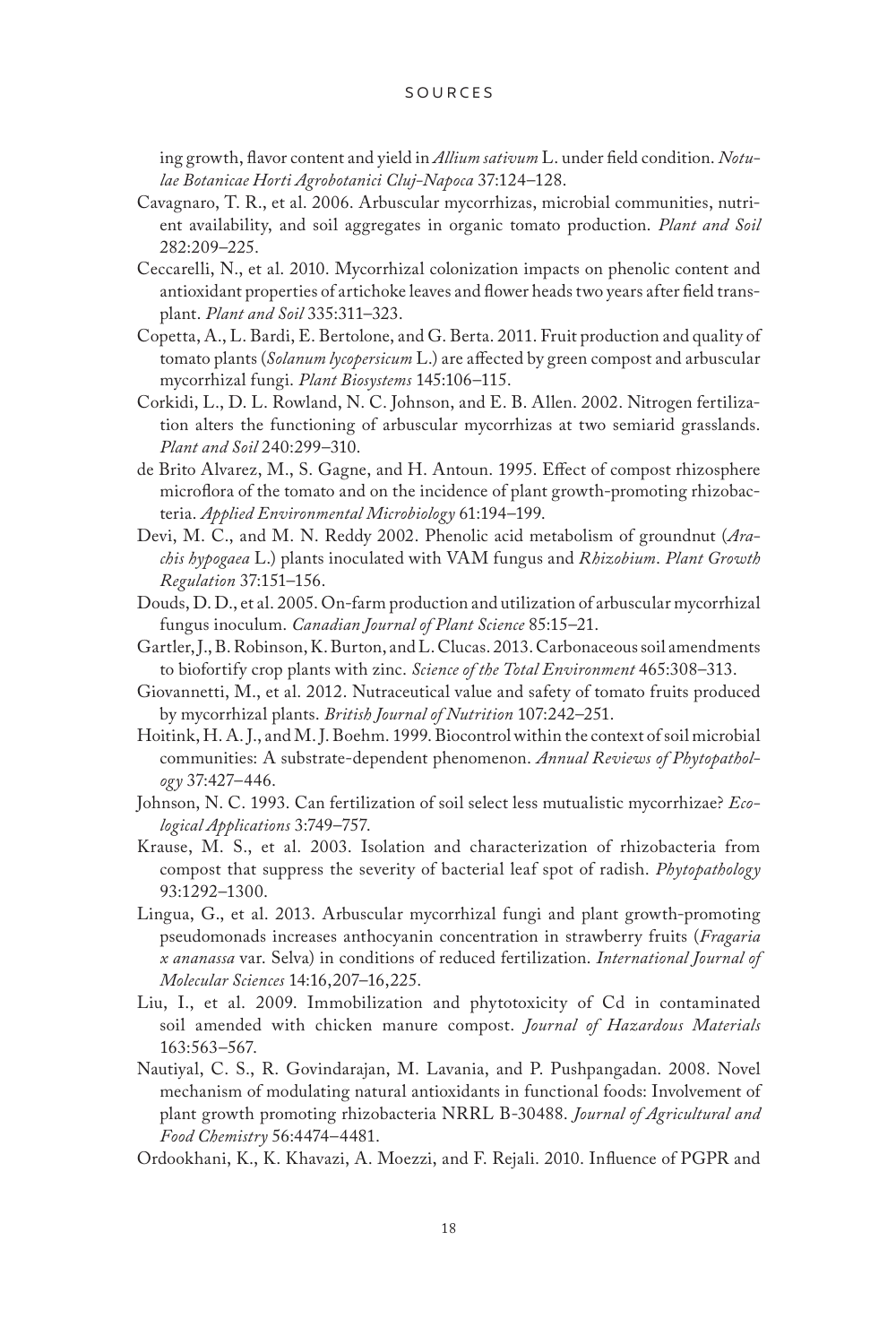AMF on antioxidant activity, lycopene and potassium contents in tomato. *African Journal of Agricultural Research* 5:1108–1116.

- Ortega-García, J. G., et al. 2015. Effect of *Trichoderma asperellum* applications and mineral fertilization on growth promotion and the content of phenolic compounds and flavonoids in onions. *Scientia Horticulturae* 195:8–16.
- Rana, A., et al. 2012. Biofortification of wheat through inoculation of plant growth promoting rhizobacteria and cyanobacteria. *European Journal of Soil Biology* 50:118–126.
- Reeve, J. R., et al. 2016. Organic farming, soil health, and food quality: Considering possible links. *Advances in Agronomy* 137:319–366.
- Singh, A., et al. 2014. Beneficial compatible microbes enhance antioxidants in chickpea edible parts through synergistic interactions. *LWT—Food Science and Technology* 56:390–397.
- Subramanian, K. S., P. Santhanakrishnan, and P. Balasubramanian. 2006. Responses of field grown tomato plants to arbuscular mycorrhizal fungal colonization under varying intensities of drought stress. *Scientia Horticulturae* 107:245–253.
- Toussaint, J. P., F. A. Smith, and S. E. Smith. 2007. Arbuscular mycorrhizal fungi can induce the production of phytochemicals in sweet basil irrespective of phosphorus nutrition. *Mycorrhiza* 17:291–297.
- Vierheilig, H., H. Gagnon, D. Strack, and W. Maier. 2000. Accumulation of cyclohexenone derivates in barley, wheat and maize roots in response to inoculation with different arbuscular mycorrhizal fungi. *Mycorrhiza* 9:291–293.
- Yao, M. K., et al. 2003. Effect of mycorrhization on the accumulation of rishitin and solavetivone in potato plantlets challenged with *Rhizoctonia solani. Mycorrhiza* 13:333–336.

## 9: OVERLOOKED GEMS

- Ahn, J., et al. 2008. The anti-obesity effect of quercetin is mediated by the AMPK and MAPK signaling pathways. *Biochemical and Biophysical Research Communications* 373:545–549.
- Ali, M., and S. C. S. Tsou. 1997. Combating micronutrient deficiencies through vegetables—a neglected food frontier in Asia. *Food Policy* 22:17–38.
- Aune, D., et al. 2017. Fruit and vegetable intake and the risk of cardiovascular disease, total cancer and all-cause mortality—a systematic review and doseresponse meta-analysis of prospective studies. *International Journal of Epidemiology* 46:1029–1056.
- Baur, J. A., and D. A. Sinclair. 2006. Therapeutic potential of resveratrol: The *in vivo* evidence. *Nature Reviews Drug Discovery* 5:493–506.
- Bazzano, L. A., et al. 2002. Fruit and vegetable intake and risk of cardiovascular disease in US adults: The first National Health and Nutrition Examination Survey epidemiologic follow-up study. *American Journal of Clinical Nutrition* 76:93–99.
- Bhat, K. P. L., and J. M. Pezzuto. 2002. Cancer chemopreventive activity of resveratrol. *Annals of the New York Academy of Sciences* 957:210–229.
- Block, G., B. Patterson, and A. Subar. 1992. Fruit, vegetables, and cancer prevention: A review of the epidemiological evidence. *Nutrition and Cancer* 18:1–29.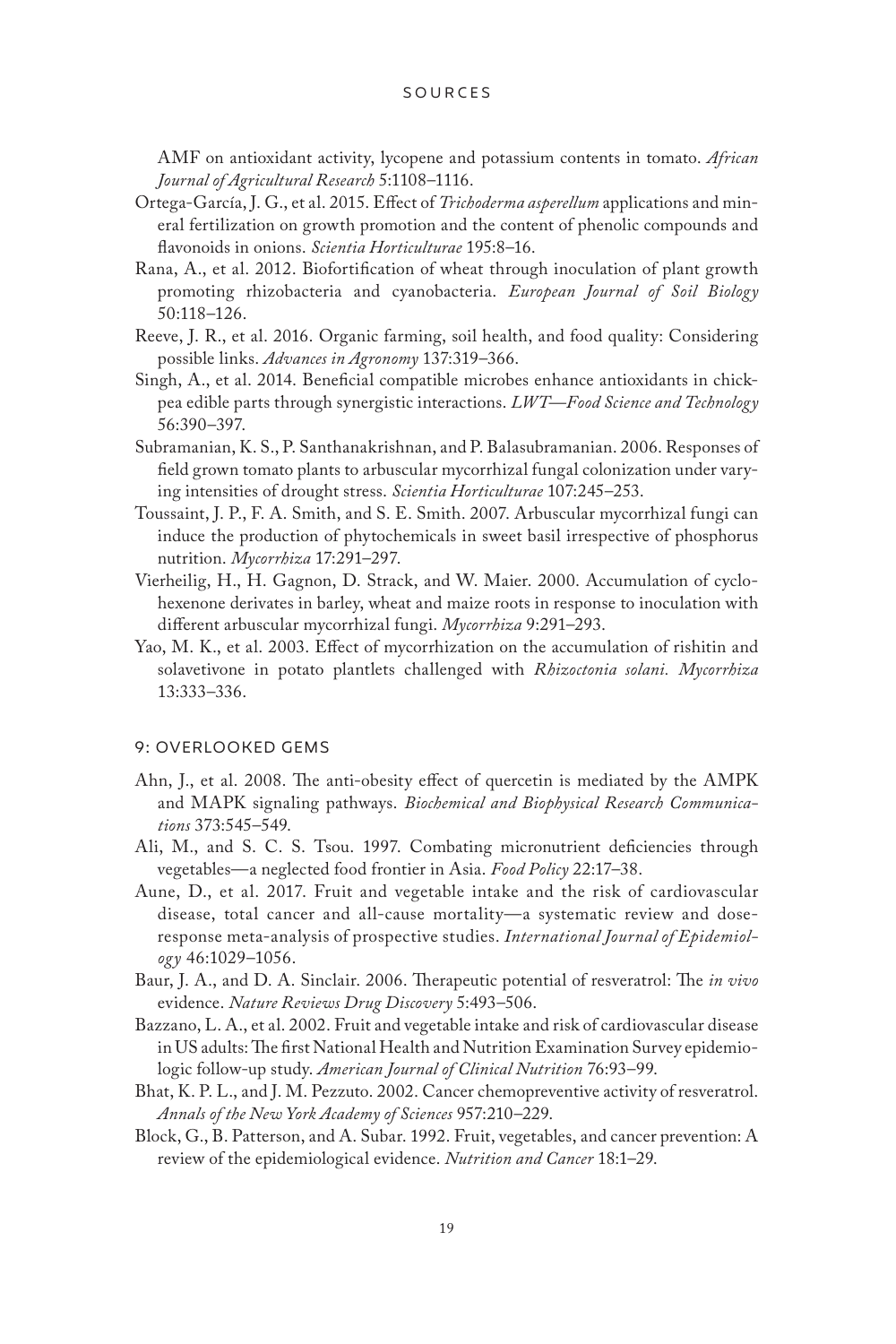- Boeing, H., et al. 2012. Critical review: Vegetables and fruit in the prevention of chronic diseases. *European Journal of Nutrition* 51:637–663.
- Bonnesen, C., I. M. Eggleston, and J. D. Hayes. 2001. Dietary indoles and isothiocyanates that are generated from cruciferous vegetables can both stimulate apoptosis and confer protection against DNA damage in human colon cell lines. *Cancer Research* 61:6120–6130.
- Bruce, B., G. A. Spiller, L. M. Klevay, and S. K. Gallagher. 2000. A diet high in whole and unrefined foods favorably alters lipids, antioxidant defenses, and colon function. *Journal of the American College of Nutrition* 19:61–67.
- Büchner, P. L., et al. 2010. Variety in fruit and vegetable consumption and the risk of lung cancer in the European prospective investigation into cancer and nutrition. *Cancer Epidemiology, Biomarkers & Prevention* 19:2278–2286.
- Buitrago-Lopez, A., et al. 2011. Chocolate consumption and cardiometabolic disorders: Systematic review and meta-analysis. *British Medical Journal* 343:d4488.
- Canene-Adams, K., et al. 2005. The tomato as a functional food. *Journal of Nutrition* 135:1226–1230.
- Cheynier, V. 2012. Phenolic compounds: From plants to foods. *Phytochemical Review* 11:153–177.
- Chung, M. J., S. H. Lee, and N. J. Sung. 2002. Inhibitory effect of whole strawberries, garlic juice or kale juice on endogenous formation of N-nitrosodimethylamine in humans. *Cancer Letters* 182:1–10.
- Commenges, D., et al. 2000. Intake of flavonoids and risk of dementia. *European Journal of Epidemiology* 16:357–363.
- Craig, W. J. 1997. Phytochemicals: Guardians of our health. *Journal of the American Dietetic Association* 97:S199–S204.
- David, A. V. A., R. Arulmoli, and S. Parasuraman. 2016. Overviews of biological importance of quercetin: A bioactive flavonoid. *Pharmacognosy Review* 10:84–89.
- De Whalley, C. V., et al. 1990. Flavonoids inhibit the oxidative modification of low density lipoproteins by macrophages. *Biochemical Pharmacology* 39:1743–1750.
- Del Rio, D., et al. 2013. Dietary (poly)phenolics in human health: Structures, bioavailability, and evidence of protective effects against chronic diseases. *Antioxidants & Redox Signaling* 18:1818–1892.
- Di Mascio, P., S. Kaiser, and H. Sies. 1989. Lycopene as the most efficient biological carotenoid singlet oxygen quencher. *Archives of Biochemistry and Biophysics* 274:532–538.
- D'Incalci, M., W. P. Steward, and A. J. Gescher. 2005. Use of cancer chemopreventive phytochemicals as antineoplastic agents. *The Lancet Oncology* 6:899–904.
- Drewnowski, A., and C. Gomez-Carneros. 2000. Bitter taste, phytonutrients, and the consumer: A review. *American Journal of Clinical Nutrition* 72:1424–1435.
- Egert, S., et al. 2008. Daily quercetin supplementation dose-dependently increases plasma quercetin concentrations in healthy humans. *Journal of Nutrition* 138: 1615–1621.
- Fryer, M. J. 1992. The antioxidant effects of thylakoid vitamin E (a-tocopherol). *Plant Cell & Environment* 15:381–392.
- Gan, Y., et al. 2015. Consumption of fruit and vegetable and risk of coronary heart disease: A meta-analysis of prospective cohort studies. *International Journal of Cardiology* 183:129–137.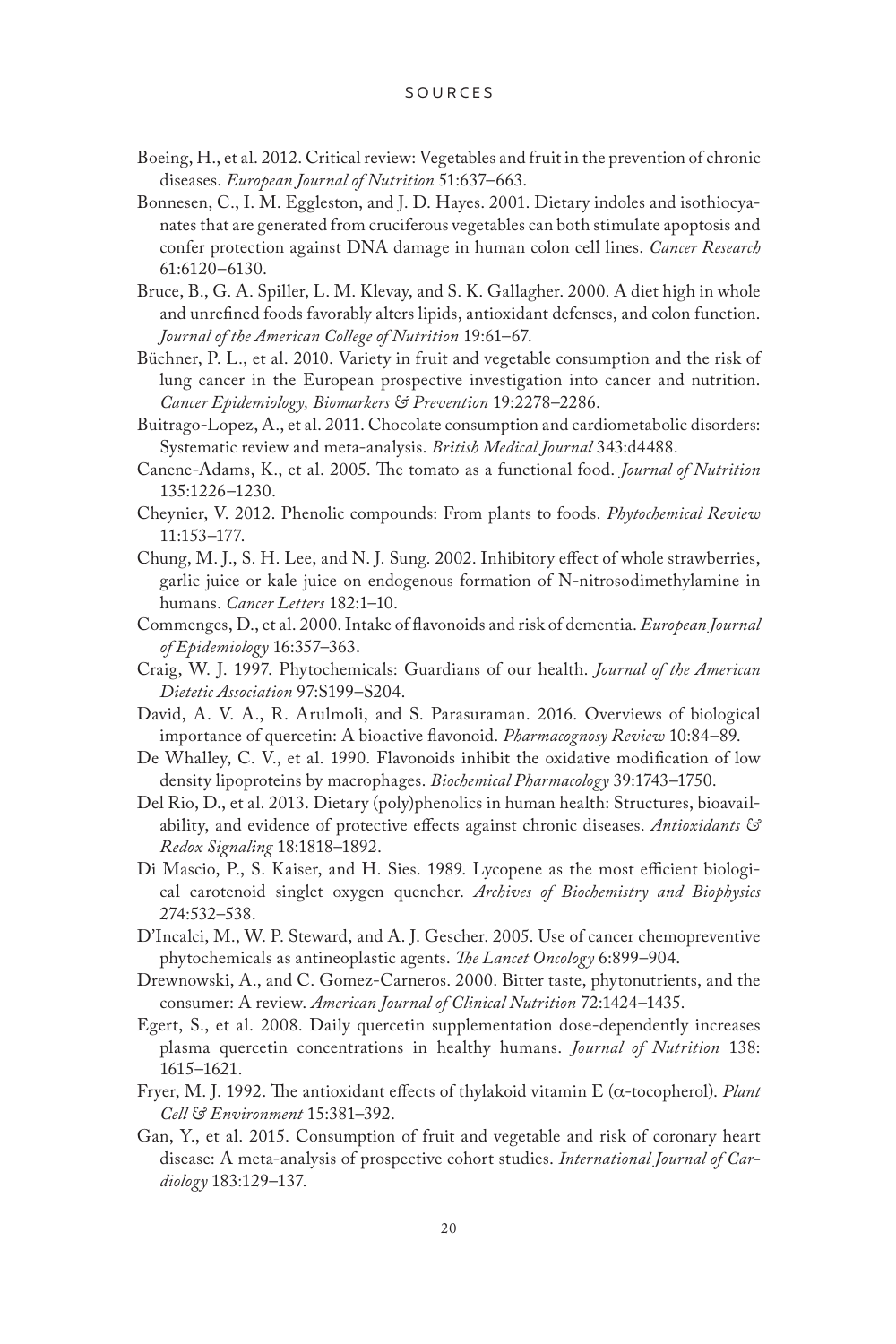- Gey, K. F., G. B. Brubacher, and H. B. Stähelin. 1987. Plasma levels of antioxidant vitamins in relation to ischemic heart disease and cancer. *American Journal of Clinical Nutrition* 45:1368–1377.
- Gutterridge, J. M. C. 1993. Free radicals in disease processes—a compilation of cause and consequence—invited review. *Free Radical Research Communications* 19:141–158.
- Haddad, A. Q., et al. 2006. Novel antiproliferative flavonoids induce cell cycle arrest in human prostate cancer cell lines. *Prostate Cancer and Prostatic Diseases* 9:68–76.
- Halliwell, B. 1996. Antioxidants in human health and disease. *Annual Review of Nutrition* 16:33–50.
- Harman, D. 1956. Aging: A theory based on free radical and radiation chemistry. *Journal of Gerontology* 12:257–263.
- Harman, D. 1994. Free radical theory of aging: Increasing the functional life span. *Annals of the New York Academy of Sciences* 717:1–15.
- He, F. J., C. A. Nowson, M. Lucas, and G. A. MacGregor. 2007. Increased consumption of fruit and vegetables is related to a reduced risk of coronary heart disease: Metaanalysis of cohort studies. *Journal of Human Hypertension* 21:717–728.
- Herman-Antosiewicz, A., and S. V. Singh. 2004. Signal transduction pathways leading to cell cycle arrest and apoptosis induction in cancer cells by *Allium* vegetable-derived organosulfur compounds: A review. *Mutation Research* 555:121–131.
- Hertog, M. G., et al. 1993. Dietary antioxidant flavonoids and risk of coronary heart disease: The Zutphen Elderly Study. *The Lancet* 342:1007–1011.
- Hirayama, T. 1979. Diet and cancer. *Nutrition and Cancer* 1:67–81.
- Hollman, P. C. H., and M. B. Katan. 1999. Dietary flavonoids: Intake, health effects and bioavailability. *Food and Chemical Toxicology* 37:937–942.
- Hounsome, N., B. Hounsome, D. Tomos, and G. Edwards-Jones. 2008. Plant metabolites and nutritional quality of vegetables. *Journal of Food Science* 73:R48–R65.
- Hu, D., et al. 2014. Fruits and vegetables consumption and risk of stroke: A metaanalysis of prospective cohort studies. *Stroke* 45:1613–1619.
- Hu, F. B., et al. 2000. Prospective study of major dietary patterns and risk of coronary heart disease in men. *American Journal of Clinical Nutrition* 72:912–921.
- Jang, M., et al. 1997. Cancer chemopreventive activity of resveratrol, a natural product derived from grapes. *Science* 275:218–220.
- Jankun, J., S. H. Selman, R. Swieroz, and E. S. Jankun. 1997. Why drinking green tea could prevent cancer. *Nature* 387:561.
- Jenkins, D. J., et al. 2005. Direct comparison of a dietary portfolio of cholesterollowering foods with a statin in hypercholesterolemic participants. *American Journal of Clinical Nutrition* 81:380–387.
- Jenner, P. 1994. Oxidative damage in neurodegenerative disease. *The Lancet* 344:796–798.
- Johnson, I. T. 2002. Anticarcinogenic effects of diet-related apoptosis in the colorectal mucosa. *Food and Chemical Toxicology* 40:1171–1178.
- Kale, A., S. Gawande, and S. Kotwal. 2008. Cancer phytotherapeutics: Role for flavonoids at the cellular level. *Phytotherapy Research* 22:567–577.
- Kang, N. H., S. H. Shin, H. J. Lee, and K. W. Lee. 2011. Polyphenols as small molecular inhibitors of signaling cascades in carcinogenesis. *Pharmacology & Therapeutics* 130:310–324.
- Karlovsky, P. (ed.). 2008. *Secondary Metabolites in Soil Ecology*. Springer-Verlag, Berlin.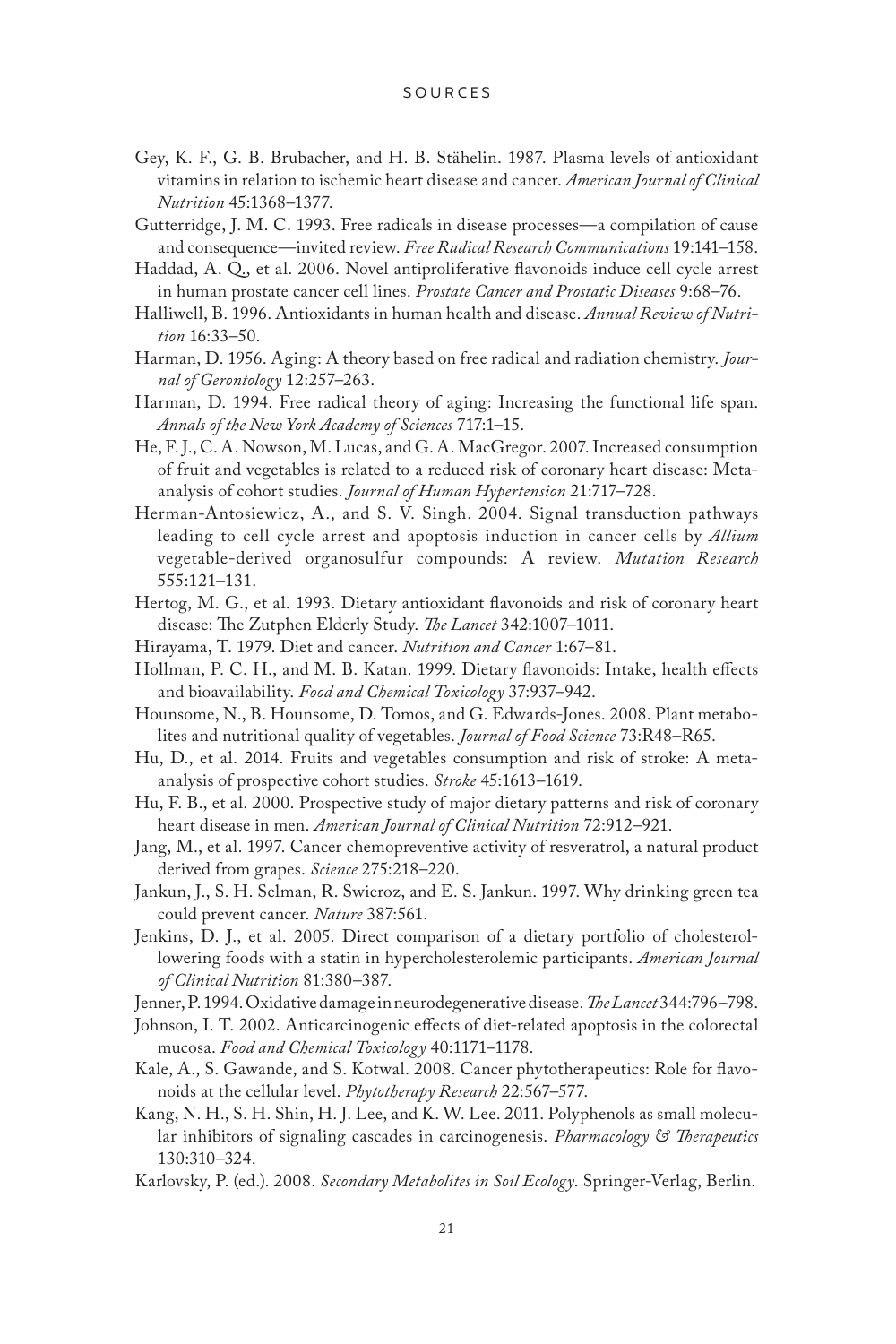- Katz, D. L., K. Doughty, and A. Ali. 2011. Cocoa and chocolate in human health and disease. *Antioxidants & Redox Signaling* 15:2779–2811.
- Kitani, K., T. Yokozawa, and T. Osawa. 2004. Interventions in aging and age-associated pathologies by means of nutritional approaches. *Annals of the New York Academy of Sciences* 1019:424–426.
- Knekt, P., et al. 1997. Dietary flavonoids and the risk of lung cancer and other malignant neoplasms. *American Journal of Epidemiology* 146:223–230.
- Knekt, P., et al. 2002. Flavonoid intake and risk of chronic diseases. *American Journal of Clinical Nutrition* 76:560–568.
- Koushki, M., N. A. Dashatan, and R. Meshkani. 2018. Effect of resveratrol supplementation on inflammatory markers: A systematic review and meta-analysis of randomized controlled trials. *Clinical Therapeutics* 40:1180–1192.
- Lévesque, C. A., and J. E. Rahe. 1992. Herbicide interactions with fungal root pathogens, with special reference to glyphosate. *Annual Review of Phytopathology* 30:579–602.
- Li, M., et al. 2014. Fruit and vegetable intake and risk of type 2 diabetes mellitus: Metaanalysis of prospective cohort studies. *BMJ Open* 2014:e005497.
- Linseisen, J., et al. 2007. Fruit and vegetable consumption and lung cancer risk: Updated information from the European Prospective Investigation into Cancer and Nutrition (EPIC). *International Journal of Cancer* 121:1103–1114.
- Medeiros Pinheiro, M., et al. 2011. Antioxidant intake among Brazilian adults—the Brazilian Osteoporosis Study (BRAZOS): A cross-sectional study. *Nutrition Journal* 10:39.
- Messina, M. J., V. Persky, K. D. R. Setchell, and S. Barnes. 1994. Soy intake and cancer risk: A review of the *in vitro* and *in vivo* data. *Nutrition and Cancer* 21:113–131.
- Middleton, E., C. Kandaswami, and T. C. Theoharides. 2000. The effects of plant flavonoids on mammalian cells: Implications for inflammation, heart disease, and cancer. *Pharmacological Reviews* 52:673–751.
- Murthy, N. S., S. Mukherjee, G. Ray, and A. Ray. 2009. Dietary factors and cancer chemoprevention: An overview of obesity-related malignancies. *Journal of Postgraduate Medicine* 55:45–54.
- Nijveldt, R. J., et al. 2001. Flavonoids: A review of probable mechanisms of action and potential applications. *American Journal of Clinical Nutrition* 74:418–425.
- Olsson, M. E., et al. 2004. Inhibition of cancer cell proliferation *in vitro* by fruit and berry extracts and correlations with antioxidant levels. *Journal of Agricultural and Food Chemistry* 52:7264–7271.
- Olsson, M. E., et al. 2006. Antioxidant levels and inhibition of cancer cell proliferation in vitro by extracts from organically and conventionally cultivated strawberries. *Journal of Agricultural and Food Chemistry* 54:1248–1255.
- Oude Griep, L. M., et al. 2010. Raw and processed fruit and vegetable consumption and 10-year coronary heart disease incidence in a population-based cohort study in the Netherlands. *PLoS One* 5:e13609.
- Pandey, K. B., et al. 2009. Plant polyphenols as dietary antioxidants in human health and disease. *Oxidative Medicine and Cellular Longevity* 2:270–278.
- Patterson, B. H. 1990. Fruit and vegetables in the American diet: Data from the NHANES II survey. *American Journal of Public Health* 80:1443–1449.
- Pedone-Bonfim, M. V., F. S. Barbosa da Silva, and L. Costa Maia. 2015. Production of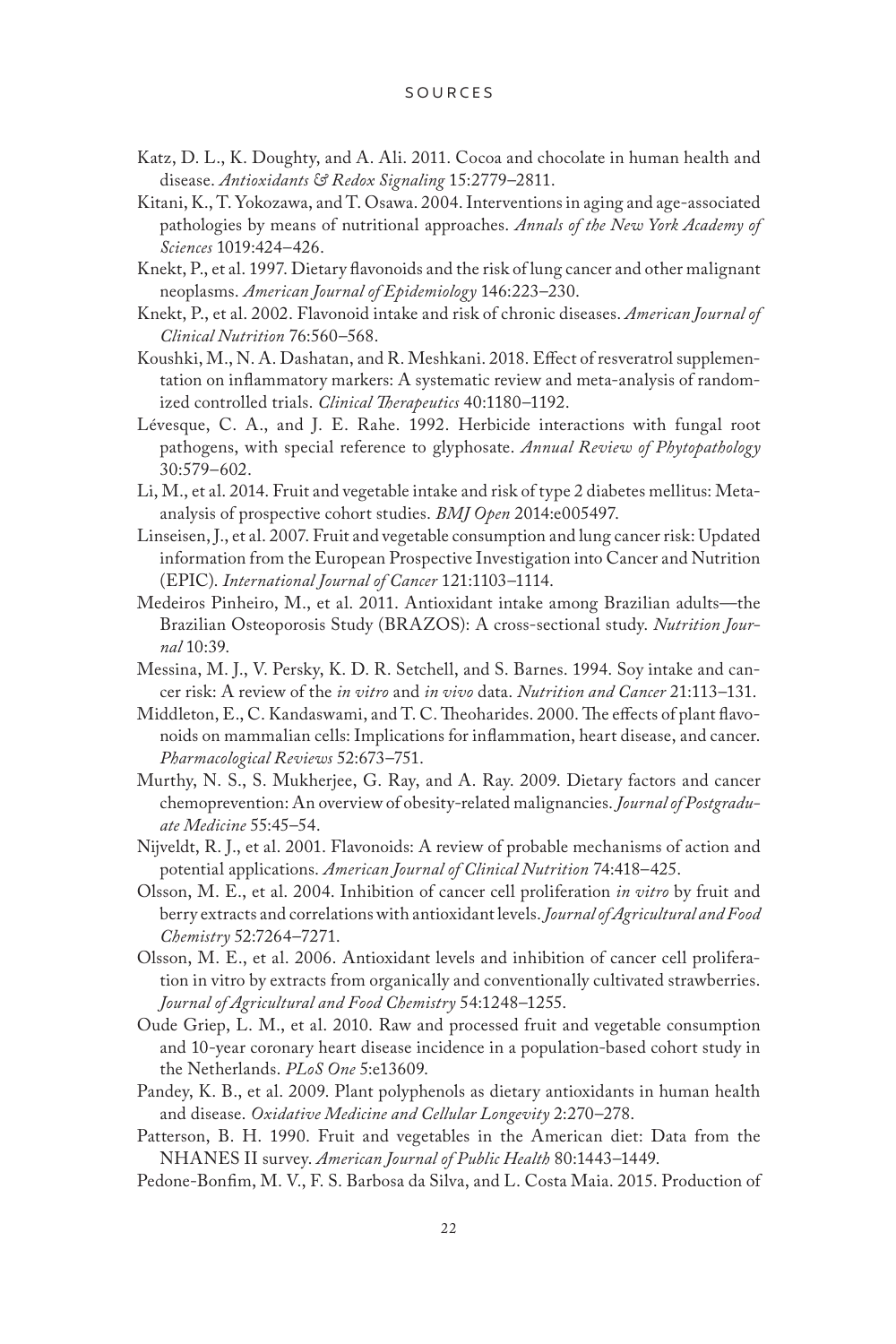secondary metabolites by mycorrhizal plants with medicinal or nutritional potential. *Acta Physiologiae Plantarum* 37:27.

- Perez-Vizcaino, F., and J. Duarte. 2010. Flavonols and cardiovascular disease. *Molecular Aspects of Medicine* 31:478–494.
- Provenza, F. D. 1996. Acquired aversions as the basis for varied diets of ruminants foraging on rangelands. *Journal of Animal Science* 74:2010–2020.
- Quinones, M., M. Miguel, and A. Aleixandre. 2013. Beneficial effects of polyphenols on cardiovascular disease. *Pharmacology Research* 86:125–131.
- Rao, A. V., and S. Agarwal. 1999. Role of lycopene as antioxidant carotenoid in the prevention of chronic diseases: A review. *Nutrition Research* 19:305–323.
- Rein, D., et al. 2000. Cocoa inhibits platelet activation and function. *American Journal of Clinical Nutrition* 72:30–35.
- Ren, H., H. Endo, and T. Hayashi. 2001. The superiority of organically cultivated vegetables to general ones regarding antimutagenic activities. *Mutation Research* 496:83–88.
- Rodríguez-Daza, M. C., et al. 2021. Polyphenol-mediated gut microbiota modulation: Toward prebiotics and further. *Frontiers in Nutrition* 8:689456.
- Schonhof, I., A. Krumbein, and B. Brückner. 2004. Genotypic effects on glucosinolates and sensory properties of broccoli and cauliflower. *Molecular Nutrition and Food Research* 48:25–33.
- Silaste, M.-L., et al. 2007. Tomato juice decreases LDL cholesterol levels and increases LDL resistance to oxidation. *British Journal of Nutrition* 98:1251–1258.
- Sirerol, J. A., et al. 2016. Role of natural stilbenes in the prevention of cancer. *Oxidative Medicine and Cellular Longevity* 2016:3128951.
- Stacewicz-Sapuntzakis, M., and P. E. Bowen. 2005. Role of lycopene and tomato products in prostate health. *Biochimica et Biophysica Acta* 1740:202–205.
- Steimetz, K., and J. D. Potter. 1996. Vegetables, fruit, and cancer prevention: A review. *Journal of the American Dietetic Association* 96:1027–1039.
- Tapiero, H., D. M. Townsend, and K. D. Tew. 2004. Organosulfur compounds from Alliaceae in the prevention of human pathologies. *Biomedicine & Pharmacotherapy* 58:183–193.
- Thomasset, S. C., et al. 2006. Dietary polyphenolic phytochemicals: Promising cancer chemopreventive agents in humans? A review of their clinical properties. *International Journal of Cancer* 120:451–458.
- Trichopoulou, A., et al. 2005. Modified Mediterranean diet and survival: EPIC-elderly prospective cohort study. *British Medical Journal* 330:991.
- Verkerk. R., et al. 2009. Glucosinolates in *Brassica* vegetables: The influence of the food supply chain on intake, bioavailability and human health. *Molecular Nutrition and Food Research* 53:S219–S265.
- Vermeer, I. T., et al. 1999. Effect of ascorbic acid and green tea on endogenous formation of N-nitrosodimethylamine and N-nitrosopiperidine in humans. *Mutation Research* 428:353–361.
- Vogtmann, H., et al. 1984. Accumulation of nitrates in leafy vegetables grown under contrasting agricultural systems. *Biological Agriculture and Horticulture* 2:51–68.
- Voorrips, L. E., et al. 2000. Vegetable and fruit consumption and risks of colon and rectal cancer in a prospective cohort study: The Netherlands Cohort Study on Diet and Cancer. *American Journal of Epidemiology* 152:1081–1092.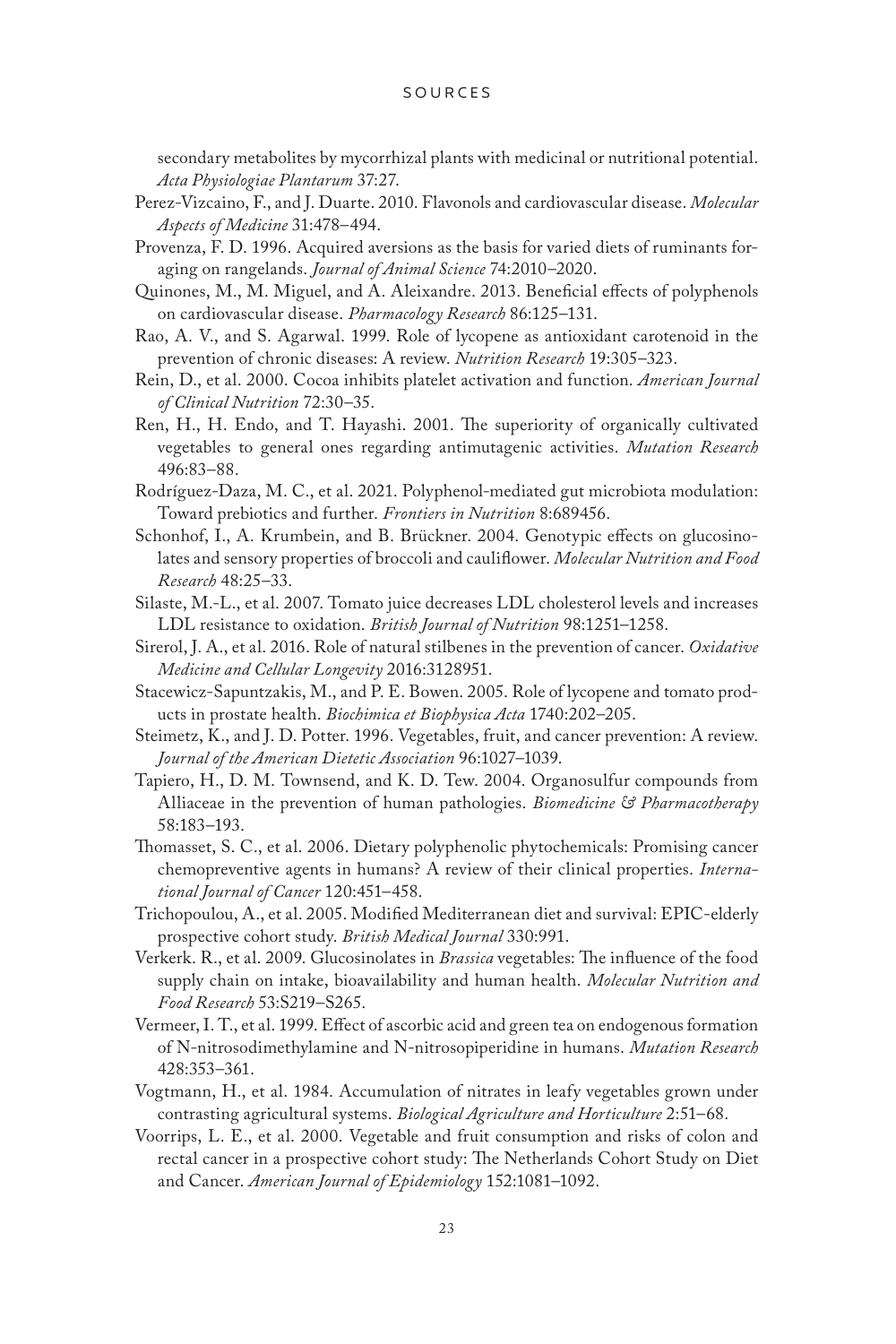- Wang, S., et al. 2011. Can phytochemical antioxidant rich foods act as anti-cancer agents? *Food Research International* 44:2545–2554.
- Wang, S., et al. 2014. Novel insights of dietary polyphenols and obesity. *Journal of Nutritional Biochemistry* 25:1–18.
- Warshafsky, S., R. S. Kamer, and S. L. Sivak. 1993. Effect of garlic on total serum cholesterol: A meta-analysis. *Annals of Internal Medicine* 119:599–605.
- Weisberger, A. S., and J. Pensky. 1958. Tumor inhibition by a sulfhydryl-blocking agent related to an active principle of garlic (*Allium sativum*). *Cancer Research* 18:1301–1308.
- Weisberger, J. H. 1991. Nutritional approach to cancer prevention with emphasis on vitamins, antioxidants, and carotenoids. *American Journal of Clinical Nutrition* 53:226–237.
- Weisburger, J. H., et al. 1980. Inhibition of carcinogenesis: Vitamin C and the prevention of gastric cancer. *Preventive Medicine* 9:352–361.
- Willcox, J. K., G. L. Catignana, and S. Lazarus. 2003. Tomatoes and cardiovascular health. *Critical Reviews in Food Science* 43:1–18.
- Woo, H.-M., et al. 2007. Active spice-derived components can inhibit inflammatory responses of adipose tissue in obesity by suppressing inflammatory actions of macrophages and release of monocyte chemoattractant protein-1 from adipocytes. *Life Sciences* 80:926–931.
- Wu, S., et al. 2020. Carotenoid intake and circulating carotenoids are inversely associated with the risk of bladder cancer: A dose-response meta-analysis. *Advances in Nutrition* 11:630–643.
- Yang, C. S., and Z.-Y. Wang. 1993. Tea and cancer. *Journal of the National Cancer Institute* 85:1038–1049.
- Yang, F., et al., 2015. Quercetin in prostate cancer: Chemotherapeutic and chemopreventive effects, mechanisms and clinical application potential (review). *Oncology Reports* 33:2659–2668.
- Yeh, T.-S., et al. 2021. Long-term dietary flavonoid intake and subjective cognitive decline in US men and women. *Neurology* 97:e1041–e1056.
- Zanotti, I., et al. 2015. Atheroprotective effects of (poly)phenols: A focus on cell cholesterol metabolism. *Food & Function* 6:13.
- Zhang, Y.-J., et al. 2015. Antioxidant phytochemicals for the prevention and treatment of chronic diseases. *Molecules* 20:21,138–21,156.
- Zhou, Y., and A. S. Lee. 1998. Mechanism for the suppression of the mammalian stress response by genistein, an anticancer phytoestrogen from soy. *Journal of the National Cancer Institute* 90:381–388.

## 10: SILENT FIELDS

- Abawi, G. S., and T. L. Widmer. 2000. Impact of soil health management practices on soilborne pathogens, nematodes and root diseases of vegetable crops. *Applied Soil Ecology* 15:37–47.
- Ackermann, W., et al. 2014. The influence of glyphosate on the microbiota and production of botulinum neurotoxin during ruminal fermentation. *Current Microbiology* 70:374–382.
- Adgate, J. L., et al. 2001. Measurement of children's exposure to pesticides: Analysis of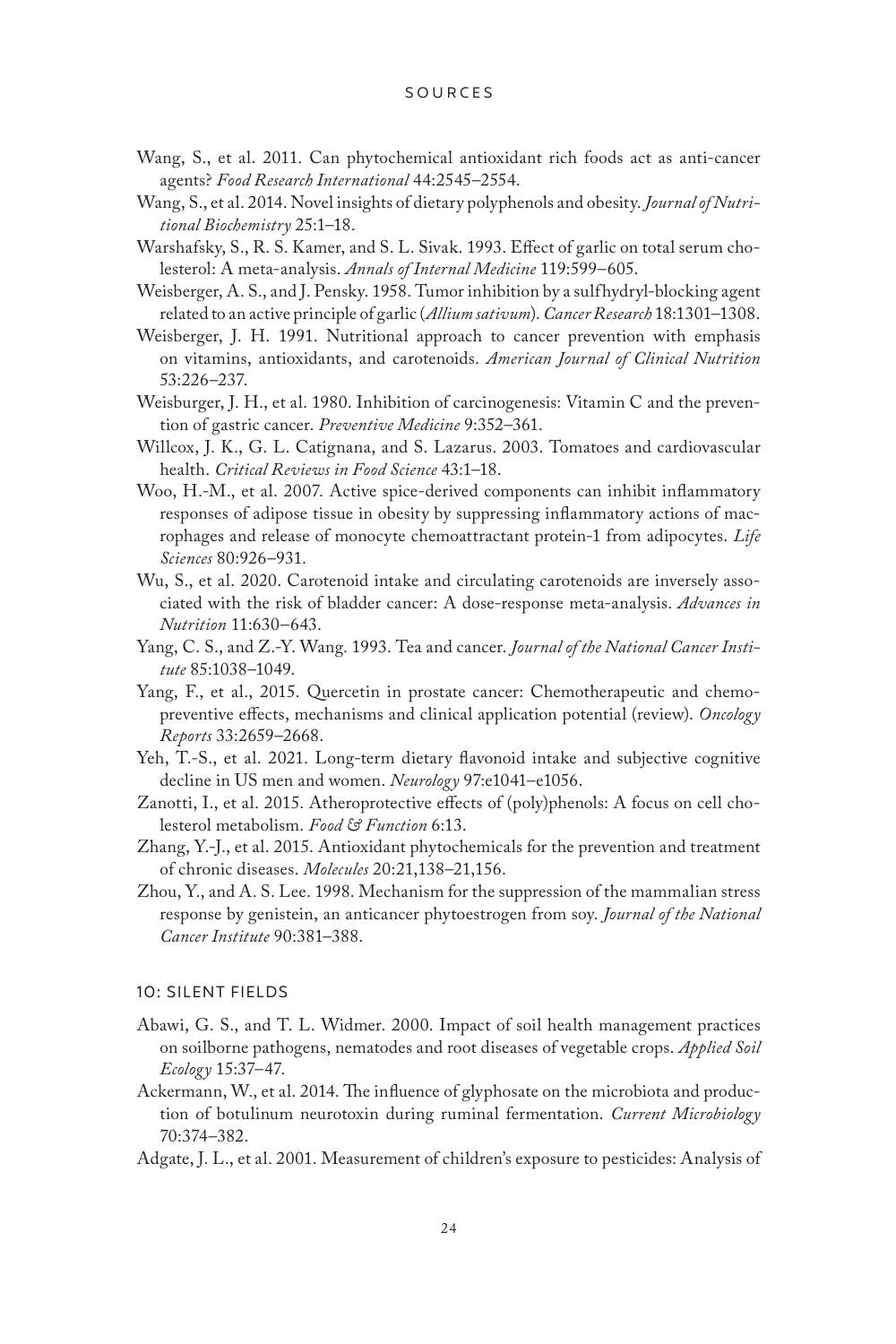urinary metabolite levels in a probability-based sample. *Environmental Health Perspectives* 109:583–590.

- Anway, M. D., A. S. Cupp, M. Uzumcu, and M. K. Skinner. 2005. Epigenetic transgenerational actions of endocrine disruptors and male fertility. *Science* 308:1466–1469.
- Baker, B. P., C. M. Benbrook, E. Groth III, and K. Lutz Benbrook. 2002. Pesticide residues in conventional, integrated pest management (IPM)-grown and organic foods: Insights from three US data sets. *Food Additives and Contaminants* 19:427–446.
- Battaglin, W. A., M. T. Meyer, K. M. Kuivila, and J. E. Dietze. 2014. Glyphosate and its degradation product AMPA occur frequently and widely in U.S. soils, surface water, groundwater, and precipitation. *Journal of the American Water Resources Association* 50:275–290.
- Benachour, N., and G. E. Séralini. 2009. Glyphosate formulations induce apoptosis and necrosis in human umbilical, embryonic, and placental cells. *Chemical Research in Toxicology* 22:97–105.
- Benachour, N., et al. 2007. Time- and dose-dependent effects of Roundup on human embryonic and placental cells. *Archives of Environmental Contamination and Toxicology* 53:126–133.
- Benedetti, A. L., et al. 2004. The effects of sub-chronic exposure of Wistar rats to the herbicide Glyphosate-Biocarb®. *Toxicology Letters* 153:227–232.
- Bengtsson, J., J. Ahnstrom, and A. C. Weibull. 2005. The effects of organic agriculture on biodiversity and abundance: A meta-analysis. *Journal of Applied Ecology* 42:261–269.
- Betarbet, R., et al. 2000. Chronic systemic pesticide exposure reproduces features of Parkinson's disease. *Nature Neuroscience* 3:1301–1306.
- Beuret, C. J., F. Zirulnik, and M. S. Giménez. 2005. Effect of the herbicide glyphosate on liver lipoperoxidation in pregnant rats and their fetuses. *Reproductive Toxicology* 19:501–504.
- Bøhn, T., et al. 2014. Compositional differences in soybean on the market: Glyphosate accumulates in Roundup Ready GM soybeans. *Food Chemistry* 153:207–215.
- Bouchard, M. F., D. C. Bellinger, R. O. Wright, and M. G. Weisskopf. 2010. Attentiondeficit/hyperactivity disorder and urinary metabolites of organophosphate pesticides. *Pediatrics* 125:e1270–e1277.
- Bradman, A., et al. 2003. Measurement of pesticides and other toxicants in amniotic fluid as a potential biomarker of pre-natal exposure: A validation study. *Environmental Health Perspectives* 111:1779–1782.
- Bradman, A., et al. 2005. Organophosphate urinary metabolite levels during pregnancy and after delivery in women living in an agricultural community. *Environmental Health Perspectives* 113:1802–1807.
- Bredeson, M. M., and J. G. Lundgren. 2015. Thiamethoxam seed treatments have no impact on pest numbers or yield in cultivated sunflowers. *Journal of Economic Entomology* 108:2665–2671.
- Brown, M. W., and T. Tworkoski. 2004. Pest management benefits of compost mulch in apple orchards. *Agriculture Ecosystems & Environment* 103:465–472.
- Brown, P. D., and M. J. Morra. 1997. Control of soil-borne plant pests using glucosinolatecontaining plants. *Advances in Agronomy* 61:167–231.
- Buckley, J. D., et al. 2000. Pesticide exposures in children with non-Hodgkin lymphoma. *Cancer* 89:2315–2321.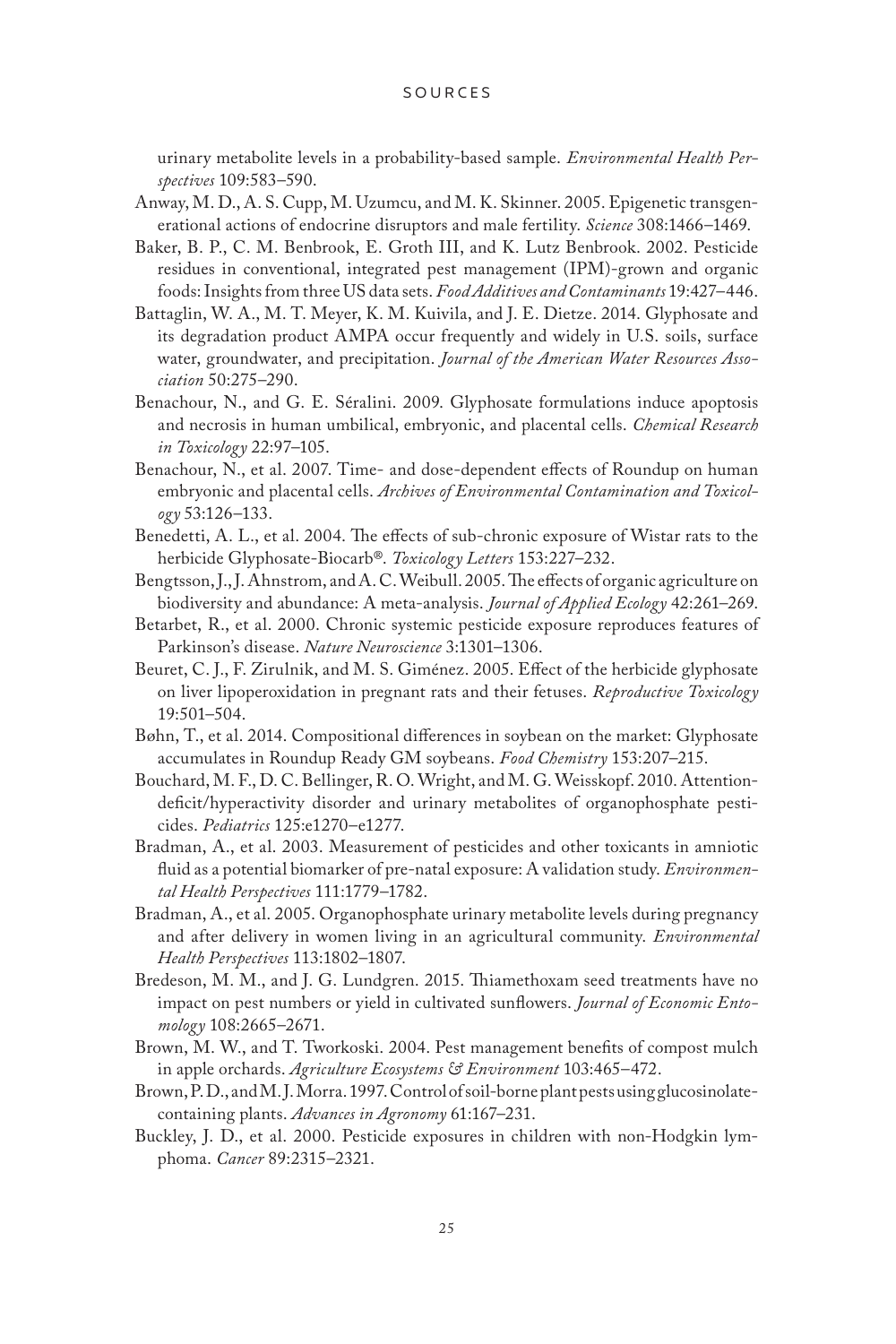- Carles, L., et al. 2019. Meta-analysis of glyphosate contamination in surface waters and dissipation by biofilms. *Environment International* 124:284–293.
- Cuhra, M., T. Traavik, and T. Bøhn. 2013. Clone- and age-dependent toxicity of a glyphosate commercial formulation and its active ingredient in *Daphnia magna*. *Ecotoxicology* 22:251–262.
- Curl, C. L., et al. 2015. Estimating pesticide exposure from dietary intake and organic food choices: The Multi-Ethnic Study of Atherosclerosis (MESA). *Environmental Health Perspectives* 123:475–483.
- Curl, C. L., R. A. Fenske, and K. Elgethun. 2003. Organophosphorus pesticide exposure of urban and suburban preschool children with organic and conventional diets. *Environmental Health Perspe*c*tives* 111:377–382.
- Dainese, M. et al. 2019. A global synthesis reveals biodiversity-mediated benefits for crop production. *Science Advances* 5:eaax0121.
- Damgaard, I. N., et al. 2006. Persistent pesticides in human breast milk and cryptorchidism. *Environmental Health Perspectives* 114:1133–1138.
- Defarge, N., et al. 2016. Co-formulants in glyphosate-based herbicides disrupt aromatase activity in human cells below toxic levels. *International Journal of Environmental Research and Public Health* 13:264.
- De Roos, A. J., et al. 2003. Integrative assessment of multiple pesticides as risk factors for non-Hodgkin's lymphoma among men. *Occupational & Environmental Medicine* 60(9):e11.
- Dirzo, R., et al. 2014. Defaunation in the Anthropocene. *Science* 345:401–406.
- Drinkwater, L. E., et al. 1995. Fundamental differences between conventional and organic tomato agroecosystems in California. *Ecological Applications* 5:1098–1112.
- El Fantroussi, S., L. Verschuere, W. Verstraete, and E. M. Top. 1999. Effect of phenylurea herbicides on soil microbial communities estimated by analysis of 16S rRNA gene fingerprints and community-level physiological profiles. *Applied and Environmental Microbiology* 65:982–988.
- Eriksson, M., L. Hardell, M. Carlberg, and M. Åkerman. 2008. Pesticide exposure as risk factor for non-Hodgkin lymphoma including histopathological subgroup analysis. *International Journal of Cancer* 123:1657–1663.
- Eskenazi, B., et al. 2007. Organophosphate pesticide exposure and neurodevelopment in young Mexican-American children. *Environmental Health Perspectives* 115:792–798.
- Fess, T. L., and V. A. Benedito. 2018. Organic versus conventional cropping sustainability: A comparative system analysis. *Sustainability* 10:272.
- Gasnier, C., et al. 2009. Glyphosate based herbicides are toxic and endocrine disruptors in human cell lines. *Toxicology* 262:184–191.
- Gunstone, T., et al. 2021. Pesticides and soil invertebrates: A hazard assessment. *Frontiers in Environmental Science* 9:643847.
- Hardoim, P. R., L. van Overbeek, and J. D. van Elsas. 2008. Properties of bacterial endophytes and their proposed role in plant growth. *Trends in Microbiology* 16:463–471.
- Hill, R. H., S. L. Head Jr., and S. Baker. 1995. Pesticide residues in urine of adults living in the United States: Reference range concentrations. *Environmental Research* 71:99–108.
- Hoffman, R. S., P. D. Capel, and S. J. Larson. 2000. Comparison of pesticides in eight U.S. urban streams. *Environmental Toxicology and Chemistry* 19:2249–2258.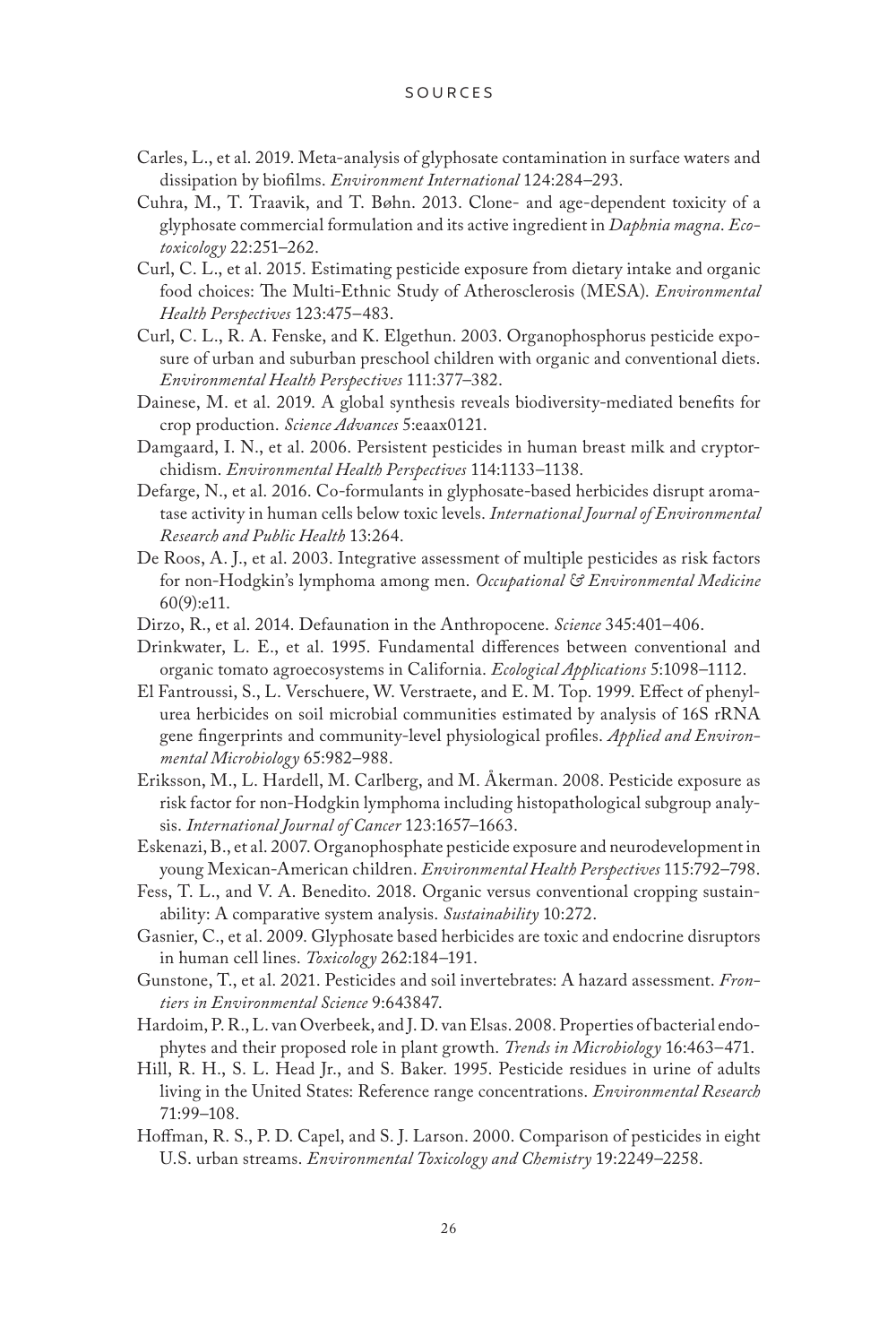- Houlahan, J. E., et al. 2000. Quantitative evidence for global amphibian population declines. *Nature* 404:752–755.
- Hunt, D. W. A., C. F. Drury, and H. E. L. Marv. 1992. Influence of nitrogen on the performance of Colorado potato beetle (Coleoptera: Chrysomelidae) on tomatoes. *Environmental Entomology* 21:817–821.
- Jansa, J., A. Wiemken, and E. Frossard. 2006. The effects of agricultural practices on arbuscular mycorrhizal fungi. In *Function of Soils for Human Societies and the Environment*. Edited by E. Frossard, W. E. H. Blum, and B. P. Warkentin. Geological Society, London, pp. 89–115.
- Johansson, E., et al. 2014. Contribution of organically grown crops to human health. *International Journal of Environmental Research and Public Health* 11:3870–3893.
- Kremen, C., N. M. Williams, and R. W. Thorp. 2002. Crop pollination from native bees at risk from agricultural intensification. *Proceedings of the National Academy of Sciences* 99:16,812–16,816.
- Krüger, M., A. A. Shehata, W. Schrödl, and A. Rodloff. 2013. Glyphosate suppresses the antagonistic effect of *Enterococcus* spp. on *Clostridium botulinum*. *Anaerobe* 20:74–78.
- LaCanne, C., and J. Lundgren. 2018. Regenerative agriculture: Merging farming and natural resource conservation profitably. *PeerJ* 6:e4428.
- Landau-Ossondo, M., et al. 2009. Why pesticides could be a common cause of prostate and breast cancers in the French Caribbean Island, Martinique: An overview on key mechanisms of pesticide-induced cancer. *Biomedicine & Pharmacotherapy* 63:383–395.
- Lee, K. H., and H. G. Song. 2007. Growth promotion of tomato seedlings by application of *Bacillus sp.* isolated from rhizosphere. *Korean Journal of Microbiology* 43:279–284.
- Leino, L., et al. 2020. Classification of the glyphosate target enzyme (5 enolpyruvylshikimate-3-phosphate synthase) for assessing sensitivity of organisms to the herbicide. *Journal of Hazardous Materials* 408:124556.
- Lendzemo, V. W., T. W. Kuyper, M. J. Kropff, and A. van Ast. 2005. Field inoculation with arbuscular mycorrhizal fungi reduces *Striga hermonthica* performance on cereal crops and has the potential to contribute to integrated *Striga* management. *Field Crops Research* 91:51–61.
- Levine, H., et al. 2017. Temporal trends in sperm count: A systematic review and metaregression analysis. *Human Reproduction Update* 23:646–659.
- Lu, C., et al. 2006. Organic diets significantly lower children's dietary exposure to organophosphorus pesticides. *Environmental Health Perspectives* 114:260–263.
- Lu, C., D. E. Knutson, J. Fisker-Andersen, and R. A. Fenske. 2001. Biological monitoring of organophosphorus pesticide exposure among preschool children in the Seattle metropolitan area. *Environmental Health Perspectives* 109:299–303.
- Lundgren, J. G., and S. W. Fausti. 2015. Trading biodiversity for pest problems. *Science Advances* 1:e1500558.
- Lundgren, J. G., L. S. Hesler, and R. L. Anderson. 2017. Preceding crop affects soybean aphid abundance and predator-prey dynamics in soybean. *Journal of Applied Entomology* 141:669–676.
- Ma, X., et al. 2002. Critical windows of exposure to household pesticides and risk of childhood leukemia. *Environmental Health Perspectives* 110:955–960.
- Mashavakure, N., et al. 2019. Spider community shift in response to farming practices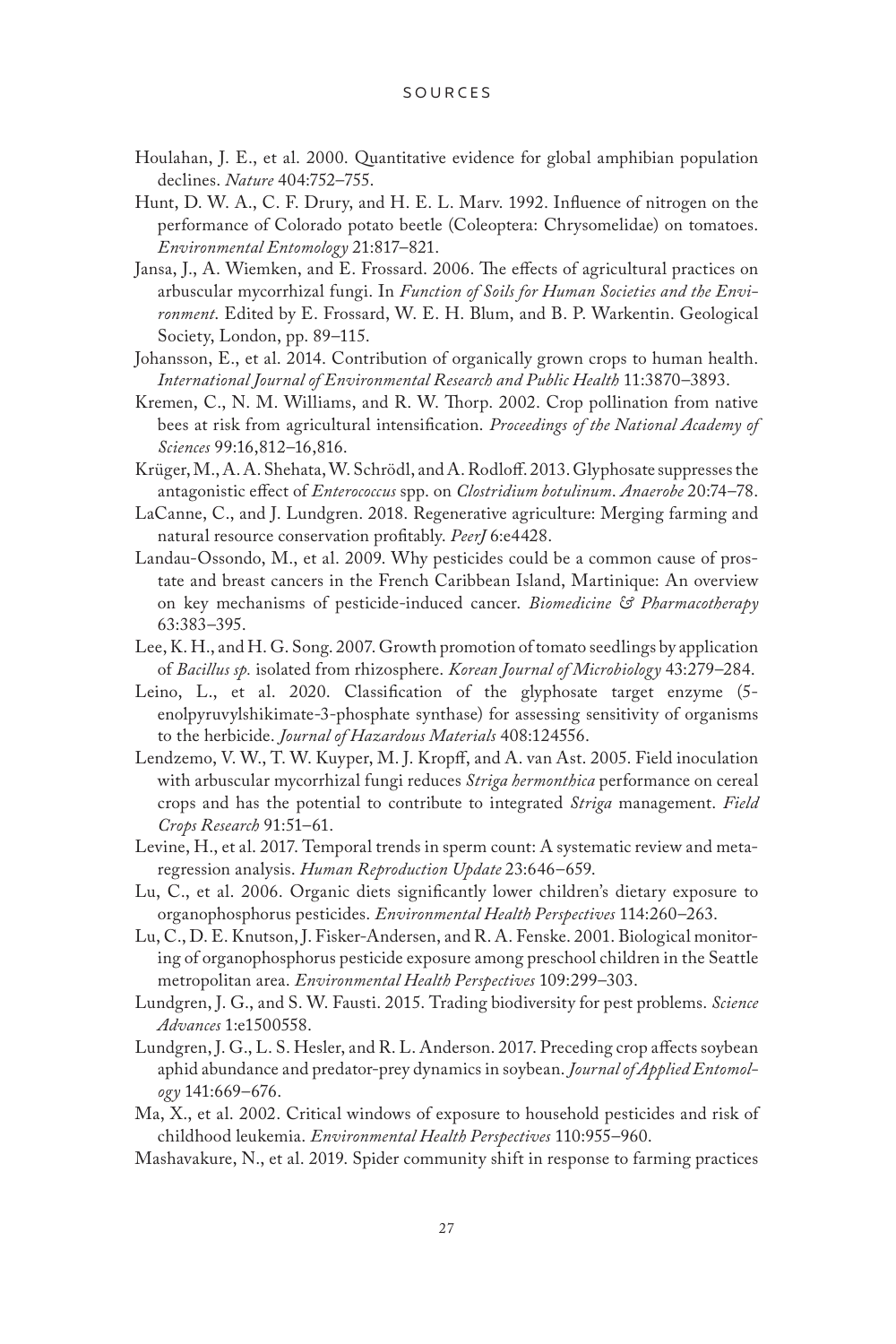in a sub-humid agroecosystem of southern Africa. *Agriculture, Ecosystems and Environment* 272:237–245.

- Mattina, M. J. I., W. Iannucci-Berger, and L. Dykas. 2000. Chlordane uptake and its translocation in food crops. *Journal of Agriculture and Food Chemistry* 48:1909–1915.
- Mayak, S., T. Tirosh, and B. R. Glick. 2004. Plant growth-promoting bacteria that confer resistance to water stress in tomatoes and peppers. *Plant Science* 166:525–530.
- McKinlay, R., J. A. Plant, J. N. Bell, and N. Voulvoulis. 2008. Endocrine disrupting pesticides: Implications for risk assessment. *Environment International* 34:168–183.
- Mesnage, R., B. Bernay, and G.-E. Séralini. 2013. Ethoxylated adjuvants of glyphosate-based herbicides are active principles of human cell toxicity. *Toxicology* 313:122–128.
- Mineau, P., and M. Whiteside. 2013. Pesticide acute toxicity is a better correlate of U.S. grassland bird declines than agricultural intensification. *PLoS One* 8:e57457.
- Minkenberg, O. P. J., and J. J. G. W. Ottenheim. 1990. Effect of leaf nitrogen content of tomato plants on preferences and performance of a leafmining fly. *Oecologia* 83:291–298.
- Mnif, W., et al. 2011. Effect of endocrine disruptor pesticides: A review. *International Journal of Environmental Research in Public Health* 8:2265–2303.
- Mogren, C. L., and J. G. Lundgren. 2016. Neonicotinoid-contaminated pollinator strips adjacent to cropland reduce honey bee nutritional status. *Scientific Reports* 6:29608.
- Mostafalou, S., and M. Abdollahi. 2013. Pesticides and human chronic diseases: Evidences, mechanisms, and perspectives. *Toxicology and Applied Pharmacology* 268:157–177.
- National Research Council. 1993. *Pesticides in the Diets of Infants and Children*. National Academy Press, Washington, D.C.
- Nicolopoulou-Stamati, P., et al. 2016. Chemical pesticides and human health: The urgent need for a new concept in agriculture. *Frontiers in Public Health* 4:148.
- Oates, L., et al. 2014. Reduction in urinary organophosphate pesticide metabolites in adults after a week-long organic diet. *Environmental Research* 132:105–111.
- Oliveira, A. G., et al. 2007. Effects of the herbicide Roundup on the epididymal region of drakes *Anas platyrhynchos*. *Reproductive Toxicology* 23:182–191.
- Paganelli, A., et al. 2010. Glyphosate-based herbicides produce teratogenic effects on vertebrates by impairing retinoic acid signaling. *Chemical Research in Toxicology* 23:1586–1595.
- Pearce, N., and D. McLean. 2005. Agricultural exposures and non-Hodgkin's lymphoma. *Scandinavian Journal of Work, Environment & Health* 31(S1):18–25.
- Pelosi, C., et al. 2021. Residues of currently used pesticides in soils and earthworms: A silent threat? *Agriculture, Ecosystems and Environment* 305:107167.
- Peterson Meyers, J., et al. 2016. Concerns over use of glyphosate-based herbicides and risks associated with exposures: A consensus statement. *Environmental Health* 15:19.
- Poletta, G. L., A. Larriera, E. Kleinsorge, and M. D. Mudry. 2009. Genotoxicity of the herbicide formulation of Roundup (glyphosate) in broad-snouted caiman (*Caiman latirostris*) evidenced by the Comet assay and the micronucleus test. *Mutation Research* 672:95–102.
- Postma, J., M. T. Schilder, J. Bloem, and W. K. van Leeuwen-Haagsma. 2008. Soil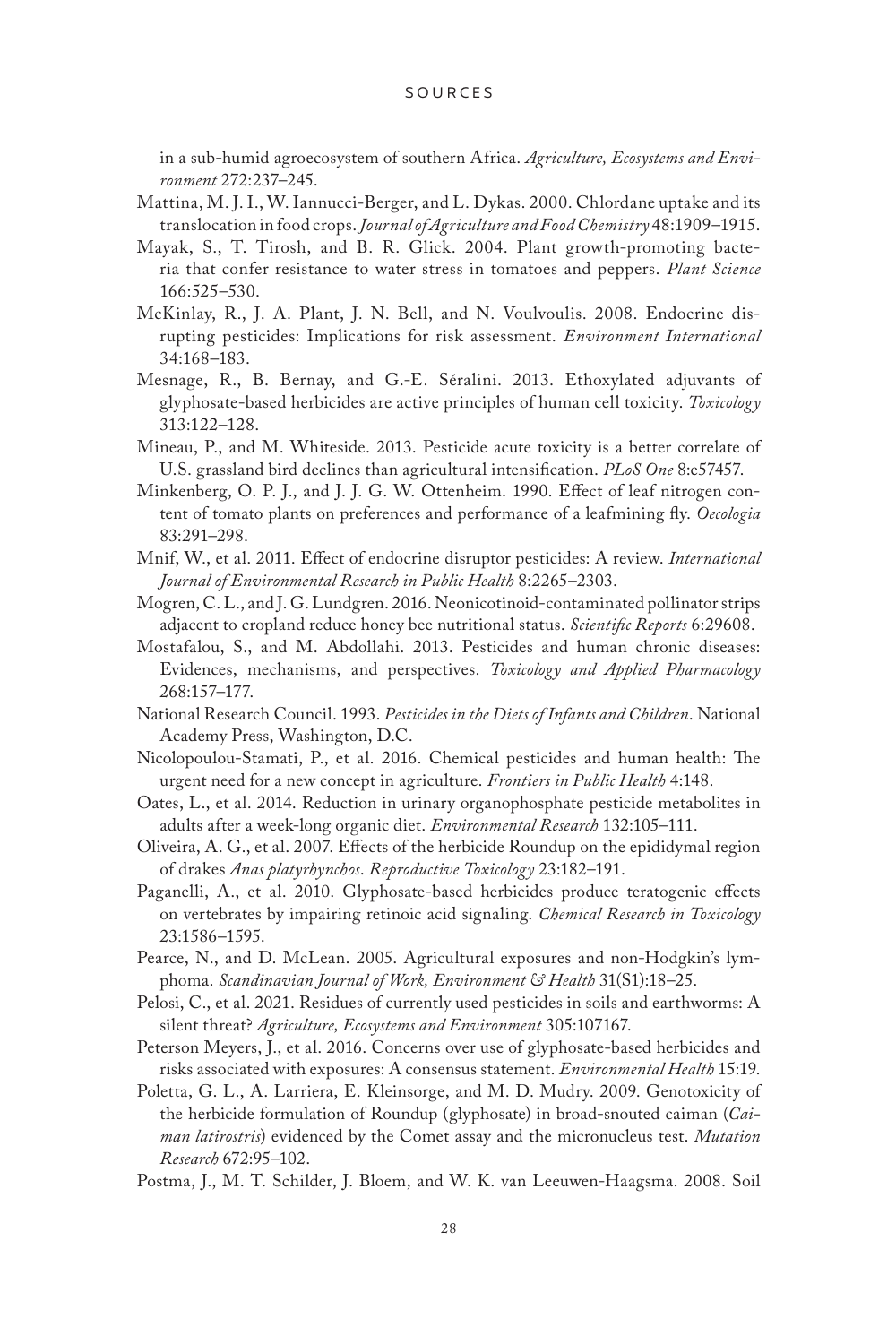suppressiveness and functional diversity of the soil microflora in organic farming systems. *Soil Biology and Biochemistry* 40:2394–2406.

- Raajijmakers, J. M., et al. 2009. The rhizosphere: A playground and battlefield for soilborne pathogens and beneficial microorganisms. *Plant and Soil* 321:341–361.
- Reddy, N. S., S. Dash, and Sontakke. 1997. Effect of spraying selected pesticides on the contents of specified minerals in cabbage. *Plant Foods for Human Nutrition* 51:357–363.
- Relyea, R. A. 2005. The lethal impact of Roundup on aquatic and terrestrial amphibians. *Ecological Applications* 15:1118–1124.
- Relyea, R. A., and D. K. Jones. 2009. The toxicity of Roundup Original  $Max^{\otimes}$  to 13 species of larval amphibians. *Environmental Toxicology and Chemistry* 28:2004–2008.
- Roeleveld, N., and R. Bretveld. 2008. The impact of pesticides on male fertility. *Current Opinion in Obstetrics and Gynecology* 20:229–233.
- Rossiter, M., J. C. Schultz, and I. T. Baldwin. 1986. Relationships among defoliation, red oak phenolics, and gypsy moth growth and reproduction. *Ecology* 69:267–277.
- Ryan, S. D., et al. 2013. Isogenic human iPSC Parkinson's model shows nitrosative stress-induced dysfunction in MEF2-PGC1a transcription. *Cell* 155:1652–1653.
- Schultz, J. C., and I. T. Baldwin. 1982. Oak leaf quality declines in response to defoliation by gypsy moth larvae. *Science* 217:149–150.
- Schütz, K., M. Bondowski, and S. Scheu. 2008. Effects of Collembola and fertilizers on plant performance (*Triticum aestivum*) and aphid reproduction (*Rhopalosiphum padi*). *Basic and Applied Ecology* 9:182–188.
- Seagraves, M. P., and J. G. Lundgren. 2012. Effects of neonicitinoid seed treatments on soybean aphid and its natural enemies. *Journal of Pest Science* 85:125–132.
- Schinasi, L., and M. E. Leon. 2014. Non-Hodgkin lymphoma and occupational exposure to agricultural pesticide chemical groups and active ingredients: A systematic review and meta-analysis. *International Journal of Environmental Research and Public Health* 11:4449–4527.
- Schrödl, W., et al. 2014. Possible effects of glyphosate on *Mucorales* abundance in the rumen of dairy cows in Germany. *Current Microbiology* 69:817–823.
- Shehata, A. A., et al. 2013. The effect of glyphosate on potential pathogens and beneficial members of poultry microbiota in vitro. *Current Microbiology* 66:350–358.
- Soler Gamborena, R., et al. 2005. Root herbivore effects on aboveground herbivore, parasitoid and hyperparasitoid performance via changes in plant quality. *Journal of Animal Ecology* 74:1121–1134.
- Staley, J. T., et al. 2007. Summer drought alters plant-mediated competition between foliar- and root-feeding insects. *Global Change Biology* 13:866–877.
- Stinner, B. R., and G. J. House. 1990. Arthropods and other invertebrates in conservation tillage agriculture. *Annual Reviews of Entomology* 35:299–318.
- Stur, E., et al. 2019. Glyphosate-based herbicides at low doses affect canonical pathways in estrogen positive and negative breast cancer cell lines. *PLoS One* 14:e0219610.
- Thom, M. D., et al. 2016. Nectar production in oilseeds: Food for pollinators in an agricultural landscape. *Crop Science* 56:727–739.
- Thongprakaisang, S. 2013. Glyphosate induces human breast cancer cells growth via estrogen receptors. *Food Chemistry and Toxicology* 59:129–136.
- Winchester, P. D., J. Huskins, and J. Ying. 2009. Agrichemicals in surface water and birth defects in the United States. *Acta Paediatrica* 98:664–669.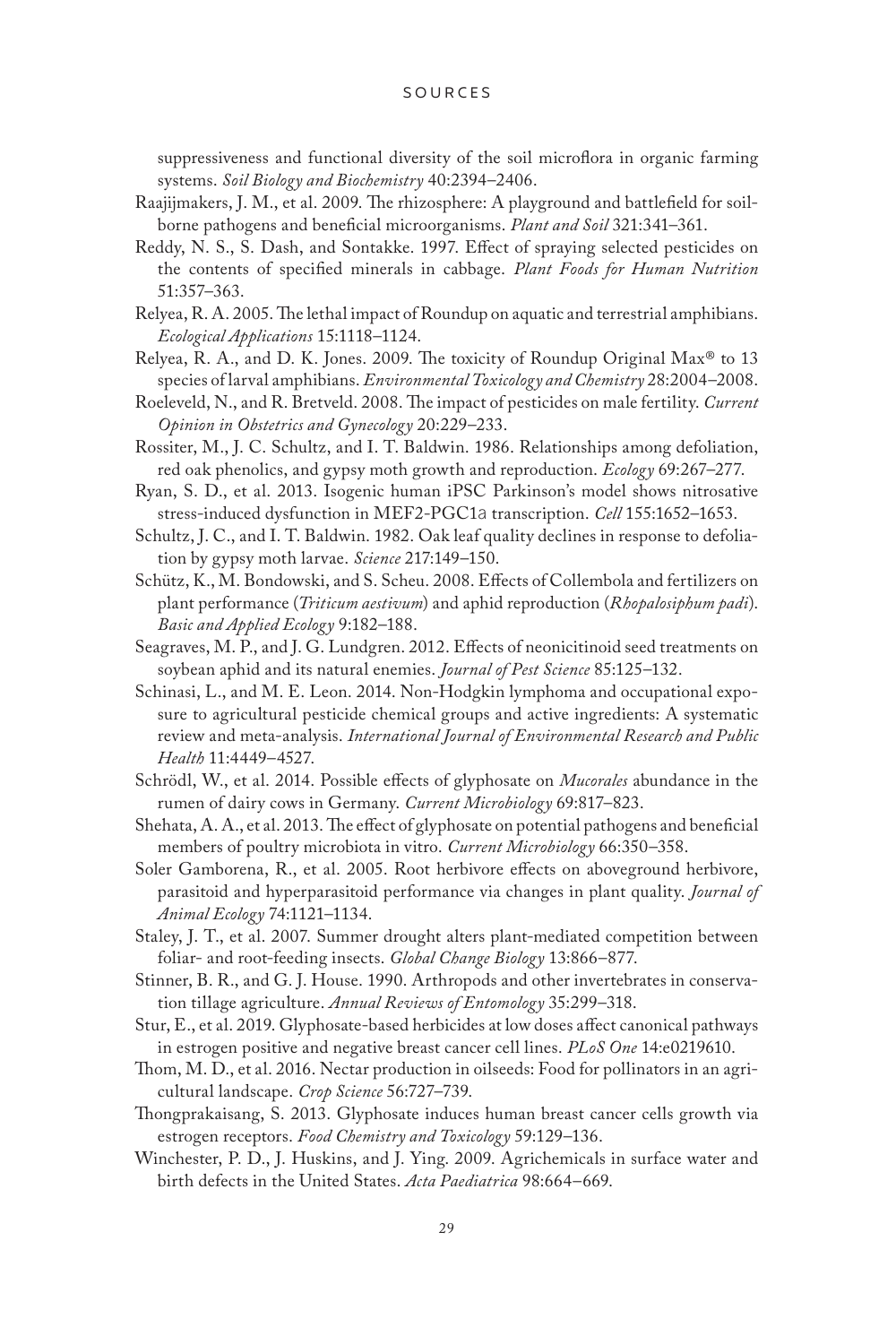- Winter, C. K. 2015. Chronic dietary exposure to pesticide residues in the United States. *International Journal of Food Contamination* 2:11.
- Winter, C. K., and J. M. Katz. 2011. Dietary exposure to pesticide residues from commodities alleged to contain the highest contamination levels. *Journal of Toxicology* 2011:589674.
- Yousef, M. I., et al. 1995. Toxic effects of carbofuran and glyphosate on semen characteristics in rabbits. *Journal of Environmental Science and Health B* 30:513–534.
- Zhang, L., et al. 2019. Exposure to glyphosate-based herbicides and risk for non-Hodgkin lymphoma: A meta-analysis and supporting evidence. *Mutation Research/ Reviews in Mutation Research* 781:186–206.
- Ziska, L. H., et al. 2016. Rising atmospheric  $\mathrm{CO}_2$  is reducing the protein concentration of a floral pollen source essential for North American bees. *Proceedings of the Royal Society B* 283:20160414.
- Zobiole, L. H. S., et al. 2010. Glyphosate affects lignin content and amino acid production in glyphosate-resistant soybean. *Acta Physiologiae Plantarum* 32:831–837.

## 11: FAT OF THE LAND

- Alothman, M., et al. 2019. The "grass-fed" milk story: Understanding the impact of pasture feeding on the composition and quality of bovine milk. *Foods* 8:350.
- Bargo, F., et al. 2006. Supplementing total mixed rations with pasture increase the content of conjugated linoleic acid in milk. *Animal Feed Science and Technology* 131:226–240.
- Baumann, C. A., H. Steenbock, W. M. Beeson, and I. W. Rupel. 1934. The influence of breed and diet of cows on the carotene and vitamin A content of butter. *Journal of Biological Chemistry* 105:167–176.
- Benbrook, C. M., et al. 2018. Enhancing the fatty acid profile of milk through foragebased rations, with nutrition modeling of diet outcomes. *Food Science & Nutrition* 6:681–700.
- Benbrook, C., et al. 2013. Organic production enhances milk nutritional quality by shifting fatty acid composition: A United States–wide, 18-month study. *PLoS One* 8:e82429.
- Besle, J. M., et al. 2010. Ultraviolet-absorbing compounds in milk are related to forage polyphenols. *Journal of Dairy Science* 93:2846–2856.
- Bugaud, C., S. Buchin, A. Hauwuy, and J.-B. Coulon. 2001. Relationships between flavor and chemical composition of Abondance cheese derived from different types of pastures. *Le Lait* 81:757–773.
- Burow, E., P. T. Thomsen, J. T. Sørensen, and T. Rousing. 2011. The effect of grazing on cow mortality in Danish dairy herds. *Preventive Veterinary Medicine* 100:237–241.
- Butler, G., et al. 2011. The effects of dairy management and processing on quality characteristics of milk and dairy products. *NJAS—Wagenigen Journal of Life Sciences*  58:97–102.
- Chew, B. P. 1995. Antioxidant vitamins affect food animal immunity and health. *Journal of Nutrition* 125:1804S–1808S.
- Chew, B. P., L. L. Hollen, J. K. Hillers, and M. L. Herlugson. 1982. Relationship between vitamin A and beta-carotene in blood plasma and milk and mastitis in Holsteins. *Journal of Dairy Science* 65:2111–2118.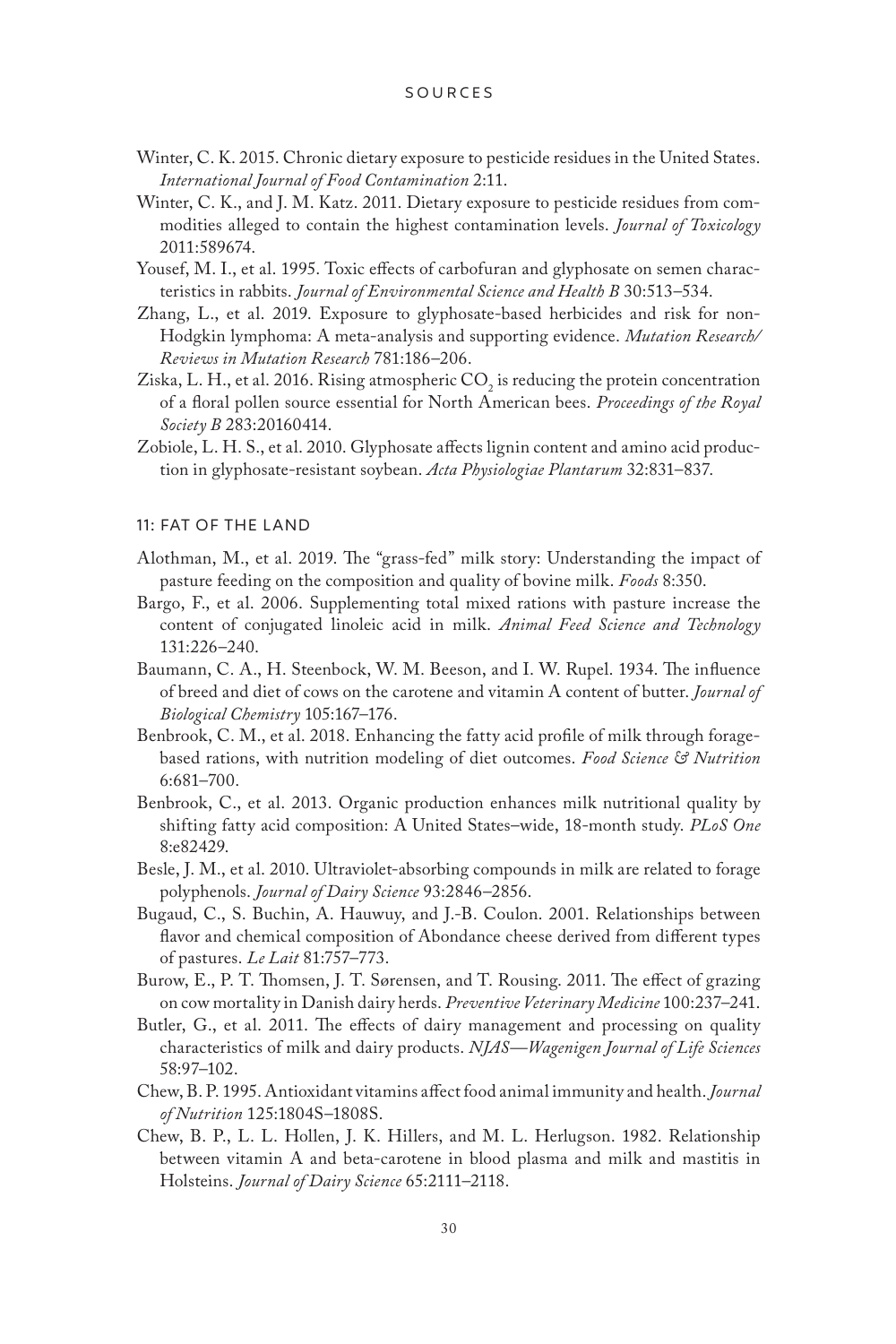- Coppa, M., et al. 2013. Prediction of bulk milk fatty acid composition based on farming practices collected through on-farm surveys. *Journal of Dairy Science* 96:4197–4211.
- Couvreur, S., et al. 2006. The linear relationship between the proportion of fresh grass in the cow diet, milk fatty acid composition, and butter properties. *Journal of Dairy Science* 89:1956–1969.
- Croissant, A. E., S. P. Washburn, L. L. Dean, and M. A. Drake. 2007. Chemical properties and consumer perception of fluid milk from conventional and pasture-based production systems. *Journal of Dairy Science* 90:4942–4953.
- Dewhurst, R. J., and P. J. King. 1998. Effects of extended wilting, shading and chemical additives on the fatty acids in laboratory grass silages. *Grass and Forage Science* 53:219–224.
- Dewhurst, R. J., K. J. Shingfield, M. R. F. Lee, and N. D. Scollan. 2006. Increasing the concentrations of beneficial polyunsaturated fatty acids in milk produced by dairy cows in high-forage systems. *Animal Feed Science and Technology* 131:168–206.
- Dhiman, T. R., G. R. Anand, L. D. Satter, and M. W. Pariza. 1999. Conjugated linoleic acid content of milk from cows fed different diets. *Journal of Dairy Science* 82:2146–2156.
- Elgersma, A. 2015. Grazing increases the unsaturated fatty acid concentration of milk from grass-fed cows: A review of the contributing factors, challenges and future perspectives. *European Journal of Lipid Science and Technology* 117:1345–1369.
- Elgersma, A., et al., 2004. Quick changes in milk fat composition after transition from fresh grass to a silage diet and effects on consumer health benefits. *Animal Feed Science and Technology* 117:13–27.
- Elgersma, A., S. Tamminga, and G. Ellen. 2006. Modifying milk composition through forage. *Animal Feed Science and Technology* 131:207–225.
- Esposito, G., et al. 2014. Fatty acid and sensory profiles of Caciocavallo cheese as affected by management system. *Journal of Dairy Science* 97:1918–1928.
- Foditsch, C., et al. 2016. Lameness prevalence and risk factors in large dairy farms in upstate New York: Model development for the prediction of claw horn disruption lesions. *PLoS One* 11:e0146718.
- Gedi, M. A., et al. 2017. Component analysis of nutritionally rich chloroplasts: Recovery from conventional and unconventional green plant species. *Journal of Food Science and Technology* 54:2746–2757.
- Hackman, T. J., and J. N. Spain. 2010. Ruminant ecology and evolution: Perspectives useful to ruminant livestock research and production. *Journal of Dairy Science* 93:1320–1334.
- Hansen, L. B. 2000. Consequences of selection for milk yield from a geneticist's viewpoint. *Journal of Dairy Science* 83:1145–1150.
- Haskell, J. M., et al. 2002. Housing system, milk production and zero-grazing effects on lameness and leg injury in dairy cows. *Journal of Dairy Science* 89:4259–4266.
- Hofmann, R. R. 1989. Evolutionary steps of ecophysiological adaptation and diversification of ruminants: A comparative view of their digestive system. *Oecologia* 78:443–457.
- Hofstetter, P., et al. 2014. Dairy farming: Indoor v. pasture-based feeding. *Journal of Agricultural Science* 152:994–1011.
- Jahreis, G., J. Fritsche, and H. Steinhart. 1997. Conjugated linoleic acid in milk fat: High variation depending on production system. *Nutrition Research* 17:1479–1484.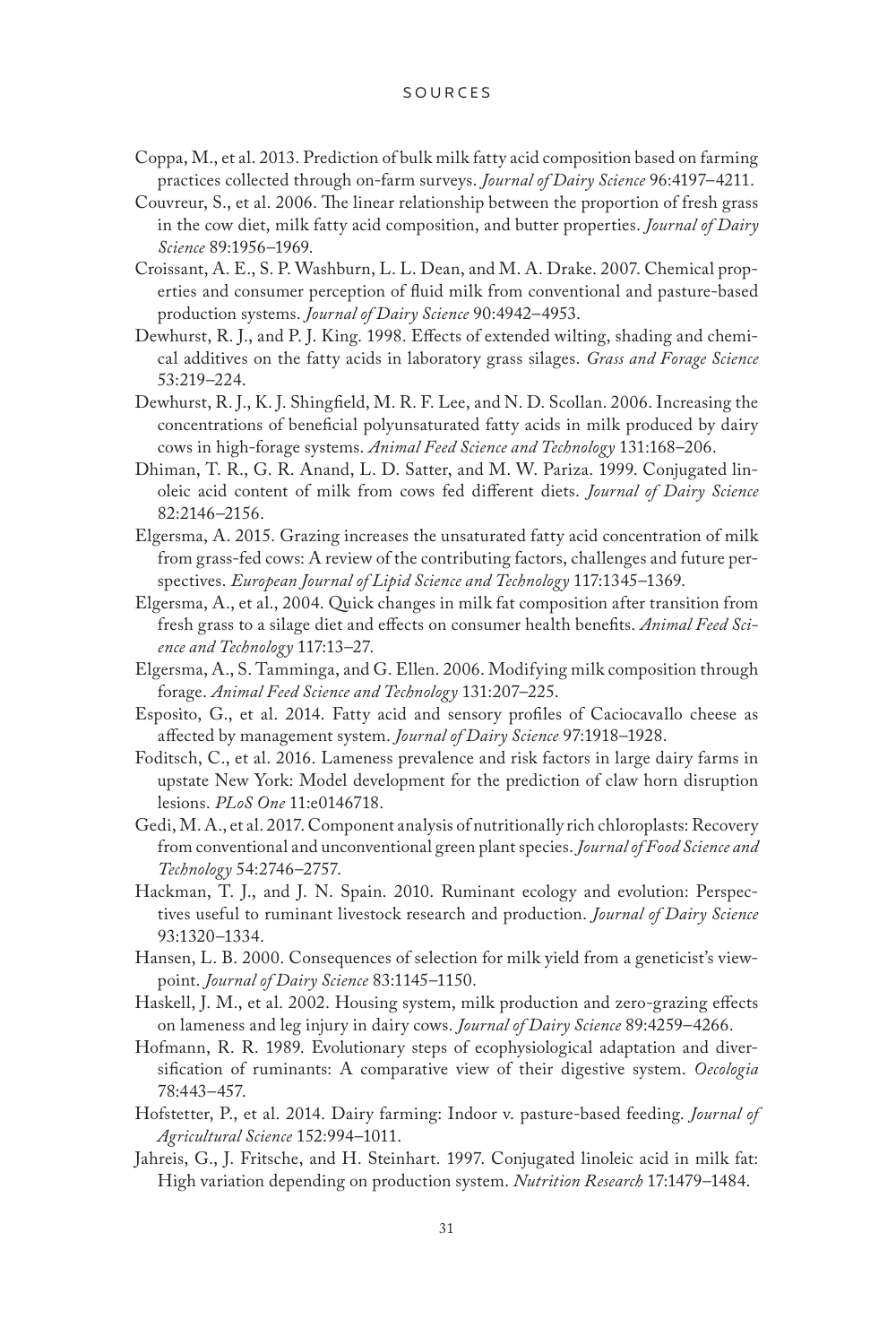- Jensen, R. G., A. M. Ferris, C. J. Lammi-Keefe, and R. A. Henderson. 1990. Lipids of bovine and human milks: A comparison. *Journal of Dairy Science* 73:223–240.
- Kelley, M. L., et al. 1998. Effect of intake of pasture on concentrations of conjugated linoleic acid in milk of lactating cows. *Journal of Dairy Science* 81:1630–1636.
- Khiaosa-Ard, R., M. Kreuzer, and F. Leiber. 2015. Apparent recovery of C18 polyunsaturated fatty acids from feed in cow milk: A meta-analysis of the importance of dietary fatty acids and feeding regimens in diets without fat supplementation. *Journal of Dairy Science* 98:6399–6414.
- Knaus, W. 2009. Dairy cows trapped between performance demands and adaptability. *Journal of the Science of Food and Agriculture* 89:1107–1114.
- Knaus, W. 2016. Perspectives on pasture versus indoor feeding of dairy cows. *Journal of the Science of Food and Agriculture* 96:9–17.
- Lucy, M. C. 2001. Reproductive loss in high-producing dairy cattle: Where will it end? *Journal of Dairy Science* 84:1277–1293.
- Lucy, M. C. 2005. Fertility traits in New Zealand versus North American Holsteins. *Advances in Dairy Technology* 17:311–318.
- Maia, M. R. G., et al. 2010. Toxicity of unsaturated fatty acids to the biohydrogenating ruminal bacterium, *Butyrivibrio fibrisolvens*. *BMC Microbiology* 10:52.
- McCarthy, B., et al. 2011. Meta-analysis of the impact of stocking rate on the productivity of pasture-based milk production systems. *Animal* 5:784–794.
- Mitani, T., K. Kobayashi, K. Ueda, and S. Kondo. 2016. Discrimination of "grazing milk" using milk fatty acid profile in the grassland dairy area in Hokkaido. *Animal Science Journal* 87:233–241.
- Nozière, P., et al. 2006. Carotenoids for ruminants: From forages to dairy products. *Animal Feed Science and Technology* 131:418–450.
- O'Callaghan, T. F., et al. 2016. Quality characteristics, chemical composition, and sensory properties of butter from cows on pasture versus indoor feeding systems. *Journal of Dairy Science* 99:9441–9460.
- O'Callaghan, T. F., et al. 2017. Effect of pasture versus indoor feeding systems on quality characteristics, nutritional composition, and sensory and volatile properties of full-fat Cheddar cheese. *Journal of Dairy Science* 100:6053–6073.
- Olmos, G., et al. 2009. Hoof disorders, locomotion ability and lying times of cubiclehoused compared to pasture-based dairy cows. *Livestock Science* 125:199–207.
- Owens, F. N., D. S. Secrist, W. J. Hill, and D. R. Gill. 1998. Acidosis in cattle: A review. *Journal of Animal Science* 76:275–286.
- Palupi, E., A. Jayanegara, A. Ploeger, and J. Kahl. 2012. Comparison of nutritional quality between conventional and organic dairy products: A meta-analysis. *Journal of the Science of Food and Agriculture* 92:2774–2781.
- Plaizier, J. C., D. O. Krause, G. N. Gozho, and B. W. McBride. 2009. Subacute ruminal acidosis in dairy cows: The physiological causes, incidence and consequences. *Veterinary Journal* 176:21–31.
- Rego, O. A., et al. 2016. Changes in milk production and milk fatty acid composition of cows switched from pasture to a total mixed ration diet and back to pasture. *Italian Journal of Animal Science* 15:76–86.
- Russell, J. B., and J. L. Rychlik. 2001. Factors that alter rumen microbial ecology. *Science* 292:1119–1122.
- Segato, S., et al. 2017. Identification of lipid biomarkers to discriminate between the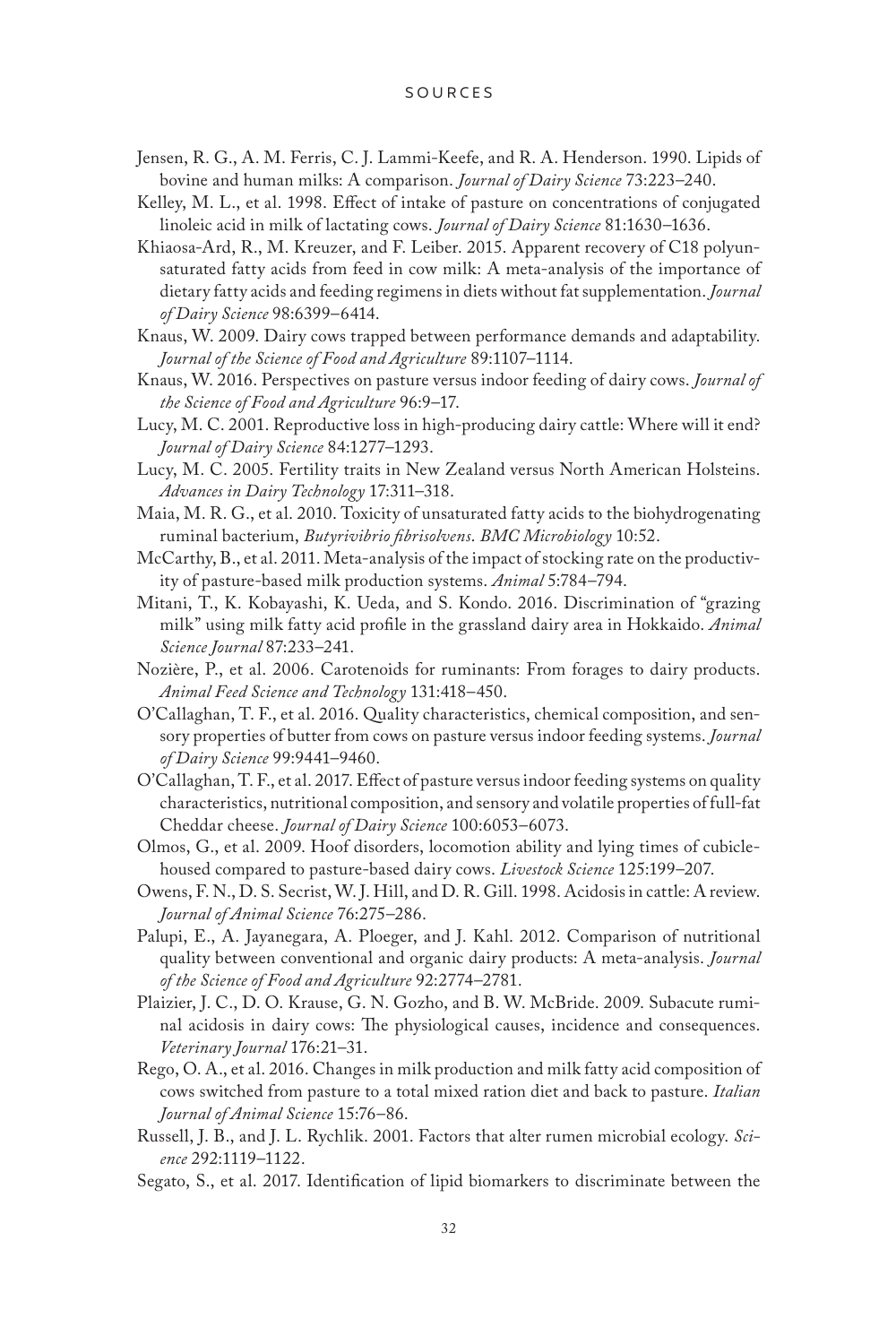different production systems for Asiago PDO cheese. *Journal of Agricultural and Food Chemistry* 65:9887–9892.

- Skibiel, A., L. M. Downing, T. J. Orr, and W. R. Hood. 2013. The evolution of the nutrient composition of mammalian milks. *Journal of Animal Ecology* 82:1254–1264.
- Tunick, M. H., et al. 2016. Case study: Comparison of milk composition from adjacent organic and conventional farms in the USA. *International Journal of Dairy Technology* 69:137–142.
- Von Keyserlingk, M. A. G., et al. 2012. Benchmarking cow comfort on North American freestall dairies: Lameness leg injuries, tying time, facility design, and management for high producing Holstein dairy cows. *Journal of Dairy Science* 95:7399–7408.
- Walsh, S. W., E. J. Williams, and A. C. O. Evans. 2011. A review of the causes of poor fertility in high milk producing dairy cows. *Animal Reproduction Science* 123:127–138.
- Washburn, P. S., S. L. White, J. T. Green, and G. A. Benson. 2002. Reproduction, mastitis, and body condition of seasonally calved Holstein and Jersey cows in confinement or pasture systems. *Journal of Dairy Science* 85:105–111.

## 12: WHAT'S IN YOUR BURGER?

- Alagawany, M., et al. 2019. Omega-3 and omega-6 fatty acids in poultry nutrition: Effect on production performance and health. *Animals* 9:573.
- Avra, T. D., et al. 2017. A retrospective analysis of risk factors associated with bovine respiratory disease treatment failure in feedlot cattle. *Journal of Animal Science* 95:1521–1527.
- Bang, H.O., J. Dyerberg, and N. Hjørne. 1976. The composition of food consumed by Greenland Eskimos*. Acta Medica Scandinavica* 200:69–73.
- Bang, H. O., J. Dyerberg, and H. M. Sinclair. 1980. The composition of the Eskimo food in north western Greenland. *American Journal of Clinical Nutrition* 33:2657–2661.
- Blanchet, C., et al. 2005. Fatty acid composition of wild and farmed Atlantic salmon (*Salmo salar*) and rainbow trout (*Onchorhynchus mykiss*). *Lipids* 40:529–531.
- Brenna, J. T. 2002. Efficiency of conversion of  $\alpha$ -linolenic acid to long chain n-3 fatty acids in man. *Current Opinion in Clinical Nutrition and Metabolic Care* 5:127–132.
- Bronkema, S. M., et al. 2019. A nutritional survey of commercially available grassfinished beef. *Meat and Muscle Biology* 3:116–126.
- Burdge, G. C., A. E. Jones, and S. A. Wootton. 2002. Eicosapentaenoic and docosapentaenoic acids are the principle products of alpha-linolenic acid metabolism in young men. *British Journal of Nutrition* 88:355–363.
- Burdge, G. C., and S. A. Wootton. 2002. Conversion of alpha-linolenic acid to eicosapentaenoic, docosapentaenoic and docosahexaenoic acids in young women. *British Journal of Nutrition* 88:411–420.
- Chail, A., et al. 2016. Legume finishing provides beef with positive human dietary fatty acid ratios and consumer preference comparable with grain-finished beef. *Journal of Animal Science* 94:2184–2197.
- Chail, A., et al. 2017. Consumer sensory evaluation and chemical composition of beef gluteus medius and triceps brachii steaks from cattle finished on forage or concentrate diets. *Journal of Animal Science* 95:1553–1564.
- Chastant, S., and M. Saint-Dizier. 2019. Inflammation: Friend or foe of bovine reproduction? *Animal Reproduction* 16:539–547.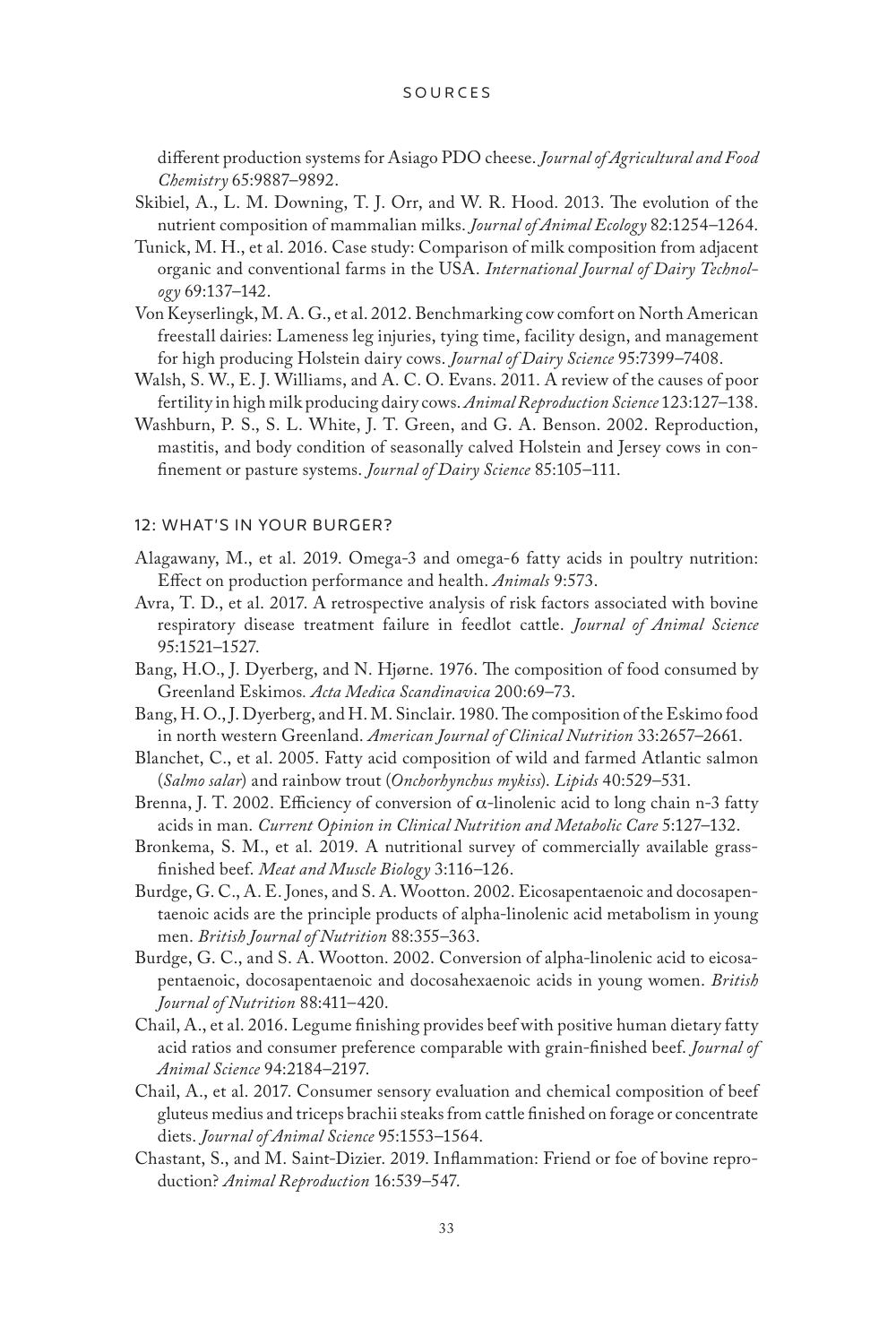- Cheng, K.-J., et al. 1998. A review of bloat in feedlot cattle. *Journal of Animal Science* 76:299–308.
- Cladis, D. P., A. C. Kleiner, H. H. Freiser, and C. R. Santerre. 2014. Fatty acid profiles of commercially available finfish fillets in the United States. *Lipids* 49:1005–1018.
- Corah, L. R. 2008. Development of a corn-based beef industry. *Journal of Animal Science* 86:3635–3639.
- Cronin, D. A., R. Powell, and R. Gormley. 1991. An examination of the n-3 and n-6 polyunsaturated fatty acid status of wild and farmed Atlantic salmon (*Salmo salar*). *Irish Journal of Food Science and Technology* 15:53–62.
- Dal Bosco, A., et al. 2016. Transfer of bioactive compounds from pasture to meat in organic free-range chickens. *Poultry Science* 95:2464–2471.
- Daley, C. A., et al. 2010. A review of fatty acid profiles and antioxidant content in grassfed and grain-fed beef. *Nutrition Journal* 9:10.
- Dalli, J., R. A. Colas, and C. N. Serhan. 2013. Novel n-3 immunoresolvents: Structures and actions. *Scientific Reports* 3:1940.
- De la Fuente, J., et al. 2009. Fatty acid and vitamin E composition of intramuscular fat in cattle reared in different production systems. *Meat Science* 82:331–337.
- Diez-Gonzalez, F., T. R. Callaway, M. G. Kizoulis, and J. B. Russell. 1998. Grain feeding and the dissemination of acid-resistant *Escherichia coli* from cattle. *Science* 281:1666–1678.
- Drouin, G., V. Rioux, and P. Legrand. 2019. The n-3 docosapentaenoic acid (DPA): A new player in the n-3 long chain polyunsaturated fatty acid family. *Biochimie* 159:36–48.
- Duckett, S. K., et al. 2013. Effects of forage species or concentrate finishing on animal performance, carcass and meat quality. *Journal of Animal Science* 91:1454–1467.
- Edwards, A. J. 1996. Respiratory diseases of feedlot cattle in the central USA. *Bovine Practitioner* 30:5–7.
- French, P., et al. 2000. Fatty acid composition, including conjugated linoleic acid, of intramuscular fat from steers offered grazed grass, grass silage, or concentrate-based diets. *Journal of Animal Science* 78:2849–2855.
- Galyean, M. L., L. J. Perino, and G. C. Duff. 1999. Interaction of cattle health/immunity and nutrition. *Journal of Animal Science* 77:1120–1134.
- Gifford, C. A., et al. 2012. Impacts of inflammation on cattle growth and carcass merit. *Journal of Animal Science* 90:1438–1451.
- Hamilton, M. C., et al. 2005. Lipid composition and contaminants in farmed and wild salmon. *Environmental Science & Technology* 39:8622–8629.
- Hammershøj, M., and N. F. Johansen. 2016. Review: The effect of grass and herbs in organic egg production on egg fatty acid composition, egg yolk colour and sensory properties. *Livestock Science* 194:37–43.
- Howe, P., J. Buckley, and B. Meyer. 2007. Long-chain omega-3 fatty acids in red meat. *Nutrition & Dietetics* 64:S135–S139.
- Hymøller, L., and S. K. Jensen. 2010. Vitamin  $D<sub>3</sub>$  synthesis in the entire skin surface of dairy cows despite hair coverage. *Journal of Dairy Science* 93:2025–2029.
- Keys, A. 1953. Atherosclerosis: A problem in newer public health. *Journal of the Mount Sinai Hospital, N. Y.* 20:118–139.
- Keys, A., et al. 1966. Epidemiological studies related to coronary heart disease: Characteristics of men aged 40–59 in seven countries. *Acta Medica Scandinavica* 180:1–392.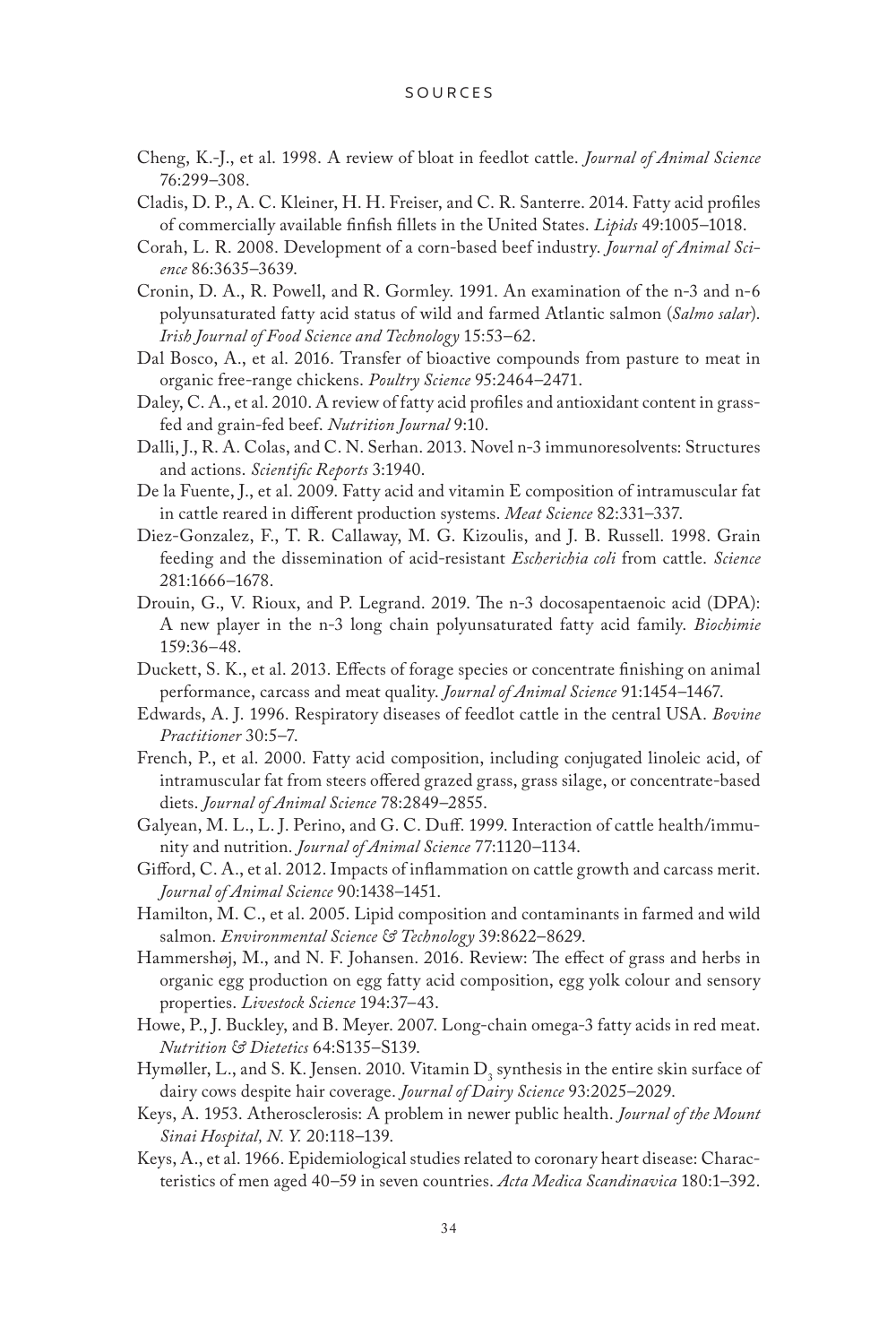- Kühn, J., et al. 2014. Free-range farming: A natural alternative to produce vitamin Denriched eggs. *Nutrition* 30:481–484.
- Kurmann, A., and H. Indyk. 1994. The endogenous vitamin D content of bovine milk: Influence of season. *Food Chemistry* 50:75–81.
- Lopez-Bote, C. J., et al. 1998. Effect of free-range feeding on *n*-3 fatty acid and atocopherol content and oxidative stability of eggs. *Animal Feed Science Technology* 72:33–40.
- Lorenzen, C. L., et al. 2007. Conjugated linoleic acid content of beef differs by feeding regime and muscle. *Meat Science* 75:159–167.
- Martin, S. W., et al. 1982. Factors associated with mortality and treatment costs in feedlot calves: The Bruce County beef project, years 1978, 1979, 1980. *Canadian Journal of Comparative Medicine* 46:341–349.
- Martin, S. W., G. Darlington, K. Bateman, and J. Holt. 1988. Undifferentiated bovine respiratory disease (shipping fever): Is it communicable? *Preventive Veterinary Medicine* 6:27–35.
- Mavangira, V., and L. M. Sordillo. 2018. Role of lipid mediators in the regulation of oxidative stress and inflammatory responses in dairy cattle. *Research in Veterinary Science* 116:4–14.
- McAfee, A. J., et al. 2011. Red meat from animals offered a grass diet increases plasma and platelet *n*-3 PUFA in healthy consumers. *British Journal of Nutrition* 105:80–89.
- Naber, E. C. 1993. Modifying vitamin composition of eggs: A review. *Journal of Applied Poultry Research* 2:385–393.
- Nagaraja, T. G., and M. M. Chengappa. 1998. Liver abscesses in feedlot cattle: A review. *Journal of Animal Science* 76:287–298.
- Nagaraja, T. G., and E. C. Titgemeyer. 2007. Ruminal acidosis in beef cattle: The current microbiological and nutritional outlook. *Journal of Dairy Science* 90:E17–E38.
- Nimalaratne, C., and J. Wu. 2015. Hen egg as an antioxidant food commodity: A review. *Nutrients* 7:8274–8293.
- Patterson, E., et al. 2012. Health implications of high dietary omega-6 polyunsaturated fatty acids. *Journal of Nutrition and Metabolism* 2012:539426.
- Plochberger, K. 1989. Feeding experiments: A criterion for quality estimation of biologically and conventionally produced foods. *Agriculture, Ecosystems and Environment* 27:419–428.
- Priolo, A., D. Micol, and J. Agabriel. 200l. Effects of grass feeding systems on ruminant meat colour and flavor: A review. *Animal Research* 50:185–200.
- Ramsden, C. E., et al. 2013. Use of dietary linoleic acid for secondary prevention of coronary heart disease and death: Evaluation of recovered data from the Sydney Diet Heart Study and updated meta-analysis. *British Medical Journal* 346:e8707.
- Ramsden, C. E., et al. 2016. Re-evaluation of the traditional diet-heart hypothesis: Analysis of recovered data from Minnesota Coronary Experiment (1968–73). *British Medical Journal* 353:i1246.
- Razminowicz, R. H., M. Kreuzer, and M. R. L. Scheeder. 2006. Quality of retail beef from two grass-based production systems in comparison with conventional beef. *Meat Science* 73:351–361.
- Salem, N., Jr., and M. Eggersdorfer. 2015. Is the world supply of omega-3 fatty acids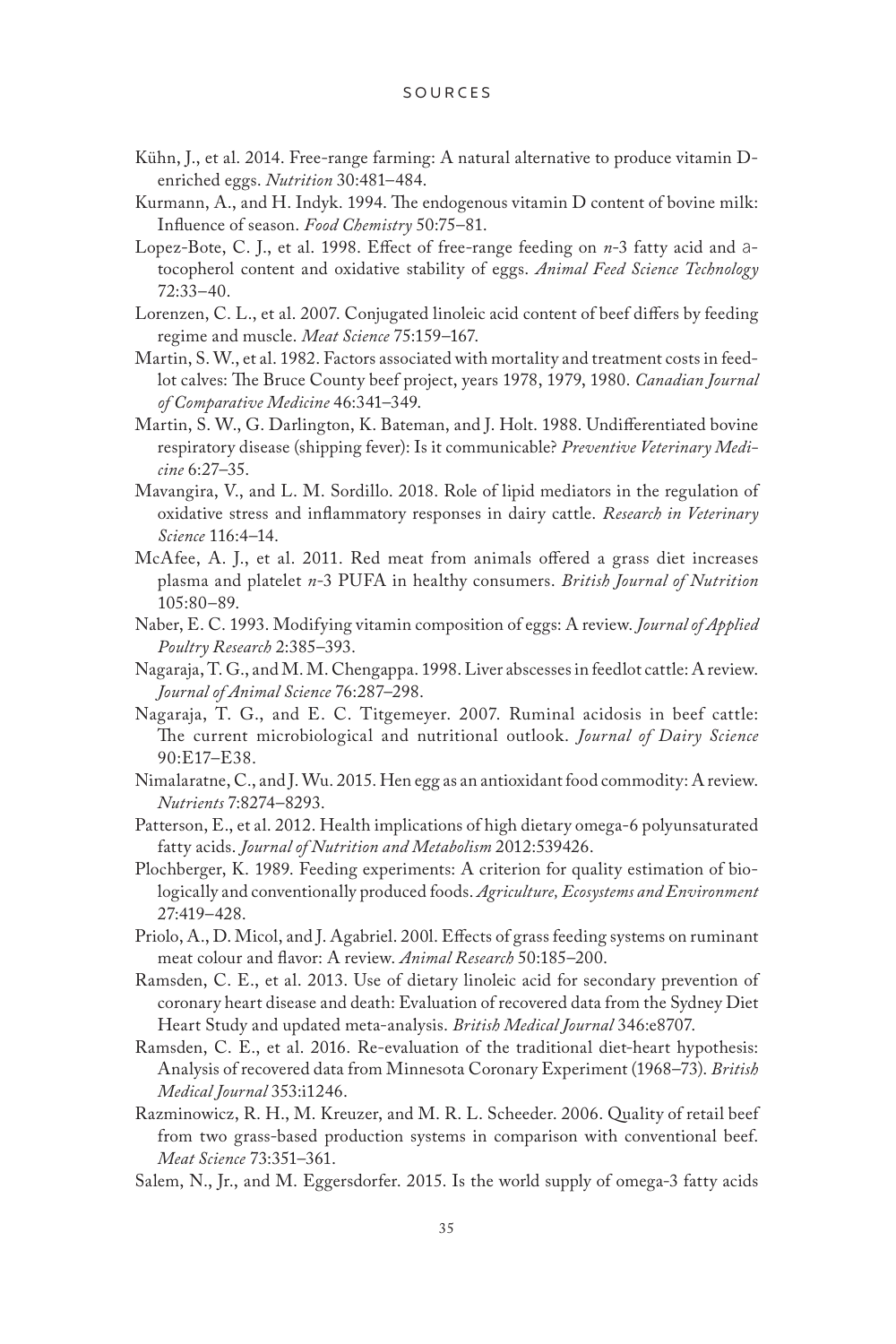adequate for optimal human nutrition? *Current Opinion in Clinical Nutrition and Metabolic Care* 18:147–154.

- Scollan, N., et al. 2006. Innovations in beef production systems that enhance the nutritional and health value of beef lipids and their relationship with meat quality. *Meat Science* 74:17–33.
- Scott, M. A., et al. 2020. Whole blood transcriptomic analysis of beef cattle at arrival identifies potential predictive molecules and mechanisms that indicate animals that naturally resist bovine respiratory disease. *PLoS One* 15:e0227507.
- Shindou, H., et al. 2017. Docosahexaenoic acid preserves visual function by maintaining correct disc morphology in retinal photoreceptor cells. *Journal of Biological Chemistry* 292:12,054–12,064.
- Simopoulos, A. P. 1991. Omega-3 fatty acids in health and disease and in growth and development. *American Journal of Clinical Nutrition* 54:438–463.
- Simopoulos, A. P., and N. Salem Jr. 1989. N-3 fatty acids in eggs from range–fed Greek chickens. *New England Journal of Medicine* 321:1412.
- Skrivan, M., and M. Englmaierová. 2014. The deposition of carotenoids and  $\alpha$ -tocopherol in hen eggs produced under a combination of sequential feeding and grazing. *Animal Feed Science and Technology* 190:79–86.
- Sordillo, L. M. 2018. Oxylipids and the regulation of bovine mammary inflammatory responses. *Journal of Dairy Science* 101:5629–5641.
- Sprague, M., J. R. Dick, and D. R. Tocher. 2016. Impact of sustainable feeds on omega-3 long-chain fatty acid levels in farmed Atlantic salmon, 2006–2015. *Scientific Reports* 6:21892.
- Srednicka-Tober, et al. 2016. Composition differences between organic and conventional meat: A systematic literature review and meta-analysis. *British Journal of Nutrition* 115:994–1011.
- Stark, K. D., et al. 2016. Global survey of the omega-3 fatty acids, docosahexaenoic acid and eicosapentaenoic acid in the blood stream of healthy adults. *Progress in Lipid Research* 63:132–152.
- Tallima, H., and R. El Ridi. 2018. Arachidonic acid: Physiological roles and potential health benefits—a review. *Journal of Advanced Research* 11:33–41.
- Taylor, J. D., et al. 2010. The epidemiology of bovine respiratory disease: What is the evidence for preventive measures? *Canadian Veterinary Journal* 51:1351–1359.
- Van Elswyk, M. E., and S. H. McNeill. 2014. Impact of grass/forage feeding versus grain finishing on beef nutrients and sensory quality: The U.S. experience. *Meat Science* 96:535–540.
- Ventola, C. L. 2015. The antibiotic resistance crisis: Part 1—Causes and threats. *Pharmacy and Therapeutics* 40:277–283.
- Wang, Y., C. Lehane, K. Ghebremeskel, and M. A. Crawford. 2009. Modern organic and broiler chickens sold for human consumption provide more energy from fat than protein. *Public Health Nutrition* 13:400–408.
- Wilson, S. H., T. L. Church, and S. D. Acres. 1985. The influence of feedlot management on an outbreak of bovine respiratory disease. *Canadian Veterinary Journal* 26:335–341.
- Wood, J. D., and M. Enser. 1997. Factors influencing fatty acids in meat and the role of antioxidants in improving meat quality. *British Journal of Nutrition* 78:S49–S60.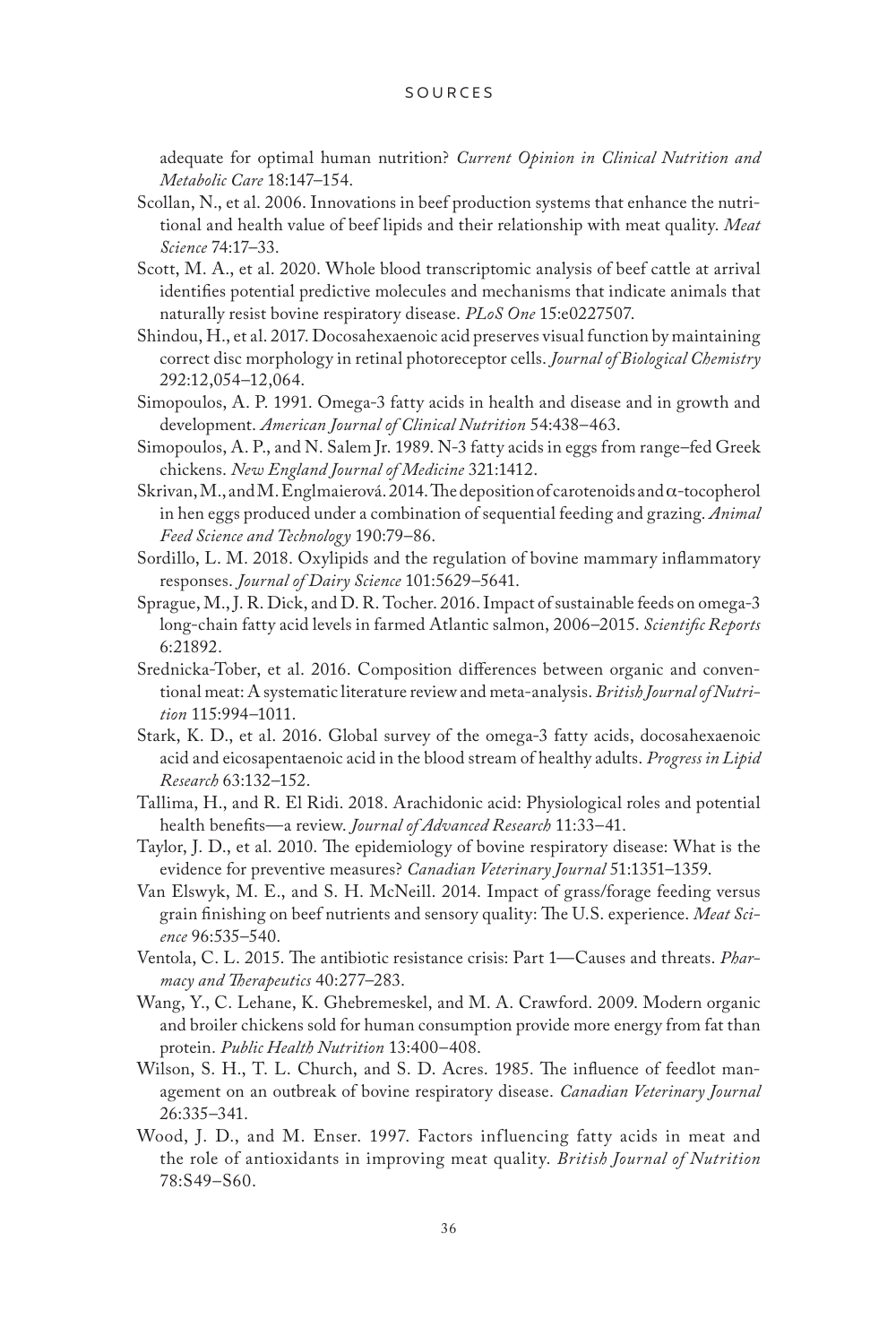## 13: BODY WISDOM

- Agabriel, C., et al. 2007. Tanker milk variability according to farm feeding practices: Vitamins A and E, carotenoids, color, and terpenoids. *Journal of Dairy Science* 90:4884–4896.
- Aiken, G. E., and J. R. Strickland. 2013. Forages and pastures symposium: Managing the tall fescue-fungal endophyte symbiosis for optimum forage-animal production. *Journal of Animal Science* 91:2369–2378.
- Atwood, S. B., F. D. Provenza, R. D. Wiedmeier, and R. E. Banner. 2001. Influence of free-choice vs mixed-ration diets on food intake and performance of fattening calves. *Journal of Animal Science* 12:3034–3040.
- Besier, R. B., L. P. Kahn, N. D. Sargison, and J. A. Van Wyk. 2016. Diagnosis, treatment and management of *Haemonchus contortus* in small ruminants. *Advances in Parasitology* 93:181–238.
- Canty M. J., et al. 2014. Ergot alkaloid intoxication in perennial ryegrass (*Lolium perenne*): An emerging animal health concern in Ireland? *Irish Veterinary Journal* 67:21.
- Delgadillo-Puga, C., et al. 2019. Goats' feeding supplementation with *Acacia farnesiana* pods and their relationship with milk composition: Fatty acids, polyphenols, and antioxidant activity. *Animals* 9:515.
- Distel, R. A., and F. D. Provenza. 1991. Experience early in life affects voluntary intake of blackbrush by goats. *Journal of Chemical Ecology* 17:431–450.
- Engel, C. 2002. *Wild Health*. Houghton Mifflin, Boston.
- Filho, L. C. P. M. 2014. Productive and economic responses in grazing dairy cows to grain supplementation on family farms in the south of Brazil. *Animals* 4:463–475.
- Gessner, D. K., R. Ringseis, and K. Eder. 2017. Potential of plant polyphenols to combat oxidative stress and inflammatory processes in farm animals. *Journal of Animal Physiology and Animal Nutrition* 101:605–628.
- Guerre, P. 2015. Ergot alkaloids produced by endophytic fungi of the genus *Epichloë*. *Toxins (Basel)* 7:773–790.
- Huang, Q., et al. 2018. Potential and challenges of tannins as an alternative to in-feed antibiotics for farm animal production. *Animal Nutrition* 4:137–150.
- Kopittke, P. M., and N. W. Menzies. 2007. A review of the use of the basic cation saturation ratio and the "ideal" soil. *Soil Science Society of America Journal* 71:259–265.
- Larick, D. K., et al. 1987. Flavor constituents of beef as influenced by forage- and grainfeeding. *Journal of Food Science* 52:245–251.
- Lyman, T. D., F. D. Provenza, J. J. Villalba, and R. D. Wiedmeier. 2012. Phytochemical complementarities among endophyte-infected tall fescue, reed canarygrass, birdsfoot trefoil and alfalfa affect cattle foraging. *Animal* 6:676–682.
- Owens, J., F. D. Provenza, R. D. Wiedmeier, and J. J. Villalba. 2012. Supplementing endophyte-infected tall fescue or reed canarygrass with alfalfa or birdsfoot trefoil increases forage intake and digestibility by sheep. *Journal of the Science of Food and Agriculture* 92:987–992.
- Provenza, F. 2018. *Nourishment: What Animals Can Teach Us About Rediscovering Our Nutritional Wisdom*. Chelsea Green Publishing, White River Junction, Vermont.
- Provenza, F. D. 2008. What does it mean to be locally adapted and who cares anyway? *Journal of Animal Science* 86:E271–E284.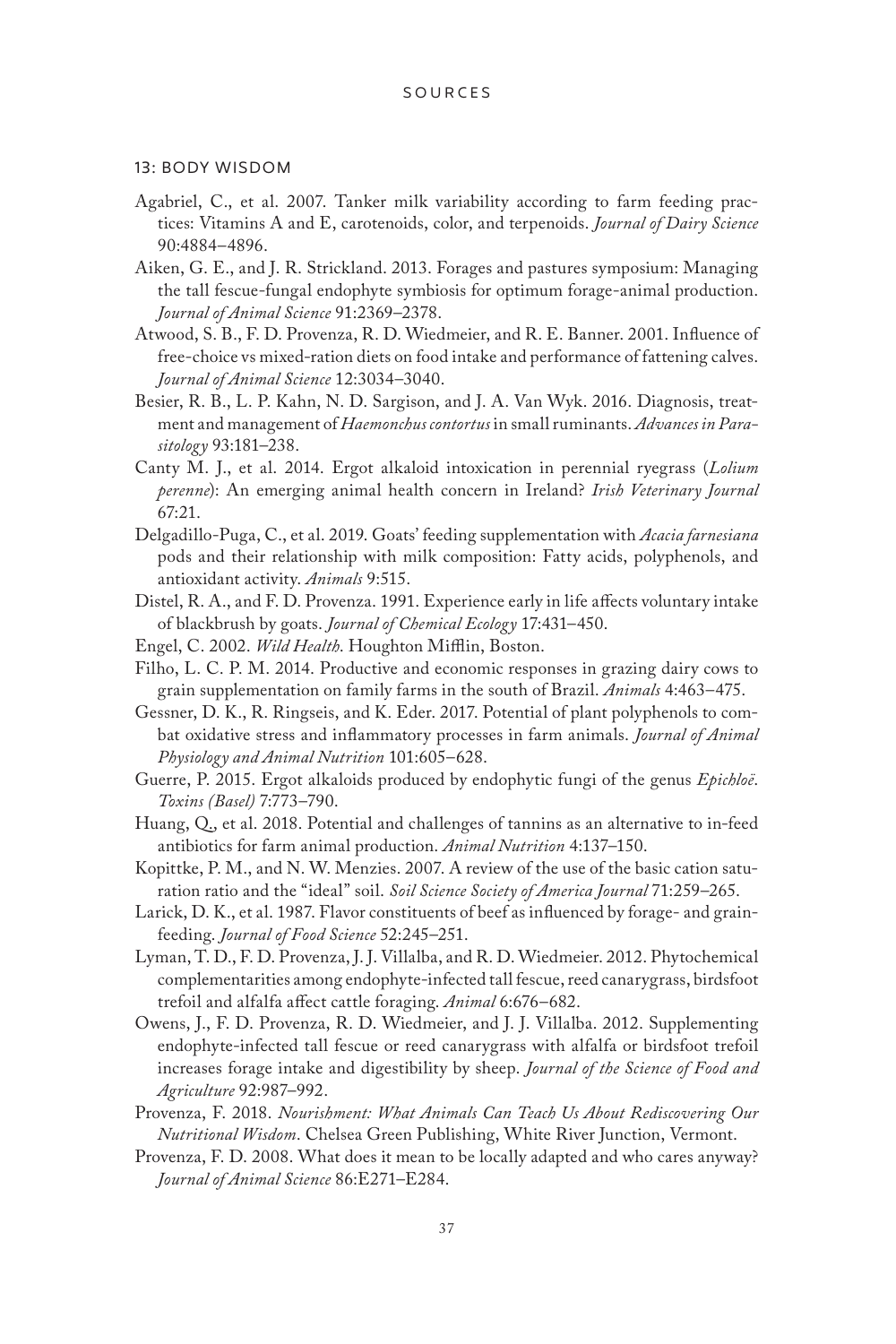- Provenza F. D., P. Gregorini, and P. C. F. Carvalho. 2015. Synthesis: Foraging decisions link plants, herbivores and human beings. *Animal Production Science* 55:411–425.
- Provenza, F. D., S. L. Kronberg, and P. Gregorini. 2019. Is grassfed meat and dairy better for human and environmental health? *Frontiers in Nutrition* 6:26.
- Provenza, F. D., M. Meuret, and P. Gregorini. 2015. Our landscapes, our livestock, ourselves: Restoring broken linkages among plants, herbivores, and humans with diets that nourish and satiate. *Appetite* 95:500–519.
- Provenza, F. D., and J. J. Villalba. 2010. The role of natural plant products in modulating the immune system: An adaptable approach for combating disease in grazing animals. *Small Ruminant Research* 89:131–139.
- Rodriguez E., and R. Wrangham. 1993. Zoopharmacognosy: The use of medicinal plants by animals. In *Phytochemical Potential of Tropical Plants.* Edited by K. R. Downum, J. T. Romeo, and H. A. Stafford. Springer, New York, pp. 89–105.
- Schatzker, M. 2015. *The Dorito Effect: The Surprising New Truth About Food and Flavor*. Simon & Schuster, New York.
- Shurkin, J. 2014. Animals that self-medicate. *Proceedings of the National Academy of Sciences* 111:17339–17341.
- Van Vliet, S., F. D. Provenza, and S. L. Kronberg. 2021. Health-promoting compounds are higher in grass-fed meat and milk. *Frontiers in Sustainable Food Systems* 4:555426.
- Villalba, J. J., M. Costes-Thiré, and C. Ginane. 2017. Phytochemicals in animal health: Diet selection and trade-offs between costs and benefits. *Proceedings of the Nutrition Society* 76:113–121.
- Voisin, A. 1959 (1957). *Grass Productivity*. Philosophical Library, New York.
- Voisin, A. 1959. *Soil, Grass and Cancer*. Philosophical Library, New York.

## 14: FLAVOR OF HEALTH

- Agabriel, C., et al. 2007. Tanker milk variability according to farm feeding practices: Vitamins A and E, carotenoids, color, and terpenoids. *Journal of Dairy Science* 90:4884–4896.
- Akaberi, D., et al. 2020. Mitigation of the replication of SARS-CoV-2 by nitric oxide in vitro. *Redox Biology* 37:101734.
- Aleksic, V., et al. 2014. Synergistic effect of *Myrtus communis* L. essential oils and conventional antibiotics against multi-drug resistant *Acinetobacter baumannii* wound isolates. *Phytomedicine* 21:1666–1674.
- Aleksic Sabo, V., I. Nikolic, N. Mimica-Dukic, and P. Knezevic. 2020. Anti-*Acinetobacter baumannii* activity of selected phytochemicals alone, in binary combinations and in combinations with conventional antibiotics. *Natural Product Research* 35:5964–5967.
- Archer, E., G. A. Hand, and S. N. Blair. 2013. Validity of U.S. nutritional surveillance: National Health and Nutrition Examination Survey caloric energy intake data, 1971–2010. *PLoS One* 8:e76632.
- Archer, E., C. J. Lavie, and J. O. Hill. 2018. The failure to measure dietary intake engendered a fictional discourse on diet-disease relations. *Frontiers in Nutrition* 5:105.
- Astrup, A., et al. 2020. Saturated fats and health: A reassessment and proposal for food-based recommendations. *Journal of the American College of Cardiology* 76:844–857.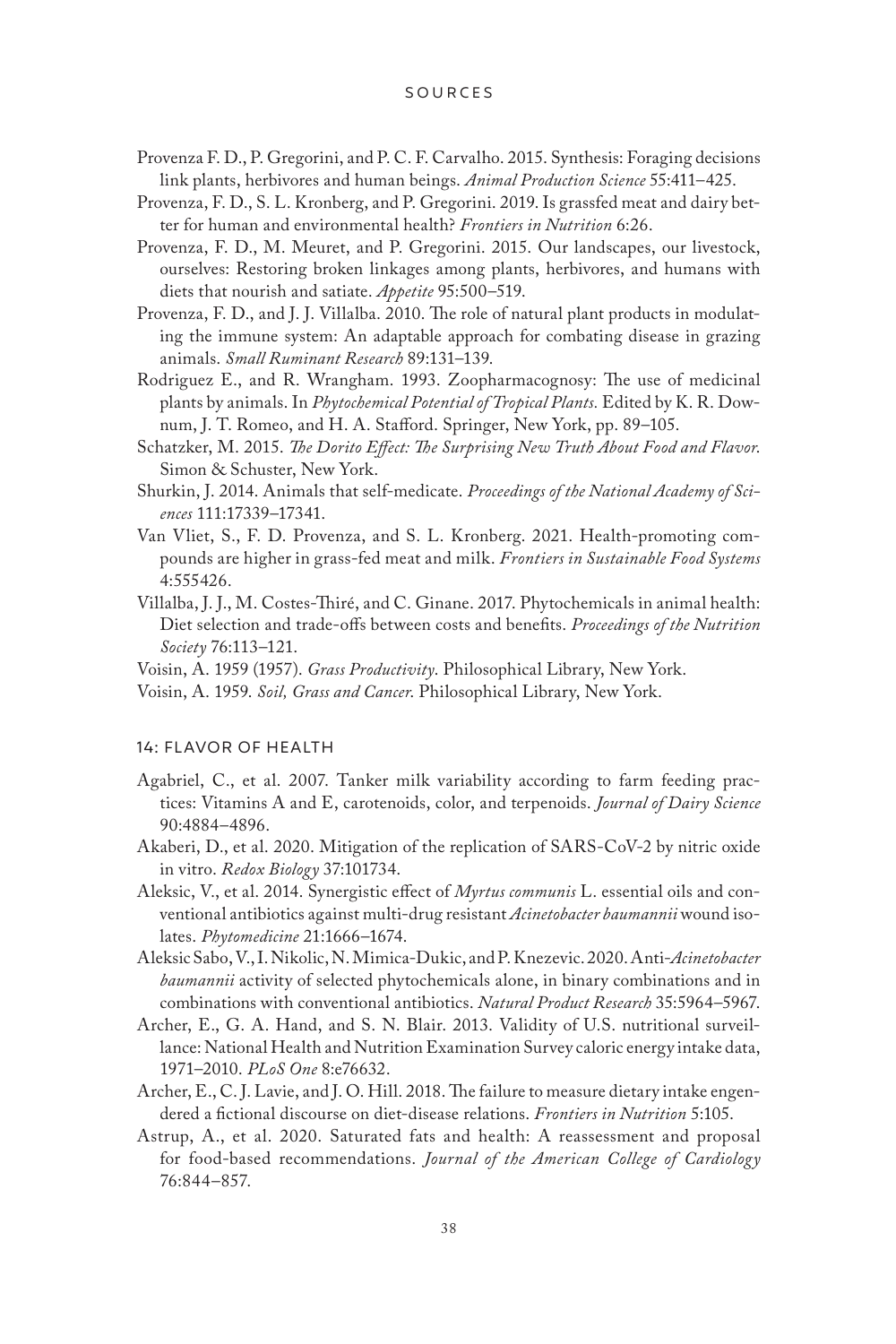- Avau, B., and I. Depoortere. 2016. The bitter truth about bitter taste receptors: Beyond sensing bitter in the oral cavity. *Acta Physiologica* 216:407–420.
- Barham, H. P., et al. 2021. Association between bitter taste receptor phenotype and clinical outcomes among patients with COVID-19. *JAMA Network Open* 4:e2111410.
- Børge, G. I., E. Sandberg, J. Oyaas, and R. K. Abrahamsen. 2016. Variation of terpenes in milk and cultured cream from Norwegian alpine rangeland-fed and in-door fed cows. *Food Chemistry* 199:195–202.
- Bushdid, C., M. O. Magnasco, L. B. Vosshall, and A. Keller. 2014. Humans can discriminate more than 1 trillion olfactory stimuli. *Science* 343:1370–1372.
- Busse, D., et al. 2014. A synthetic sandalwood odorant induces wound-healing processes in human keratinocytes via the olfactory receptor OR2AT4. *Journal of Investigative Dermatology* 134:2823–2832.
- Carey, R. M., and R. J. Lee. 2019. Taste receptors in upper airway innate immunity. *Nutrients* 11:2017.
- Cha, J. H., et al. 2017. Anti-inflammatory effect of lycopene in SW480 human colorectal cancer cells. *Nutrition Research and Practice* 11:90–96.
- Chan, D. S., et al. 2011. Red and processed meat and colorectal cancer incidence: Metaanalysis of prospective studies. *PLoS One*:e20456.
- De Onis, M., M. Blössner, and E. Borghi. 2010. Global prevalence and trends of overweight and obesity among preschool children. *American Journal of Clinical Nutrition* 92:1257–1264.
- Eberhardt, M. V., C. Y. Lee, and R. H. Liu. 2000. Antioxidant activity of fresh apples. *Nature* 405:903–904.
- Freund, J. R., and R. J. Lee. 2018. Taste receptors in the upper airway. *World Journal of Otorhinolaryngology-Head and Neck Surgery* 4:67–76.
- Geithe, C., G. Andersen, A. Malki, and D. Krautwurst. 2015. A butter aroma recombinate activates human class-I odorant receptors*. Journal of Agricultural and Food Chemistry* 63:9410–9420.
- Goff, S. A., and H. J. Klee. 2006. Plant volatile compounds: Sensory cues for health and nutritional value? *Science* 311:815–819.
- Gorelik, S., et al. 2005. Lipid peroxidation and coupled vitamin oxidation in simulated and human gastric fluid inhibited by dietary polyphenols: Health implications. *Journal of Agricultural and Food Chemistry* 53:3397–3402.
- Gorelik, S., M. Ligumsky, R. Kohe, and J. A. Kanner. 2008. A novel function of red wine polyphenols in humans: Prevention of absorption of cytotoxic lipid peroxidation products. *FASEB Journal* 22:41–46.
- Hall, K. D., et al. 2019. Ultra-processed diets cause excess calorie intake and weight gain: An inpatient randomized controlled trial of *Ad Libitum* food intake. *Cell Metabolism* 30:67–77.
- Hariri, B. M., et al. 2017. Plant flavones enhance antimicrobial activity of respiratory epithelial cell secretions against *Pseudomonas aeruginosa*. *PloS One* 12:e0185203.
- Huang, Y., et al. 2015. Visible spectroscopy on carcass fat combined with chemometrics to distinguish pasture-fed, concentrate-fed and concentrate-finished pasture-fed lambs. *Meat Science* 101:5–12.
- Jacobs, D. R., M. A. Pereira, K. A. Meyer, and L. H. Kushi. 2000. Fiber from whole grains, but not refined grains, is inversely associated with all-cause mortality in older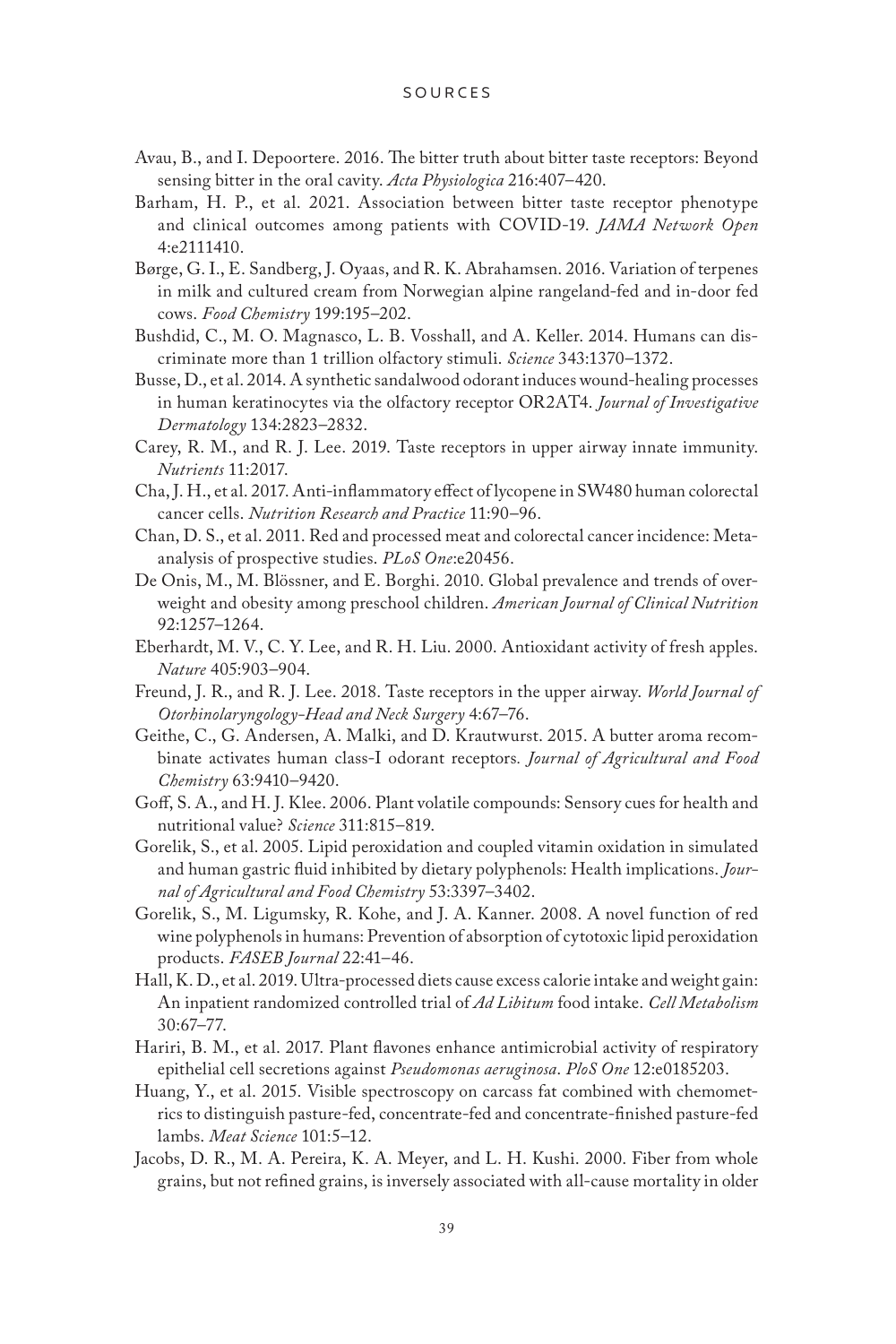women: The Iowa Women's Health Study. *Journal of the American College of Nutrition* 19:326S–330S.

- Keck, A. S., Q. Qiao, and E. H. Jeffery. 2003. Food matrix effects on bioactivity of broccoli-derived sulforaphane in liver and colon of F344 rats. *Journal of Agricultural and Food Chemistry* 51:3320–3327.
- Kilcawley, K. N., et al. 2018. Factors influencing the flavor of bovine milk and cheese from grass based versus non-grass based milk production systems. *Foods* 7:37.
- Kimura, I., A. Ichimura, R. Ohue-Kitano, and M. Igarashi. 2020. Free fatty acid receptors in health and disease. *Physiological Reviews* 100:171–210.
- Kris-Etherton, P. M., et al. 2002. Bioactive compounds in foods: Their role in the prevention of cardiovascular disease and cancer. *American Journal of Medicine* 113:71–88.
- Larick, D. K., et al. 1987. Flavor constituents of beef as influenced by forage- and grainfeeding. *Journal of Food Science* 52:245–251.
- Lee, R. J., et al. 2012. T2R38 taste receptor polymorphisms underlie susceptibility to upper respiratory infection. *Journal of Clinical Investigation* 122:4145–4159.
- Liu, Q., et al. 2015. Synergy among thymol, eugenol, berberine, cinnamaldehyde and streptomycin against planktonic and biofilm-associated food-borne pathogens. *Letters in Applied Microbiology* 60:421–430.
- Lu, P., C.-H. Zhang, L. M. Lifshitz, and R. ZhuGe. 2017. Extraoral bitter taste receptors in health and disease. *Journal of General Physiology* 149:181–197.
- Maina, I. W., A. D. Workman, and N. A. Cohen. 2018. The role of bitter and sweet taste receptors in upper airway innate immunity: Recent advances and future directions. *World Journal of Otorhinolaryngology-Head and Neck Surgery* 4:200–208.
- Majnooni, M. B., et al. 2020. Phytochemicals: Potential therapeutic interventions against coronavirus-associated lung injury. *Frontiers in Pharmacology* 11:588467.
- Mennella, J. A., and G. K. Beauchamp. 2005. Understanding the origin of flavor preferences. *Chemical Senses* 30:i242–i243.
- Mennella, J. A., C. P. Jagnow, and G. K. Beauchamp. 2001. Prenatal and postnatal flavor learning by human infants. *Pediatrics* 107:e88.
- Micha, R., G. Michas, and D. Mozaffarian. 2012. Unprocessed red and processed meats and risk of coronary artery disease and type 2 diabetes: An updated review of the evidence. *Current Atherosclerosis Reports* 14:515–524.
- Miyamoto, J., et al. 2016. Nutritional signaling via free fatty acid receptors. *International Journal of Molecular Sciences* 17:450.
- Mouritsen, O. G., and K. Styrbæk. 2014. *Umami: Unlocking the Secrets of the Fifth Taste*. Columbia University Press, New York.
- Moodie, R., et al. 2013. Profits and pandemics: Prevention of harmful effects of tobacco, alcohol, and ultra-processed food and drink industries. *The Lancet* 381: 670–679.
- Mozaffarian, D. 2016. Dietary and policy priorities for cardiovascular disease, diabetes, and obesity. *Circulation* 133:187–225.
- Natarajan, N., and J. L. Pluznick. 2016. Olfaction in the kidney: "Smelling" gut microbial metabolites. *Experimental Physiology* 101:478–481.
- Needham, B. D., R. Kaddurah-Daouk, and S. K. Mazmanian. 2020. Gut microbial molecules in behavioural and neurodegenerative conditions. *Nature Reviews Nueroscience* 21:717–731.
- Ninomiya, K. 2015. Science of umami taste: Adaptation to gastronomic culture. *Flavour* 4:13.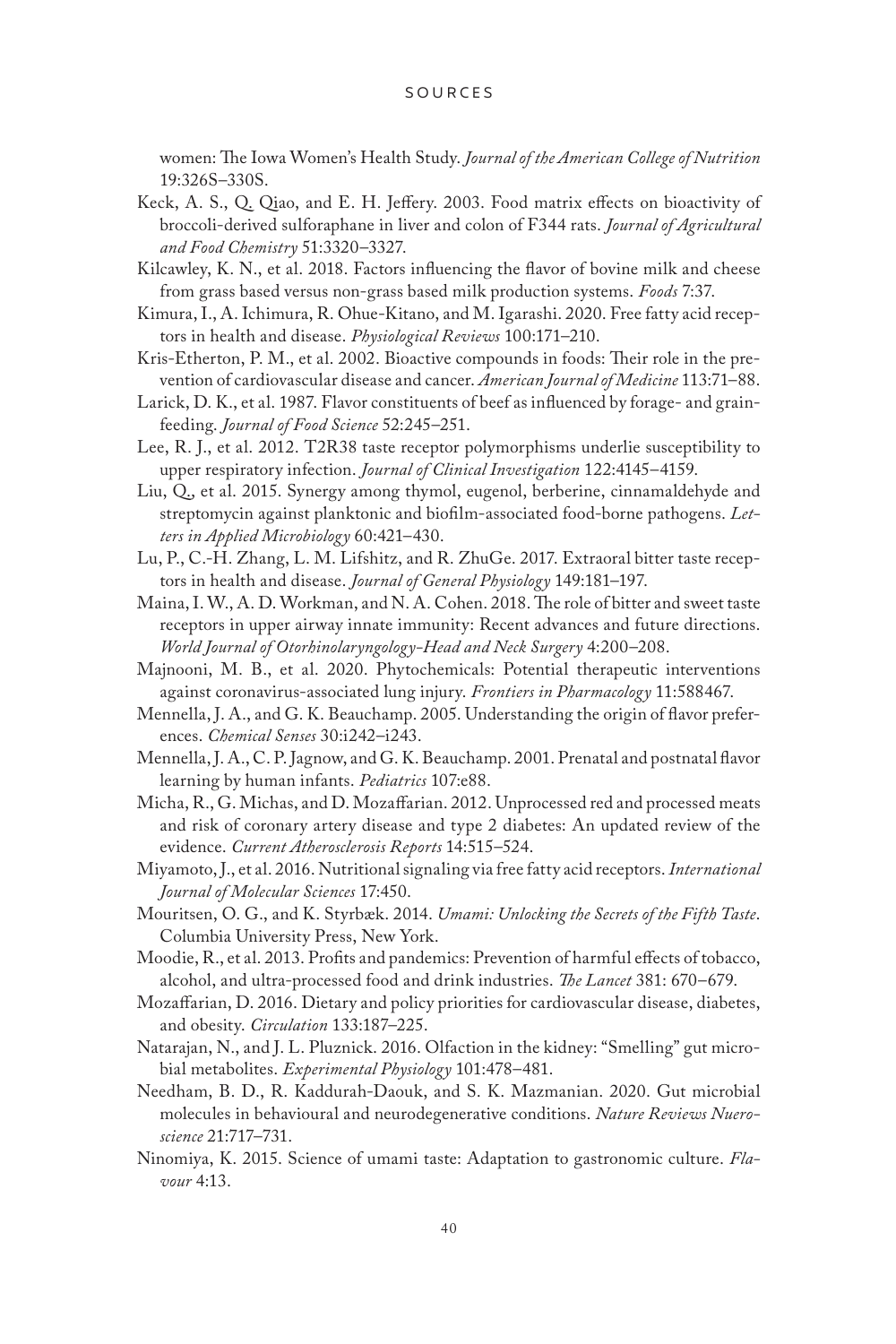- Provenza, F. D., S. L. Kronberg, and P. Gregorini. 2019. Is grassfed meat and dairy better for human and environmental health? *Frontiers in Nutrition* 6:26.
- Rosato, A., et al. 2007. Antibacterial effect of some essential oils administered alone or in combination with Norfloxacin. *Phytomedicine* 14:727–732.
- Running, C. A., B. A. Craig, and R. D. Mattes. 2015. Oleogustus: The unique taste of fat. *Chemical Senses* 40:507–516.
- Salas-Salvadó, J., et al. 2014. Prevention of diabetes with Mediterranean diets. *Annals of Internal Medicine* 160:1–10.
- Sandell, M. A., and P. A. S. Breslin. 2006. Variability in a taste-receptor gene determines whether we taste toxins in food. *Current Biology* 16:R792–R794.
- Scollan, N., et al. 2006. Innovations in beef production systems that enhance the nutritional and health value of beef lipids and their relationship with meat quality. *Meat Science* 74:17–33.
- Traka, M. 2016. Health benefits of glucosinolates. *Advances in Botanical Research* 80:247–279.
- Triantafillou, V., A. D. Workman, M. A. Kohanski, and N. A. Cohen. 2018. Taste receptor polymorphisms and immune response: A review of receptor genotypicphenotypic variations and their relevance to chronic rhinosinusitis. *Frontiers in Cellular and Infection Microbiology* 8:64.
- Turner, A., et al. 2018. Interactions between bitter taste, diet and dysbiosis: Consequences for appetite and obesity. *Nutrients* 10:1336.
- Weisburger, J. H. 2002. Lycopene and tomato products in health promotion. *Experimental Biology and Medicine* 227:924–927.
- Zhong, V. W., et al. 2020. Associations of processed meat, unprocessed red meat, poultry, or fish intake with incident cardiovascular disease and all-cause mortality. *JAMA Internal Medicine* 180:503–512.

## 15: BALANCING ACT

- Abdelmagid, S. A., J. L. MacKinnon, S. M. Janssen, and D. W. L. Ma. 2016. Role of n-3 polyunsaturated fatty acids and exercise in breast cancer prevention: Identifying common targets. *Nutrition and Metabolic Insights* 9:71–84.
- Adam, O., et al. 2003. Anti-inflammatory effects of a low arachidonic acid diet and fish oil in patients with rheumatoid arthritis. *Rheumatology International* 23:27–36.
- Adler, A. I., et al. 1994. Lower prevalence of impaired glucose tolerance and diabetes associated with daily seal oil or salmon consumption among Alaska Natives. *Diabetes Care* 17:1498–1501.
- Ailhaud, G., et al. 2006. Temporal changes in dietary fats: Role of *n*–6 polyunsaturated fatty acids in excessive adipose tissue development and relationship to obesity. *Progress in Lipid Research* 45:203–236.
- Ailhaud, G., P. Guesnet, and S. C. Cunnane. 2008. An emerging risk factor for obesity: Does disequilibrium of polyunsaturated fatty acid metabolism contribute to excessive adipose tissue development? *British Journal of Nutrition* 100:461–470.
- Albert, C. M., et al. 2002. Blood levels of long-chain n-3 fatty acids and the risk of sudden death. *New England Journal of Medicine* 346:1113–1118.
- Arterburn, L. M., E. B. Hall, and H. Oken. 2006. Distribution, interconversion, and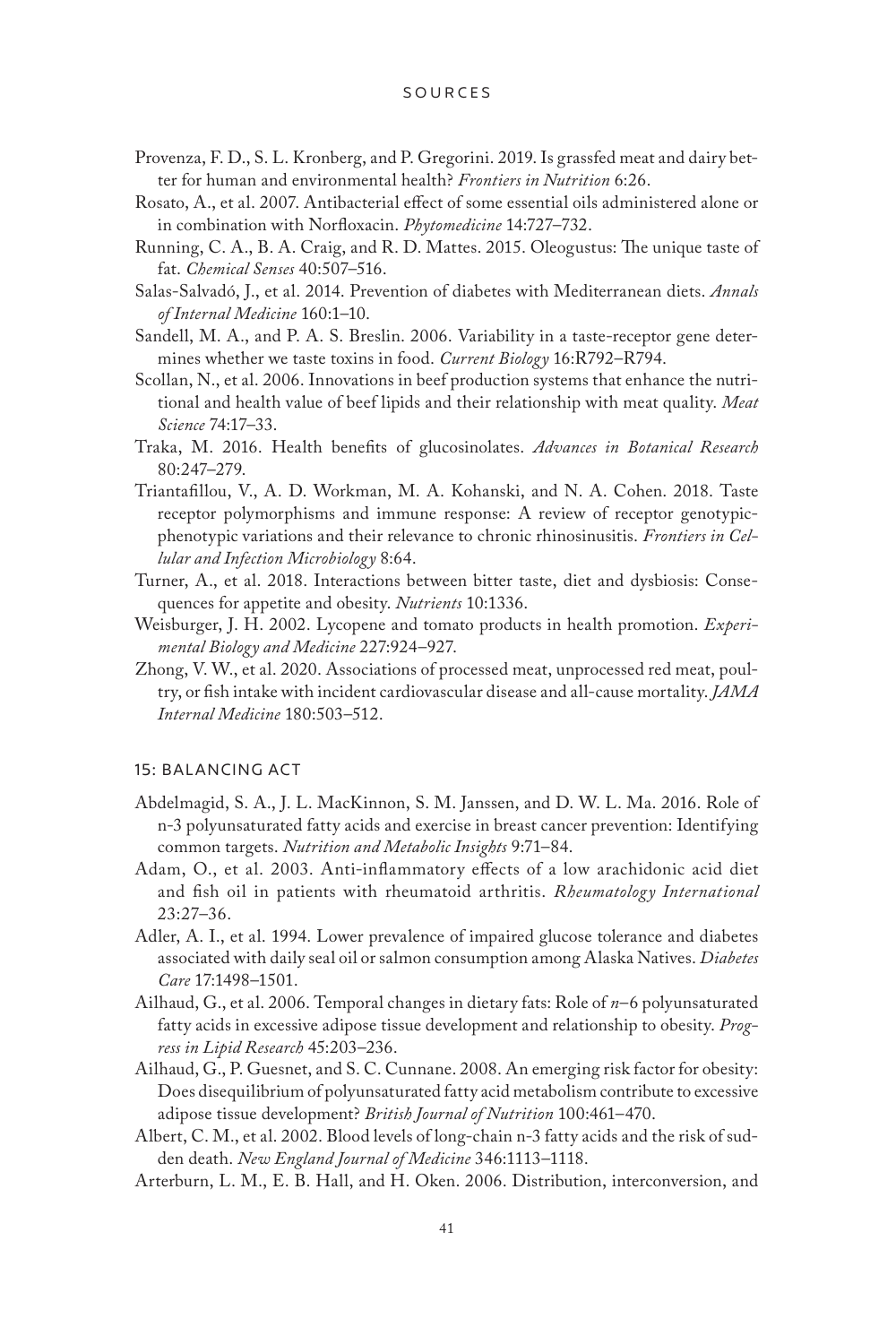dose response of n-3 fatty acids in humans. *American Journal of Clinical Nutrition* 83:1467S–1476S.

- Avallone, R., G. Vitale, and M. Bertolotti. 2019. Omega-3 fatty acids and neurodegenerative diseases: New evidence in clinical trials. *International Journal of Molecular Sciences* 20:4256.
- Barceló-Coglijn, G., and E. J. Murphy. 2009. Alpha-linolenic acid and its conversion to longer chain *n*-3 fatty acids: Benefits for human health and a role in maintaining tissue *n*-3 fatty acid levels. *Progress in Lipid Research* 48:355–374.
- Basil, M. C., and B. D. Levy. 2016. Specialized pro-resolving mediators: Endogenous regulators of infection and inflammation. *Nature Reviews Immunology* 16:51–67.
- Belluzzi, A. 1996. Effect of an enteric-coated fish-oil preparation on relapses in Crohn's disease. *New England Journal of Medicine* 334:1557–1560.
- Benbrook, C. M., et al. 2018. Enhancing the fatty acid profile of milk through foragebased rations, with nutrition modeling of diet outcomes. *Food Science & Nutrition* 6:681–700.
- Brigham, E. P., et al. 2019. Omega-3 and omega-6 intake modifies asthma severity and response to indoor air pollution in children. *American Journal of Respiratory and Critical Care Medicine* 199:1478–1486.
- Broadhurst, C. L., S. C. Cunnane, and M. A. Crawford. 1998. Rift Valley lake fish and shellfish provided brain-specific nutrition for early Homo. *British Journal of Nutrition* 79:3–21.
- Brostow, D. P., et al. 2011. Omega-3 fatty acids and incident type 2 diabetes: The Singapore Chinese Health Study. *American Journal of Clinical Nutrition* 94:520–526.
- Buckley, J. D., and P. R. C. Howe. 2009. Anti-obesity effects of long-chain omega-3 polyunsaturated fatty acids. *Obesity Reviews* 10:648–659.
- Calder, P. C. 2008. Polyunsaturated fatty acids, inflammatory processes and inflammatory bowel diseases. *Molecular Nutrition & Food Research* 52:885–897.
- Calder, P. C. 2017. Omega-3 fatty acids and inflammatory processes: From molecules to man. *Biochemical Society Transactions* 45:1105–1115.
- Calder, P. C. 2020. Nutrition, immunity and COVID-19. *BMJ Nutrition, Prevention & Health* 3:74–92.
- Chandrasekharan, J. A., and N. Sharma-Walia. 2015. Lipoxins: Nature's way to resolve inflammation. *Journal of Inflammation Research* 8:181–192.
- Chapkin, R. S., et al. 2007. Immunomodulatory effects of (n-3) fatty acids: Putative link to inflammation and colon cancer. *Journal of Nutrition* 137:200S–204S.
- Chavarro, J. E., et al. 2008. A 22-y prospective study of fish intake in relation to prostate cancer incidence and mortality. *American Journal of Clinical Nutrition* 88:1297–1303.
- Chowdhury, R., et al. 2014. Association of dietary, circulating, and supplement fatty acids with coronary risk: A systematic review and meta-analysis. *Annals of Internal Medicine* 160:398–406.
- Crawford, M. A., et al. 2003. The potential role for arachidonic and docosahexaenoic acids in protection against some central nervous system injuries in preterm infants. *Lipids* 38:303–315.
- Curtis, C. L., et al. 2000. *N*-3 fatty acids specifically modulate catabolic factors involved in articular cartilage degradation. *Journal of Biological Chemistry* 275:721–724.
- De Vriese, S. R., A. B. Christophe, and M. Maes. 2003. Lowered serum n-3 polyunsaturated fatty acid (PUFA) levels predict the occurrence of postpartum depression: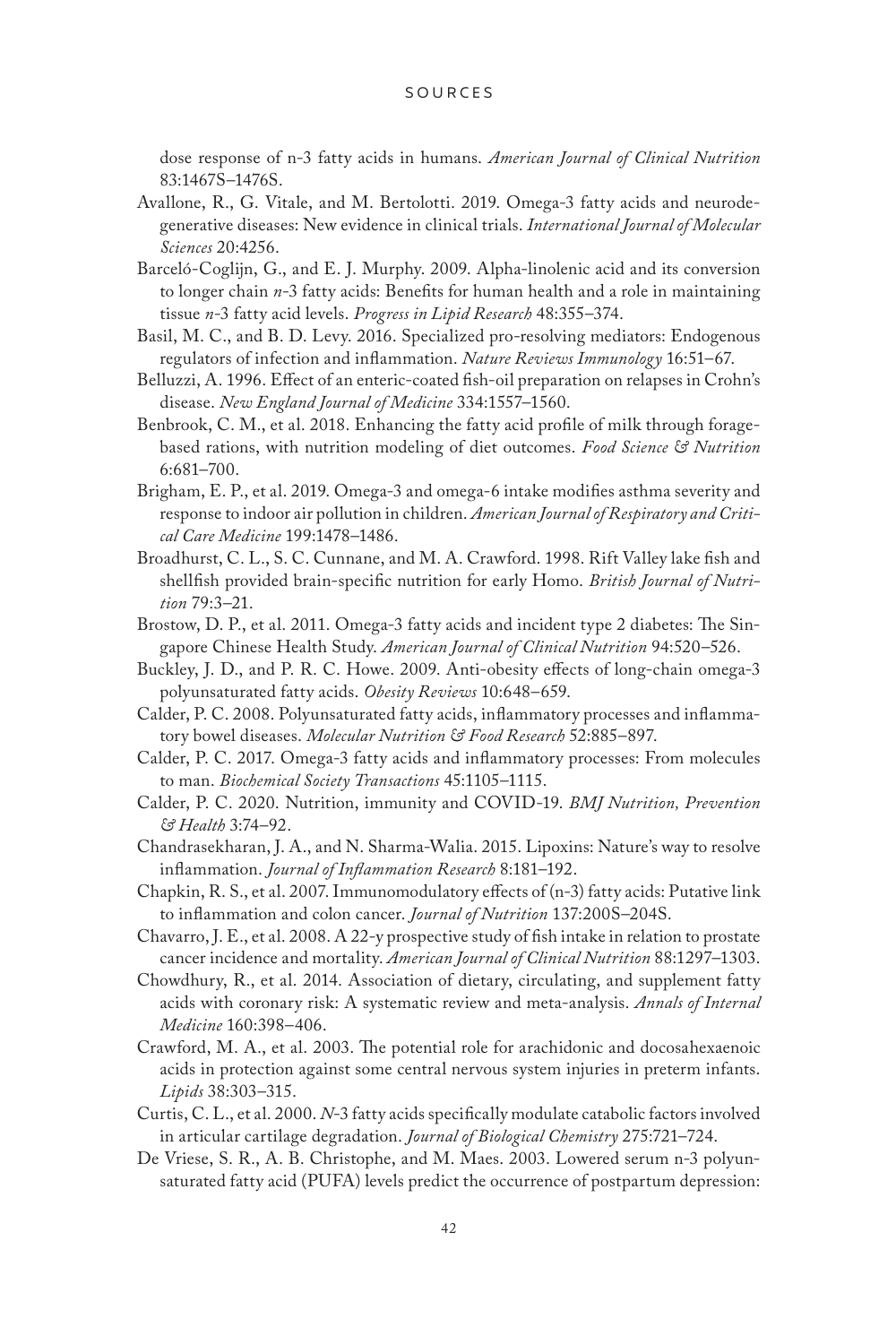Further evidence that lowered n-PUFAs are related to major depression. *Life Sciences*  73:3181–3187.

- Delavar, M. A., et al. 2009. Dietary patterns and the metabolic syndrome in middle aged women, Babol, Iran. *Asia Pacific Journal of Clinical Nutrition* 18:285–292.
- den Hartigh, L. J. 2019. Conjugated linoleic acid effects on cancer, obesity, and atherosclerosis: A review of pre-clinical and human trials with current perspectives. *Nutrients* 11:370.
- Duvall, M. G., and B. D. Levy. 2016. DHA- and EPA-derived resolvins, protectins, and maresins in airway inflammation. *European Journal of Pharmacology* 785:144–155.
- Eaton, S. B., M. J. Konner, and L. Cordain. 2010. Diet-dependent acid load, Paleolithic nutrition, and evolutionary health promotion. *American Journal of Clinical Nutrition* 91:295–297.
- Ebbesson, S. O., et al. 1999. Diabetes is related to fatty acid imbalance in Eskimos. *International Journal of Circumpolar Health* 58:108–119.
- Ebbesson, S. O. E., et al. 2005. Omega-3 fatty acids improve glucose tolerance and components of the metabolic syndrome in Alaskan Eskimos: The Alaska Siberia Project. *International Journal of Circumpolar Health* 64:396–408.
- Epstein, M. M., et al. 2012. Dietary fatty acid intake and prostate cancer survival in Örebro County, Sweden. *American Journal of Epidemiology* 176:240–252.
- Fattori, V., et al. 2020. Specialized pro-resolving lipid mediators: A new class of non-immunosuppressive and non-opioid analgesic drugs. *Pharmacological Research* 151:104549.
- Ferrucci, L., et al. 2006. Relationship of plasma polyunsaturated fatty acids to circulating inflammatory markers. *Journal of Clinical Endocrinology & Metabolism* 91:439–446.
- Ge, Y., et al. 2002. Effects of adenoviral gene transfer of *C. Elegans* n-3 fatty acid desaturase on the lipid profile and growth of human breast cancer cells. *Anticancer Research* 22:537–543.
- Gesch, C. B., et al. 2002. Influence of supplementary vitamins, minerals and essential fatty acids on the antisocial behavior of young adult prisoners: Randomised, placebocontrolled trial. *British Journal of Psychiatry* 181:22–28.
- Gianni, M. L., et al. 2018. An infant formula containing dairy lipids increased red blood cell membrane omega 3 fatty acids in 4 month-old healthy newborns: A randomized controlled trial. *BMC Pediatrics* 18:53.
- Ginsberg, H. N., et al. 1998. Effects of reducing dietary saturated fatty acids on plasma lipids and lipoproteins in healthy subjects: The DELTA Study, protocol 1. *Arteriosclerosis, Thrombosis, and Vascular Biology* 18:441–449.
- Grammatikos, S. I., P. V. Subbaian, T. A. Victor, and W. M. Miller. 1994. N-3 and n-6 fatty acid processing and growth effects in neoplastic and non-cancerous human mammary epithelial cell lines. *British Cancer Journal* 70:219–227.
- Griffin, B. A. 2008. How relevant is the ratio of dietary n-6 to n-3 polyunsaturated fatty acids to cardiovascular disease risk? Evidence from the OPTILIP study. *Current Opinion in Lipidology* 19:57–62.
- Grosso, G., et al. 2014. Role of omega-3 fatty acids in the treatment of depressive disorders: A comprehensive meta-analysis of randomized clinical trials. *PLoS One* 9:e96905.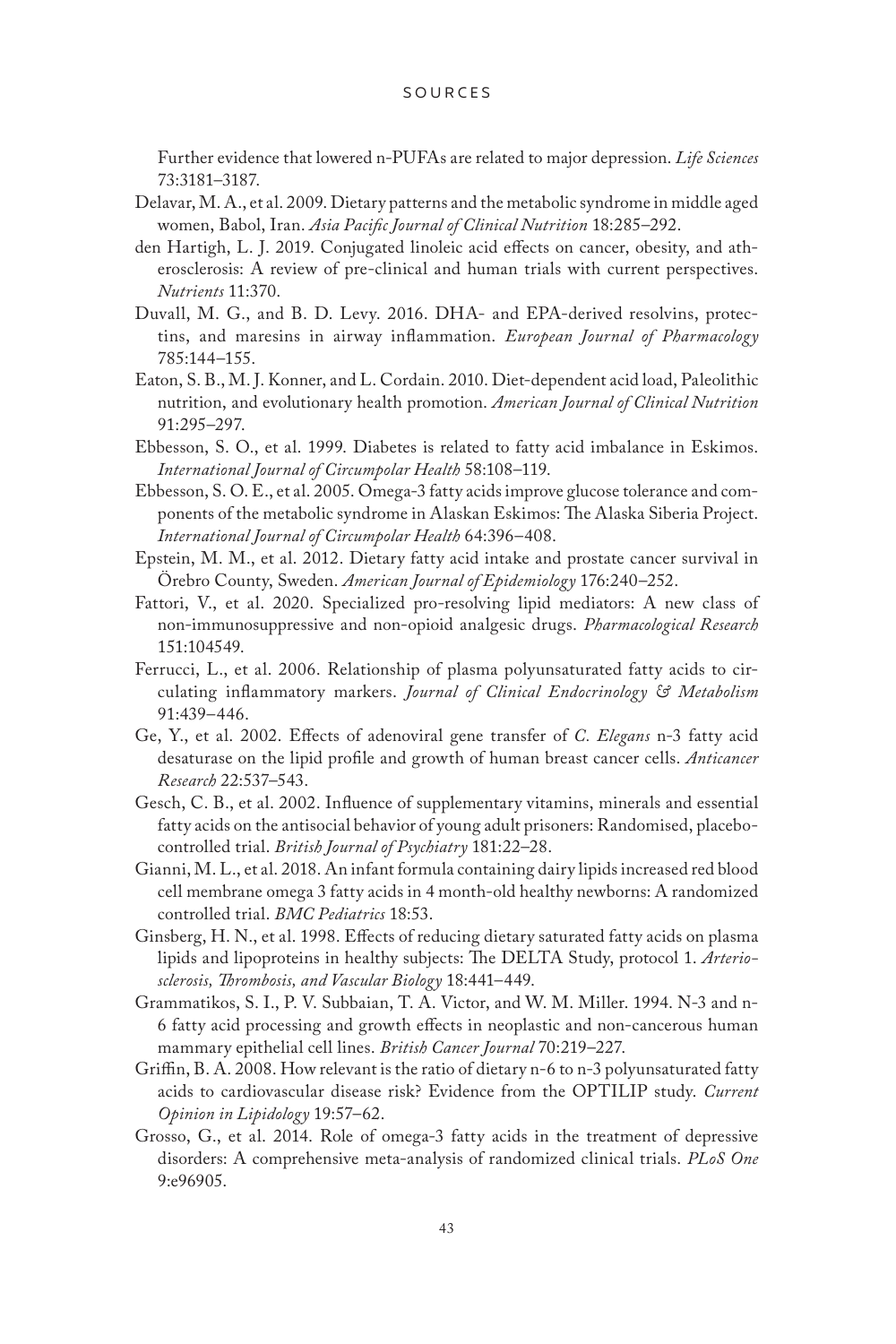- Ha, Y. L., N. K. Grimm, and M. W. Pariza. 1987. Anticarcinogens from fried ground beef: Heat-altered derivatives of linoleic acid. *Carcinogenesis* 8:1881–1887.
- Hall, M. N. 2008. A 22-year prospective study of fish, *n*-3 fatty acid intake, and colorectal cancer risk in men. *Cancer Epidemiology, Biomarkers & Prevention* 17:1136–1143.
- Hang, S., et al. 2017. Dietary linoleic acid intake and blood inflammatory markers: A systematic review and meta-analysis of randomized controlled trials. *Food & Function* 8:3091–3103.
- Hang, S., et al. 2018. Effect of dietary alpha-linolenic acid on blood inflammatory markers: A systematic review and meta-analysis of randomized controlled trials. *European Journal of Nutrition* 57:877–891.
- Harris, W. S., et al. 2021. Blood n-3 fatty acid levels and total and cause-specific mortality from 17 prospective studies. *Nature Communications* 12:2329.
- Helland, I. B., et al. 2003. Maternal supplementation with very-long-chain n-3 fatty acids during pregnancy and lactation augments children's IQ at 4 years of age. *Pediatrics* 111:e39–44.
- Hennessy, A. A., P. R. Ross, G. F. Fitzgerald, and C. Stanton. 2016. Sources and bioactive properties of conjugated dietary fatty acids. *Lipids* 51:377–397.
- Hibbeln, J. R. 2006. Healthy intakes of n-3 and n-6 fatty acids: Estimations considering worldwide diversity. *American Journal of Clinical Nutrition* 83:1483S–1493S.
- Hibbeln, J. R., L. R. G. Nieminen, and W. E. M. Lands. 2004. Increasing homicide rates and linoleic acid consumption among five Western countries, 1961–2000. *Lipids* 39:1207–1213.
- James, M. J., R. A. Gibson, and L. G. Cleland. 2000. Dietary polyunsaturated fatty acids and inflammatory mediator production. *American Journal of Clinical Nutrition* 71:343S–348S.
- Jeyaraman, M. M., et al. 2019. Dairy product consumption and development of cancer: An overview of reviews. *BMJ Open* 9:e023625.
- Johnson G. G., and K. Fritsche. 2012. Effect of dietary linoleic acid on markers of inflammation in healthy persons: A systematic review of randomized controlled trials. *Journal of the Academy of Nutrition and Dietetics* 112:1029–1041.
- Kalmijn, S., et al. 2004. Dietary intake of fatty acids and fish in relation to cognitive performance at middle age. *Neurology* 62:275–280.
- Kalogeropoulos, N., et al. 2010. Unsaturated fatty acids are inversely associated and *n*-6/ *n*3 ratios are positively related to inflammation and coagulation markers in plasma of apparently healthy adults. *Clinica Chimica Acta* 411:584–591.
- Kantor, E. D., et al. 2014. Long-chain omega-3 polyunsaturated fatty acid intake and risk of colorectal cancer. *Nutrition and Cancer* 66:716–727.
- Kelavkar, U., et al. 2006. Prostate tumor growth and recurrence can be modulated by the w-6:w-3 ratio in diet: Athymic mouse xenograft model simulating radical prostatectomy. *Neoplasia* 8:112–124.
- Kiecolt-Glaser, J. K., et al. 2007. Depressive symptoms, *n*-6:*n*-3 fatty acids, and inflammation in older adults. *Psychosomatic Medicine* 69:217–224.
- Kitani, K., T. Yokozawa, and T. Osawa. 2004. Interventions in aging and age-associated pathologies by means of nutritional approaches. *Annals of the New York Academy of Sciences* 1019:424–426.
- Knopp, R.H., et al. 2000. One-year effects of increasingly fat-restricted, carbohydrate-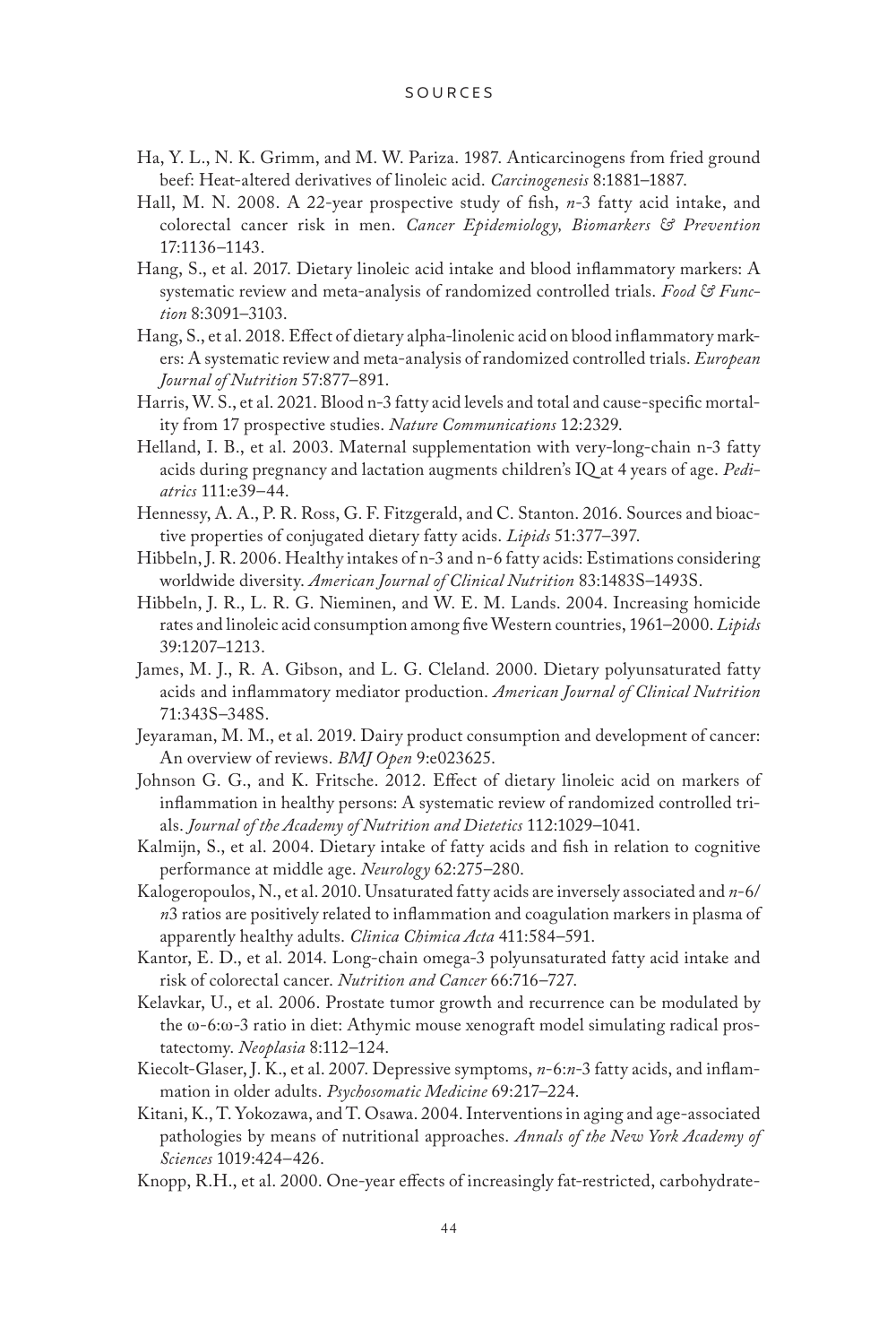enriched diets on lipoprotein levels in free-living subjects. *Proceedings of the Society for Experimental Biology and Medicine* 225:191–199.

- Kraguljac, N. V. 2009. Efficacy of omega-3 fatty acids in mood disorders: A systematic review and metaanalysis. *Psychopharmocology Bulletin* 42:39–54.
- Kwak, S. M., et al. 2012. Efficacy of omega-3 fatty acid supplements (eicosapentaenoic acid and docosahexaenoic acid) in the secondary prevention of carbiovascular disease: A meta-analysis of randomized, double-blind, placebo-controlled trials. *Archives of Internal Medicine* 172:686–694.
- Lands, W. E. M. 2003. Diets could prevent many diseases. *Lipids* 38:317–321.
- Lands, W. E., et al. 1992. Maintenance of lower proportion of (*n*-6) eicosanoid precursors in phospholipids of human plasma in response to added dietary (*n*-3) fatty acids. *Biochimica et Biophysica Acta* 1180:147–162.
- Lee, L. K., S. Shahar, A. V. Chin, and N. A. Yusoff. 2013. Docosahexaenoic acidconcentrated fish oil supplementation in subjects with mild cognitive impairment (MCI): A 12-month randomized, double-blind, placebo-controlled trial. *Psychopharmacology* 225:605–612.
- Levy, B., et al. 2001. Lipid mediator class switching during acute inflammation: Signals in resolution*. Nature Immunology* 2:612–619.
- Liang, P., et al. 2019. Role of host GPR120 in mediating dietary omega-3 fatty acid inhibition of prostate cancer. *Journal of the National Cancer Institute* 111:52–59.
- Libby, P. 2021. The changing landscape of atherosclerosis. *Nature* 592:524–533.
- Liu, Z., et al. 2015. Omega-3 fatty acids and other FFA4 agonists inhibit growth factor signaling in human prostate cancer cells. *Journal of Pharmacology and Experimental Therapeutics* 352:380–394.
- Long, S.-J., and D. Benton. 2013. A double-blind trial of the effect of docosahexaenoic acid and vitamin and mineral supplementation on aggression, impulsivity, and stress. *Human Psychopharmacology* 28:238–247.
- MacLennan, M. B., et al. 2013. Mammary tumor development is directly inhibited by lifelong n-3 polyunsaturated fatty acids. *Journal of Nutritional Biochemistry* 24:388–395.
- Maillard, V., et al. 2002. N-3 and N-6 fatty acids in breast adipose tissue and relative risk of breast cancer in a case-control study in Tours, France. *International Journal of Cancer* 98:78–83.
- Marangell, L. B., et al. 2003. A double-blind, placebo-controlled study of the omega-3 fatty acid docosahexaenoic acid in the treatment of major depression. *American Journal of Psychiatry* 160:996–998.
- Markhus, M. W., et al. 2013. Low omega-3 index in pregnancy is a possible biological risk factor for postpartum depression. *PLoS One* 8:e67617.
- Markworth, J. F., et al. 2016. Divergent shifts in lipid mediator profile following supplementation with n-3 docosapentaenoic acid and eicosapentaenoic acid. *FASEB Journal* 30:3714–3725.
- Mazaffarian, D., and J. H. Y. Wu. 2011. Omega-3 fatty acids and cardiovascular disease: Effects on risk factors, molecular pathways, and clinical events. *Journal of the American College of Cardiology* 58:2047–2067.
- McAuliffe, S., et al. 2020. Dietary micronutrients in the wake of COVID-19: An appraisal of evidence with a focus on high-risk groups and preventative healthcare. *BMJ Nutrition, Prevention & Health* 3:93–99.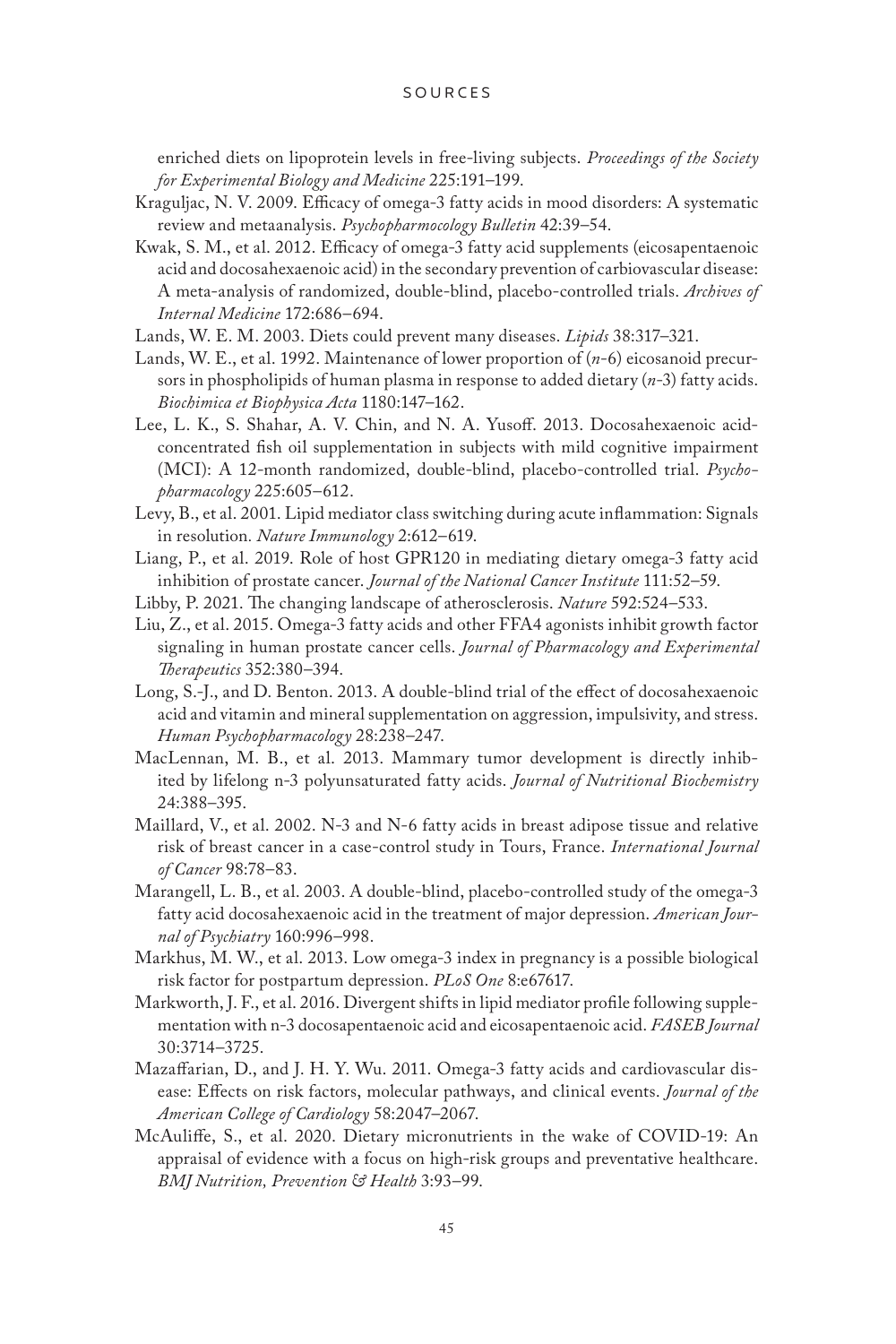- Meyer, B. J. 2003. Dietary intakes and food sources of omega-6 and omega-3 polyunsaturated fatty acids. *Lipids* 38:391–398.
- Meyer, B. J., et al. 2015. Baseline omega-3 index correlates with aggressive and attention deficit disorder behaviours in adult prisoners. *PLoS One* 10:e0120220.
- Miles, L., et al. 2018. Effect of omega-3 fatty acids on offending behavior in repeat violent offenders: A randomized controlled trial feasibility study. *Journal of Psychiatry and Behavioral Sciences* 1:1002.
- Molfino, A., M. I. Amabile, M. Monti, and M. Muscaritoli. 2017. Omega-3 polyunsaturated fatty acids in critical illness: Anti-inflammatory, proresolving, or both? *Oxidative Medicine and Cellular Longevity* 2017:5987082.
- Morita, M., et al. 2013. The lipid mediator protectin D1 inhibits influenza virus replication and improves severe influenza. *Cell* 153:112–125.
- Mossink, J. P. 2020. Zinc as nutritional intervention and prevention measure for COVID-19 disease. *BMJ Nutrition, Prevention & Health* 3:111–117.
- Mozaffarian, D. 2016. Dietary and policy priorities for cardiovascular disease, diabetes, and obesity. *Circulation* 133:187–225.
- Mozaffarian, D., I. Rosenberg, and R. Uauy. 2018. History of modern nutrition science: Implications for current research, dietary guidelines, and food policy. *British Medical Journal* 361:k2392.
- Muramatsu T., et al. 2010. Higher dietary intake of alpha-linolenic acid is associated with lower insulin resistance in middle-aged Japanese. *Preventive Medicine* 50:272–276.
- National Research Council (NRC). 1996. *Carcinogens and Anticarcinogens in the Human Diet*. National Academy Press, Washington, D.C.
- National Research Council Food and Nutrition Board. 1980. *Toward Healthful Diets*. National Academy Press, Washington D.C.
- Ness, A. R., G. Davey Smith, and C. Hart. 2001. Milk, coronary heart disease and mortality. *Journal of Epidemiology and Community Health* 55:379–382.
- O'Rahilly, S. 2009. Human genetics illuminates the paths to metabolic disease. *Nature* 462:307–314.
- Pariza, M. W., S. H. Ashoor, F. S. Chu, and D. B. Lund. 1979. Effects of temperature and time on mutagen formation in pan-fried hamburger. *Cancer Lett*ers 7:63–69.
- Paschos, G. K., et al. 2007. Dietary supplementation with flaxseed oil lowers blood pressure in dyslipidaemic patients. *European Journal of Clinical Nutrition* 61:1201–1206.
- Patel, P. S., et al. 2009. Association between type of dietary fish and seafood intake and the risk of incident type 2 diabetes. *Diabetes Care* 32:1857–1863.
- Patterson, A. C., et al. 2015. Omega-3 polyunsaturated fatty acid blood biomarkers increase linearly in men and women after tightly controlled intakes of 0.25, 0.5 and 1 g/d of EPA + DHA. *Nutrition Research* 35:1040–1051.
- Patterson, E., et al. 2012. Health implications of high dietary omega-6 polyunsaturated fatty acids. *Journal of Nutrition and Metabolism* 2012:539426.
- Peet, M., B. Murphy, J. Shay, and D. Horrobin. 1998. Depletion of omega-3 fatty acid levels in red blood cell membranes of depressive patients. *Biological Psychiatry* 43:315–319.
- Penedo, L. A., et al. 2013. Intake of butter naturally enriched with *cis*9,*trans*11 conjugated linoleic acid reduces systemic inflammatory mediators in healthy young adults. *Journal of Nutritional Biochemistry* 24:2144–2151.
- Pereira, M. A., et al. 2002. Dairy consumption, obesity, and the insulin resistance syn-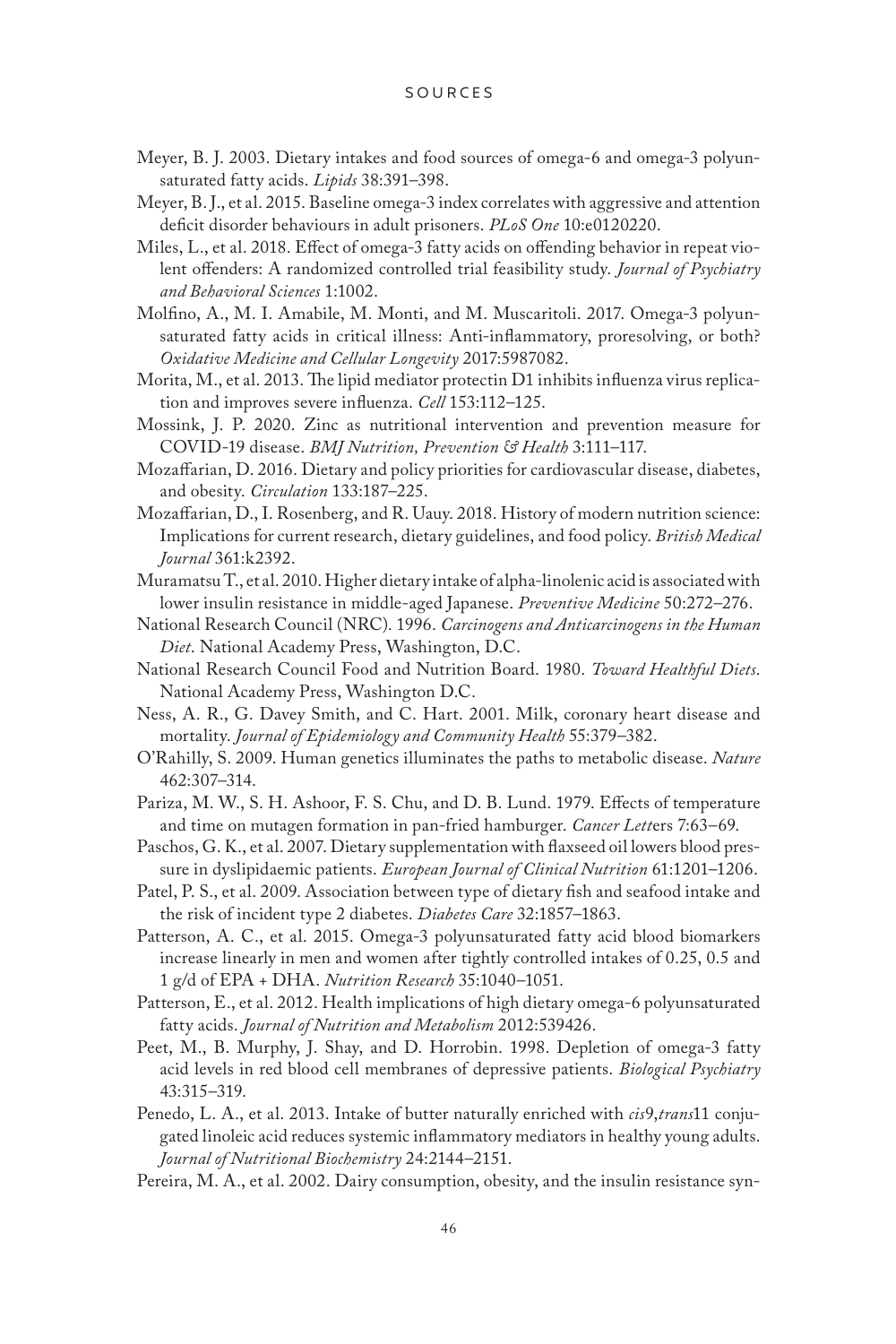drome in young adults: The CARDIA study. *Journal of the American Medical Association* 287:2081–2089.

- Pischon, T., et al. 2003. Habitual dietary intake of n-3 and n-6 fatty acids in relation to inflammatory markers among US men and women. *Circulation* 15:155–160.
- Pottala, J. V., et al. 2012. Red blood cell fatty acids are associated with depression in a case-control study of adolescents. *Prostaglandins, Leukotrienes and Essential Fatty Acids* 86:161–165.
- Poudel-Tandukar, K., et al. 2009. Dietary intakes of alpha-linolenic and linoleic acids are inversely associated with serum C-reactive protein levels among Japanese men. *Nutrition Research* 29:363–370.
- Priante, G. 2002. Fatty acids and cytokine mRNA expression in human osteoblastic cells: A specific effect of arachidonic acid. *Clinical Science* 102:403–409.
- Raheja, B. S., S. M. Sadikot, R. B. Phatak, and M. B. Rao. 1993. Significance of the n-6/n-3 ratio for insulin action in diabetes. *Annals of the New York Academy of Sciences* 683:258–271.
- Raine, A., et al. 2015. Reduction in behavior problems with omega-3 supplementation in children aged 8–16 years: A randomized, double-blind, placebocontrolled, stratified, parallel-group trial. *Journal of Child Psychology and Psychiatry* 56:509–520.
- Raper, N. R., F. J. Cronin, and J. Exler. 1992. Omega-3 fatty acid content of the US food supply. *Journal of the American College of Nutrition* 11:304–308.
- Sabri Enattah, N., et al. 2002. Identification of a variant associated with adult-type hypolactasia. *Nature Genetics* 30:233–237.
- Schaefer, E. J., et al. 2006. Plasma phosphatidylcholine docosahexaenoic acid content and risk of dementia and Alzheimer disease: The Framingham Heart Study. *Archives of Neurology* 63:1545–1550.
- Schoggins, J. W., and G. Randall. 2013. Lipids in innate antiviral defense. *Cell Host & Microbe* 14:379–385.
- Serhan, C. N. 2017. Treating inflammation and infection in the 21st century: New hints from decoding resolution mediators and mechanisms. *Federation of American Societies for Experimental Biology Journal* 31:1273–1288.
- Serhan, C. N., and N. A. Petasis. 2011. Resolvins and protectins in inflammation resolution. *Chemical Reviews* 111:5922–5943.
- Simopoulos, A. P. 2006. Evolutionary aspects of diet, the omega-6/omega-3 ratio and genetic variation: Nutritional implications for chronic diseases. *Biomedicine & Pharmacotherapy* 60:502–507.
- Simopoulos, A. P. 2008. The importance of the omega-6/omega-3 fatty acid ratio in cardiovascular disease and other chronic diseases. *Experimental Biology and Medicine* 233:674–688.
- Simopoulos, A. P. 2011. Evolutionary aspects of diet: The omega-6/omega-3 ratio and the brain. *Molecular Neurobiology* 44:203–215.
- Simopoulos, A. P. 2016. An increase in the omega-6/omega-3 fatty acid ratio increases the risk for obesity. *Nutrients* 8:128.
- Siri-Tarino, P. W., Q. Sun, F. B. Hu, and R. M. Krauss. 2010. Meta-analysis of prospective cohort studies evaluating the association of saturated fat with cardiovascular disease. *American Journal of Clinical Nutrition* 91:535–546.
- Siscovick, D. S., et al. 1995. Dietary intake and cell membrane levels of long-chain n-3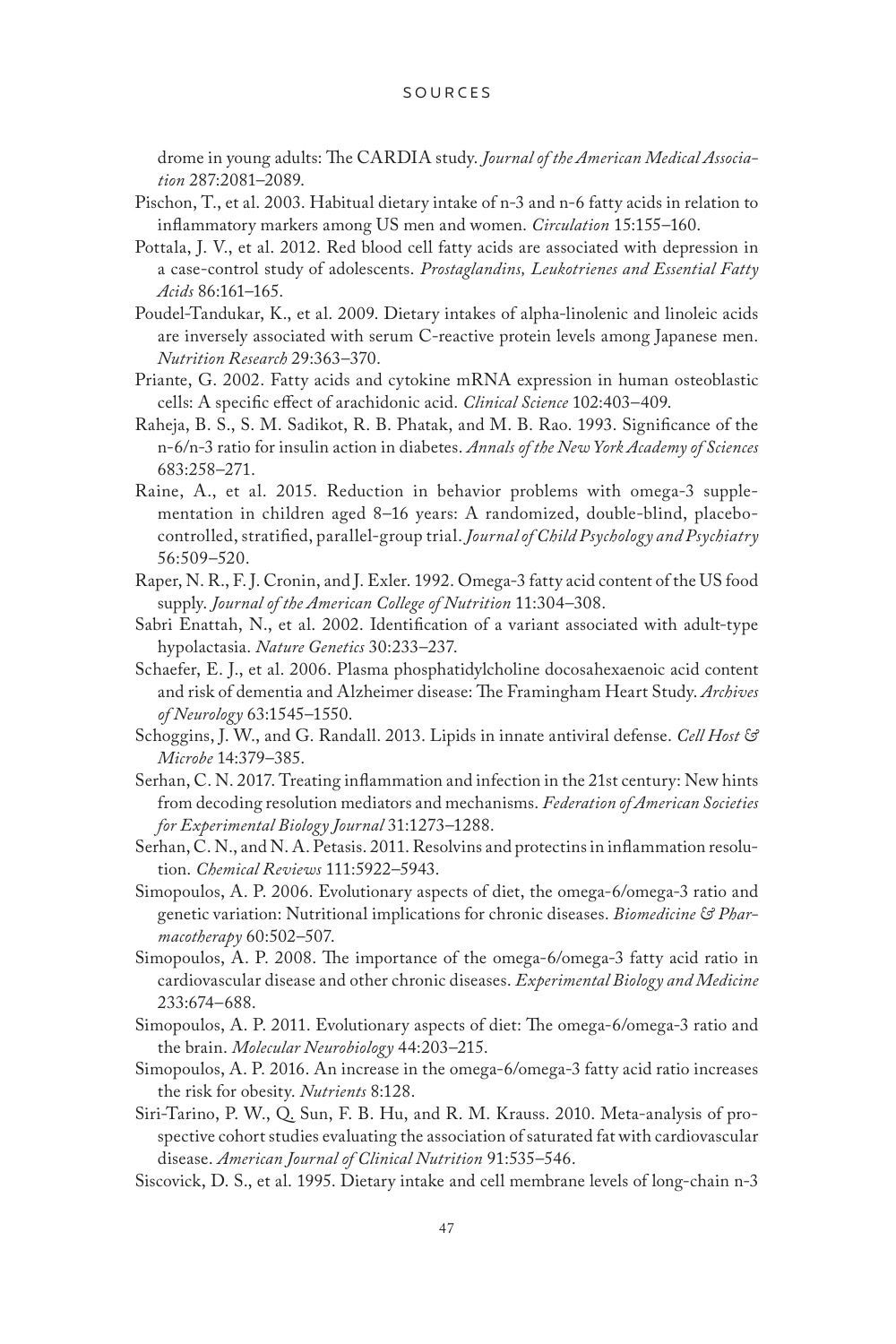polyunsaturated fatty acids and the risk of primary cardiac arrest. *Journal of the American Medical Association* 274:1363–1367.

- Stoll, A. L., et al. 1999. Omega 3 fatty acids in bipolar disorder: A preliminary doubleblind, placebo-controlled trial. *Archives of General Psychiatry* 56:407–412.
- Strandberg, T. 2005. Roots of the Atkins diet. *British Medical Journal* 330:132.
- Strazzullo, P., et al. 2007. Do statins reduce blood pressure? A meta-analysis of randomized, controlled trials. *Hypertension* 49:792–798.
- Su, K.-P., S.-Y. Huang, C.-C. Chiu, and W. W. Shen. 2003. Omega-3 fatty acids in major depressive disorder: A preliminary double-blind, placebo-controlled trial. *European Neuropsychopharmacology* 13:267–271.
- Tan, Z. S., et al. 2012. Red blood cell omega-3 fatty acid levels and markers of accelerated brain aging. *Neurology* 78:658–664.
- Taubs, G. 2001. The soft science of dietary fat. *Science* 291:2536–2545.
- Thorup, A. C., S. Gregersen, and P. B. Jeppesen. 2014. Ancient wheat diet delays diabetes development in a type 2 diabetes animal model. *Review of Diabetic Studies* 11:245–257.
- Toelzer, C., et al. 2020. Free fatty acid binding pocket in the locked structure of SARS-CoV-2 spike protein. *Science* 370:725–730.
- Torfadottir, J. E., et al. 2013. Consumption of fish products across the lifespan and prostate cancer risk. *PLoS One* 8:e59799.
- Tørris, C., M. Molin, and M. Cvancarova Småstuen. 2016. Associations between fish consumption and metabolic syndrome: A large cross-sectional study from the Norwegian Tromsø Study—Tromsø 4. *Diabetology & Metabolic Syndrome* 8:18.
- Turnbaugh, P. J., and J. I. Gordon. 2009. The core gut microbiome, energy balance and obesity. *Journal of Physiology* 587:4153–4158.
- Velimirov, A., K. Plochberger, U. Huspeka, and W. Schott. 1992. The influence of biologically and conventionally cultivated food on the fertility of rats. *Biological Agriculture and Horticulture* 8:325–337.
- Viladomiu, M., R. Hontecillas, and J. Bassaganya-Riera. 2016. Modulation of inflammation and immunity by dietary conjugated linoleic acid. *European Journal of Pharmacology* 785:87–95.
- Virág, L., E. Szabó, P. Gergely, and C. Szabó. 2003. Peroxynitrite-induced cytotoxicity: Mechanism and opportunities for intervention. *Toxicology Letters* 11:113–124.
- Vogtmann, H. 1988. From healthy soil to healthy food: An analysis of the quality of food produced under contrasting agricultural systems. *Nutrition and Health* 6:21–35.
- Walden, C.E., et al. 2000. Differential effect of National Cholesterol Education Program (NCEP) Step II diet on HDL cholesterol, its subfractions, and apoprotein A-I levels in hypercholesterolemic women and men after 1 year: The beFIT Study. *Arteriosclerosis, Thrombosis, and Vascular Biology* 20:1580–1587.
- Waterlow, J. C., and P. R. Payne. 1975. The protein gap. *Nature* 258:113–117.
- Wijga, A. H., et al. 2003. Association of consumption of products containing milk fat with reduced asthma risk in pre-school children: The PIAMA birth cohort study. *Thorax* 58:567–572.
- Yan, B., et al. 2019. Characterization of the lipidomic profile of human coronavirusinfected cells: Implications for lipid metabolism remodeling upon coronavirus replication. *Viruses* 11:73.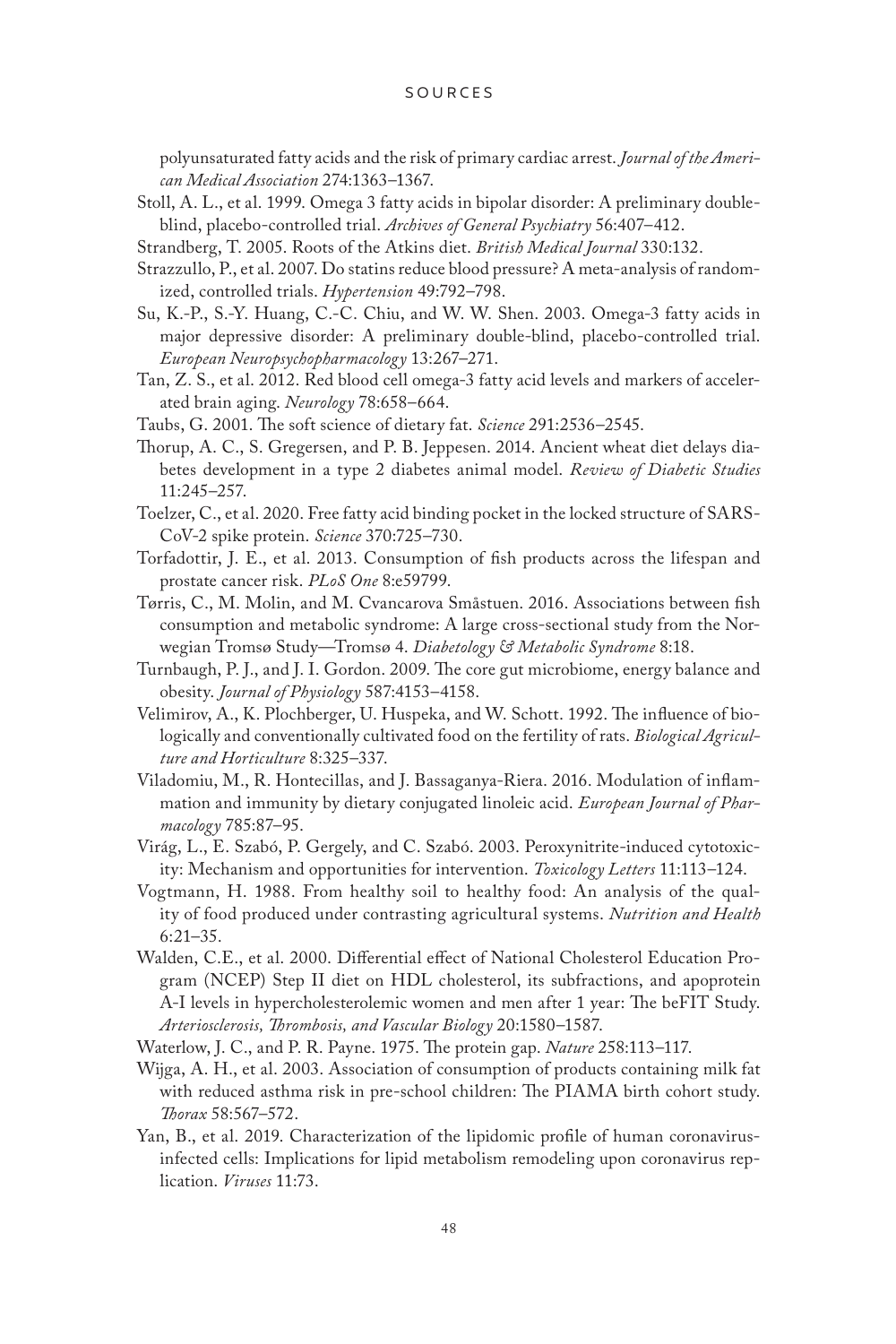- Zamroziewicz, M. K., E. J. Paul, C. E. Zwilling, and A. K. Barbey. 2018. Determinants of fluid intelligence in healthy aging: Omega-3 polyunsaturated fatty acid status and frontoparietal cortex structure. *Nutritional Neuroscience* 21:570–579.
- Zhang, Y.-F., H. F. Gao, A.-J. Hou, and Y.-H. Zhou. 2014. Effect of omega-3 fatty acid supplementation on cancer incidence, non-vascular death, and total mortality: A meta-analysis of randomized controlled trials. *BMC Public Health* 14:204.
- Zhao, G., et al. 2007. Dietary  $\alpha$ -linolenic acid inhibits proinflammatory cytokine production by peripheral blood mononuclear cells in hypercholesterolemic subjects. *American Journal of Clinical Nutrition* 85:385–391.
- Zhengling, L., et al. 2003. Men and women differ in lipoprotein response to dietary saturated fat and cholesterol restriction. *Journal of Nutrition* 133:3428–3433.

## 16: FILLING EMPTY PLANTS

- Adak, A., et al. 2016. Micronutrient enrichment mediated by plant-microbe interactions and rice cultivation practices. *Journal of Plant Nutrition* 39:1216–1232.
- Anderson, J. W., T. J. Hanna, X. Peng, and R. J. Kryscio. 2000. Whole grain foods and heart disease risk. *Journal of the American College of Nutrition* 19:291S–299S.
- Anon. 2017. Strategies for survival. *Nature Plants* 3:907.
- Antunes, P. M., et al. 2012. Linking soil biodiversity and human health: Do arbuscular mycorrhizal fungi contribute to food nutrition? In *Soil Ecology and Ecosystem Services*. Edited by D. H. Wall et al., Oxford University Press, Oxford, pp. 153–172.
- Arzani, A., and M. Ashraf. 2017. Cultivated ancient wheats (*Triticum* spp.): A potential source of health-beneficial food products. *Comprehensive Reviews in Food Science and Food Safety* 16:477–488.
- Barrett, C. B., and L. E. M. Bevis. 2015. The self-reinforcing feedback between low soil fertility and chronic poverty. *Nature Geoscience* 8:907–912.
- Behall, K. M., D. Scholfield, and J. Hallfrisch. 2006. Whole-grain diets reduce blood pressure in mildly hypercholesterolemic men and women. *Journal of the Academy of Nutrition and Dietetics* 106:1445–1449.
- Bouis, H. E., and A. Saltzman. 2017. Improving nutrition through biofortification: A review of evidence from HarvestPlus, 2003 through 2016. *Global Food Security* 12:49–58.
- Cakmak, I., and U. B. Kutman. 2018. Agronomic biofortification of cereals with zinc: A review. *European Journal of Soil Science* 69:172–180.
- Chatenoud, L., et al. 1998. Whole grain food intake and cancer risk. *International Journal of Cancer* 77:24–28.
- Curwen-McAdams, C., et al. 2017. Toward a taxonomic definition of perennial wheat: A new species x*Tritipyrum aaseae* described. *Genetic Resources and Crop Evolution* 64:1651–1659.
- Dass, A., et al. 2017. Agronomic fortification of rice grains with secondary and micronutrients under different crop management and soil moisture regimes in the north Indian plains. *Paddy and Water Environment* 15:745–760.
- de Valença, A. W., A. Bake, I. D. Brouwer, and K. E. Giller. 2017. Agronomic biofortification of crops to fight hidden hunger in sub-Saharan Africa. *Global Food Security* 12:8–14.
- DeFries, R., et al. 2015. Metrics for land-scarce agriculture. *Science* 349:238–240.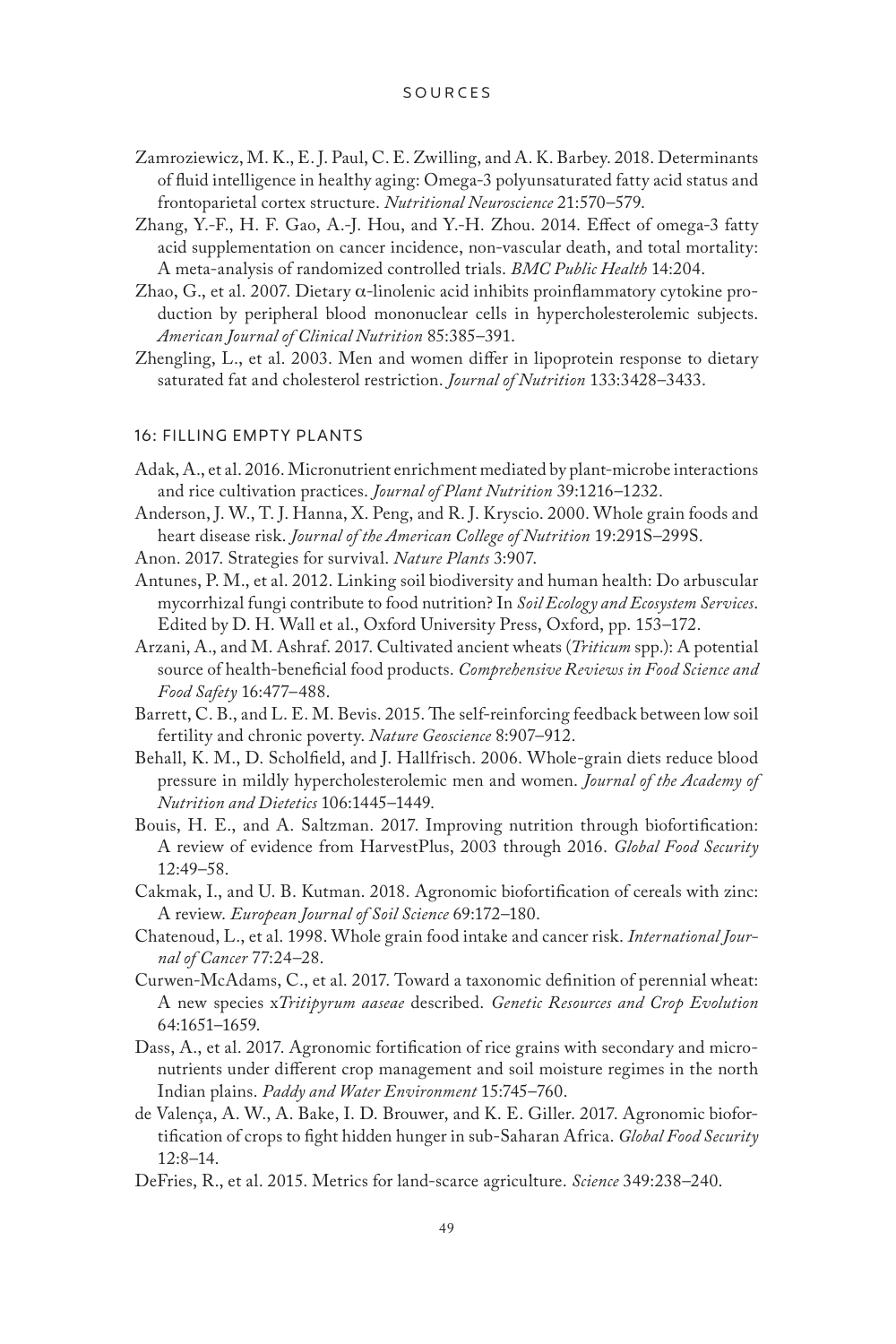- DeFries, R., et al. 2016. Synergies and trade-offs for sustainable agriculture: Nutritional yields and climate-resilience for cereal crops in central India. *Global Food Security* 11:44–53.
- Doni, F., et al. 2017. A simple, efficient, and farmer-friendly *Trichoderma*-based biofertilizer evaluated with the SRI Rice Management System. *Organic Agriculture* 8:207–223.
- Fung, T. T., et al. 2002. Whole-grain intake and the risk of type 2 diabetes: A prospective study in men. *American Journal of Clinical Nutrition* 76:535–540.
- Gómez, M. I. 2013. Post-green revolution food systems and the triple burden of malnutrition. *Food Policy* 42:129–138.
- Graham, R. D., M. Knez, and R. M. Welch. 2012. How much nutritional iron deficiency in humans globally is due to an underlying zinc deficiency? *Advances in Agronomy* 115:1–40.
- Grusak, M. A., and D. DellaPenna. 1999. Improving the nutrient composition of plants to enhance human nutrition and health. *Annual Reviews of Plant Physiology and Plant Molecular Biology* 50:133–161.
- Helfenstein, J., et al. 2016. Organic wheat farming improves grain zinc concentration. *PLoS One* 11:e0160729.
- Hidalgo, A., and A. Brandolini. 2014. Nutritional properties of einkorn wheat (*Triticum monococcum* L.). *Journal of the Science of Food and Agriculture* 94:601–612.
- Hobbs, P. R., K. Sayre, and R. Gupta. 2008. The role of conservation agriculture in sustainable agriculture. *Philosophical Transactions of the Royal Society B* 363:543–555.
- Jacobs, B. F., J. D. Kingston, and L. L. Jacobs. 1999. The origin of grass-dominated ecosystems. *Annual Review of Ecology and Systematics* 86:590–643.
- Jansa, J., et al. 2003. Soil tillage affects the community structure of mycorrhizal fungi in maize roots. *Ecological Applications* 13:1164–1176.
- Jansa, J., A. Wiemken, and E. Frossard. 2006. The effects of agricultural practices on arbuscular mycorrhizal fungi. In *Function of Soils for Human Societies and the Environment*. Edited by E. Frossard, W. E. H. Blum, and B. P. Warkentin. Geological Society, London, pp. 89–115.
- Kasum, C. M., et al. 2001. Whole grain intake and incident endometrial cancer: The Iowa Women's Health Study. *Nutrition and Cancer* 39:180–186.
- Kellogg, E. A. 2001. Evolutionary history of the grasses. *Plant Physiology* 125:1198–1205.
- Khadka, R. B., and N. Uphoff. 2019. Effects of *Trichoderma* seedling treatment with System of Rice Intensification management and with conventional management of transplanted rice. *PeerJ* 7:e5877.
- Kiers, E. T., M. G. Hutton, and R. F. Denison. 2007. Human selection and the relaxation of legume defences against ineffective rhizobia. *Proceedings of the Royal Society B* 274:3119–3126.
- Konecny, J., et al. 2019. Correlative evidence for co-regulation of phosphorus and carbon exchanges with symbiotic fungus in the arbuscular mycorrhizal *Medicago truncatula*. *PLoS One* 14:e0224938.
- Lambert, D. H., D. E. Baker, and H. Cole Jr. 1979. The role of mycorrhizae in the interactions of P with Zn, Cu and other elements. *Soil Science Society of America Journal* 43:976–980.
- Lammerts van Bueren, E. T., P. C. Struik, and E. Jacobsen. 2002. Ecological concepts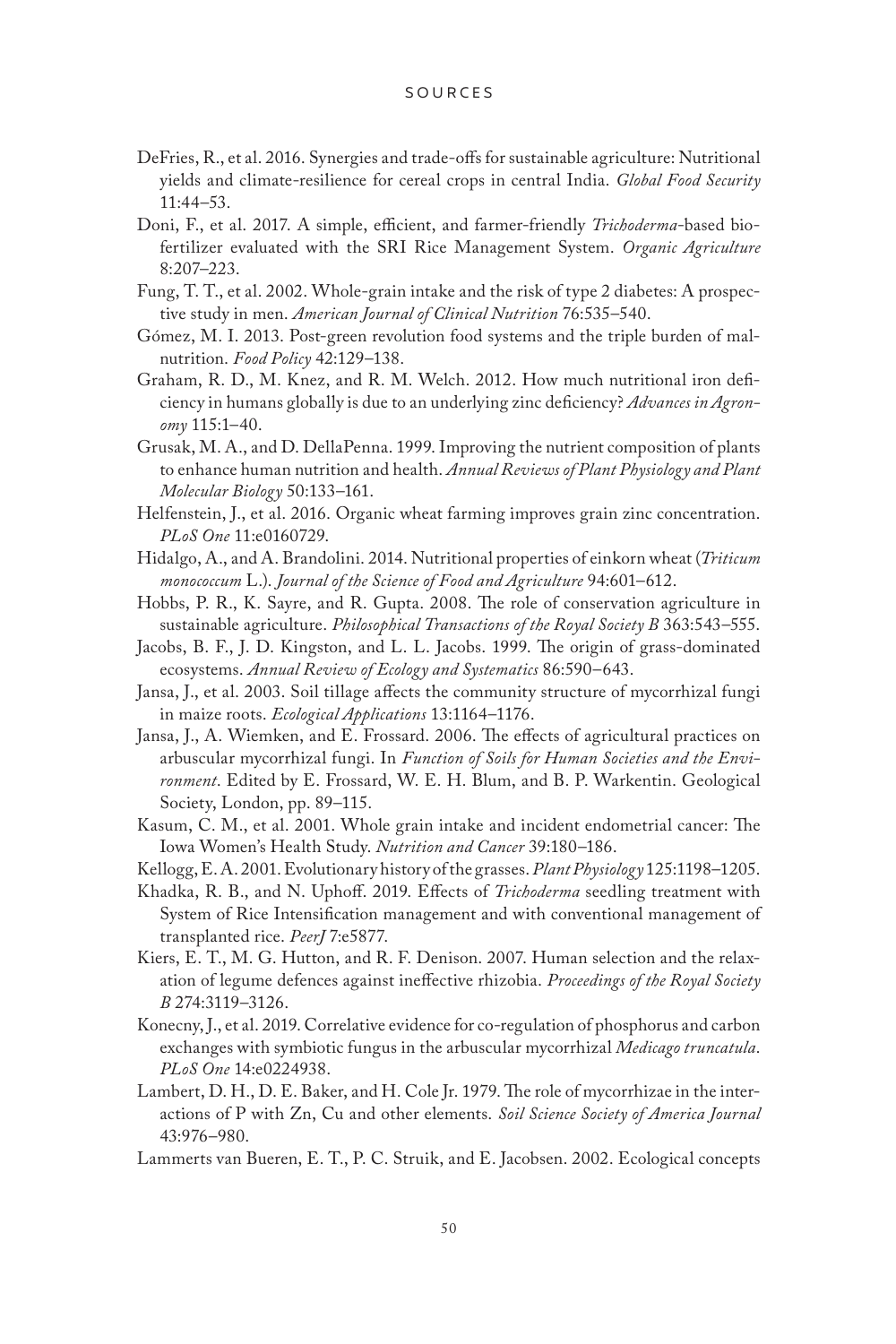in organic farming and their consequences for an organic crop ideotype. *Netherlands Journal of Agricultural Science* 50:1–26.

- Lehmann, A., S. D. Versoglou, E. F. Leifheit, and M. C. Rillig. 2014. Arbuscular mycorrhizal influence on zinc nutrition in crop plants: A meta-analysis. *Soil Biology & Biochemistry* 69:123–131.
- Liu, S., et al. 2000. A prospective study of whole-grain intake and risk of type 2 diabetes mellitus in US women. *American Journal of Public Health* 90:1409–1415.
- Loladze, I. 2002. Rising atmospheric  $\mathrm{CO}_2$  and human nutrition: Toward globally imbalanced plant stoichiometry? *Trends in Ecology and Evolution* 17:457–461.
- Longin, C. F. H., and T. Wurschum. 2016. Back to the future: Tapping into ancient grains for food diversity. *Trends in Plant Science* 21:731–737.
- Marschner, H., and B. Dell. 1994. Nutrient uptake in mycorrhizal symbiosis. *Plant and Soil* 159:89–102.
- Miller, M. H. 2000. Arbuscular mycorrhizae and the phosphorus nutrition of maize: A review of Guelph studies. *Canadian Journal of Plant Science* 80:47–52.
- Montonen, J., et al. 2003. Whole-grain and fiber intake and the incidence of type 2 diabetes. *American Journal of Clinical Nutrition* 77:622–629.
- Murphy, S. P., G. H. Beaton, and D. H. Calloway. 1992. Estimated mineral intakes of toddlers: Predicted prevalence of inadequacy in village populations in Egypt, Kenya, and Mexico. *American Journal of Clinical Nutrition* 56:565–572.
- Oghabaei, M., and J. Parkash. 2016. Effect of primary processing of cereals and legumes on its nutritional quality: A comprehensive review. *Cogent Food & Agriculture* 2:1136015.
- Oliver, M. A., and P. J. Gregory. 2015. Soil, food security and human health: A review. *European Journal of Soil Science* 66:257–276.
- Peck, N. H., D. L. Grunes, R. M. Welch, and G. E. MacDonald. 1980. Nutritional quality of vegetable crops as affected by phosphorus and zinc fertilizers. *Agronomy Journal* 72:528–534.
- Reeve, J. R., et al. 2016. Organic farming, soil health, and food quality: Considering possible links. *Advances in Agronomy* 137:319–366.
- Rengel, Z., G. D. Batten, and D. E. Crowley. 1999. Agronomic approaches for improving the micronutrient density in edible portions of field crops. *Field Crops Research* 60:27–40.
- Ryan, M. H., J. K. McInerney, I. R. Record, and J. F. Angus. 2008. Zinc bioavailability in wheat grain in relation to phosphorus fertilizer, crop sequence and mycorrhizal fungi. *Journal of the Science of Food and Agriculture* 88:1208–1216.
- Sawers, R. J., C. Gutjahr, and U. Paszkowski. 2006. Cereal mycorrhiza: An ancient symbiosis in modern agriculture. *Trends in Plant Science* 13:93–97.
- Sheehy, J. E., et al. 2005. Fantastic yields in the system of rice intensification: Fact or fallacy? *Field Crops Research* 88:1–8.
- Shuman, L. M. 1997. Micronutrient fertilizers. *Journal of Crop Production* 1:165–195.
- Sinclair, T. R. 2004. Agronomic UFOs waste valuable scientific resources. *Rice Today* 3(3):43.
- Smith, S. E., I. Jokobsen, M. Grønlund, and F. A. Smith. 2011. Roles of arbuscular mycorrhizas in plant phosphorus nutrition: Interactions between pathways of phosphorus uptake in arbuscular mycorrhizal roots have important implications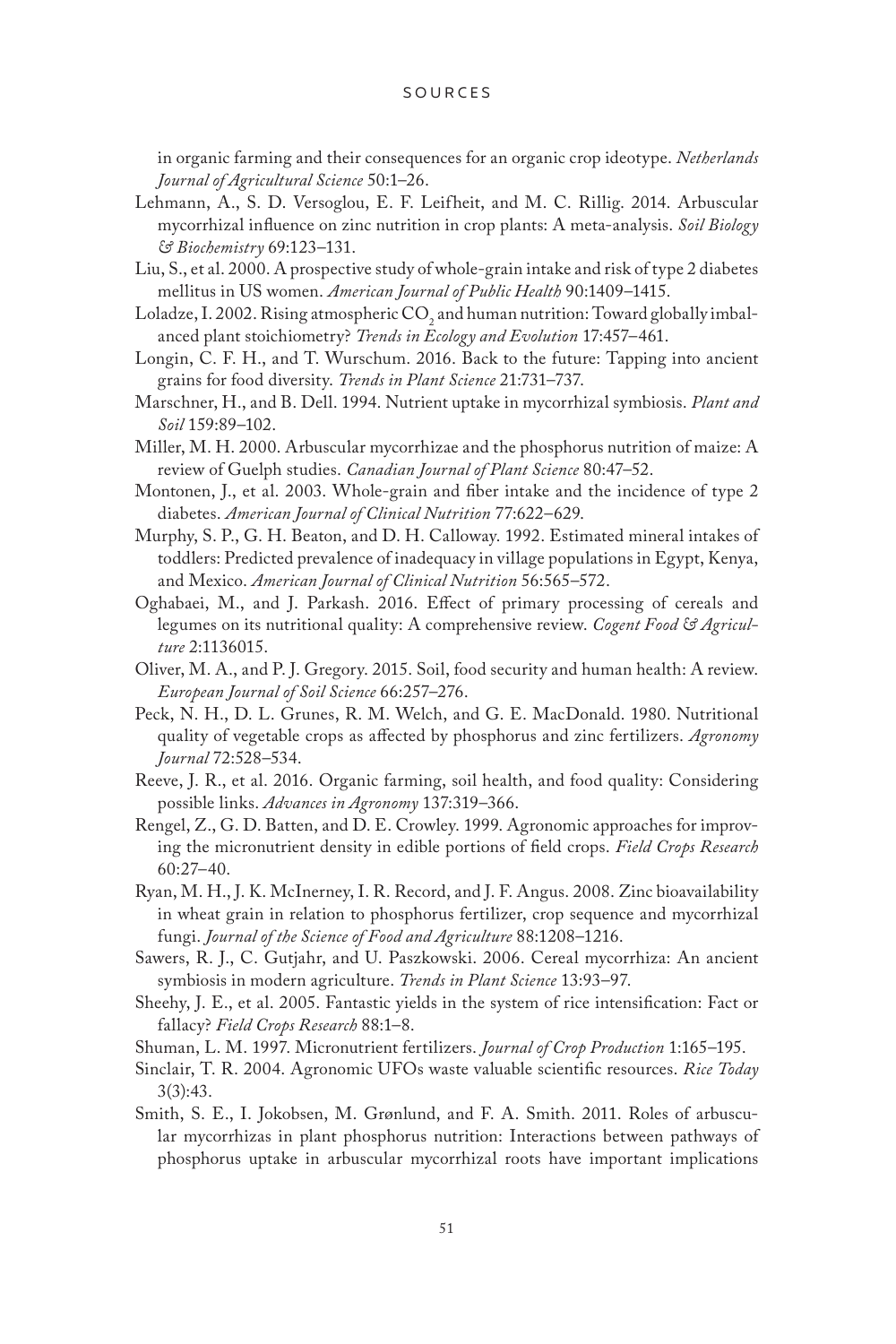for understanding and manipulating plant phosphorus acquisition. *Plant Physiology* 156:1050–1057.

- Stukenholtz, D. D., R. J. Olsen, G. Gogan, and R. A. Olson. 1966. On the mechanism of phosphorus-zinc interaction in corn nutrition. *Soil Science Society of America Journal* 30:759–763.
- Suchowilska, E., M. Wiwart, W. Kandler, and R. Krska. 2012. A comparison of macroand microelement concentrations in the whole grain of four *Triticum* species. *Plant, Soil and Environment* 58:141–147.
- Thakur, A. K., K. G. Mandal, and S. Raychaudhuri. 2020. Impact of crop and nutrient management on crop growth and yield, nutrient uptake and content in rice. *Paddy and Water Engineering* 18:139–151.
- Uphoff, N. 2004. System of rice intensification responds to 21st century needs. *Rice Today* 3(3):42.
- Uphoff, N. 2012. Supporting food security in the 21st century through resourceconserving increases in agricultural production. *Agriculture & Food Security* 1:18.
- Vaishampayan, A., et al. 2001. Cyanobacterial biofertilizers in rice agriculture. *Botanical Review* 6:453–516.
- Watson, C. A., et al. 2012. Using soil and plant properties and farm management practices to improve the micronutrient composition of food and feed. *Journal of Geochemical Exploration* 121:15–24.
- Welch, R. M., and R. D. Graham. 1999. A new paradigm for world agriculture: Meeting human needs—productive, sustainable, nutritious. *Field Crops Research* 60:1–10.
- Welch, R. M., and R. D. Graham. 2002. Breeding crops for enhanced micronutrient content. *Plant and Soil* 245:205–214.
- Welch, R. M., and R. D. Graham. 2004. Breeding for micronutrients in staple food crops from a human nutrition perspective. *Journal of Experimental Botany* 55:353–364.
- White, P. J., and M. R. Broadley. 2005. Biofortifying crops with essential mineral elements. *Trends in Plant Science* 10:586–593.
- White, P. J., and M. R. Broadley. 2009. Biofortification of crops with seven mineral elements often lacking in human diets—iron, zinc, copper, calcium, magnesium, selenium and iodine. *New Phytologist* 182:49–84.
- Wolfe, M. S., et al. 2008. Developments in breeding cereals for organic agriculture. *Euphytica* 163:323–346.
- Wood, S. A., and R. Baudron. 2018. Soil organic matter underlies crop nutritional quality and productivity in smallholder agriculture. *Agriculture, Ecosystems and Environment* 266:100–108.
- Xue, Y., et al. 2016. Crop acquisition of phosphorus, iron and zinc from soil in cereal/ legume intercropping systems: A critical review. *Annals of Botany* 117:363–377.
- Yang, X.-E., W.-R. Chen, and Y. Feng. 2007. Improving human micronutrient nutrition through biofortification in the soil–plant system: China as a case study. *Environmental Geochemistry and Health* 29:413–428.
- Zhang, Y.-Q., et al. 2012. The reduction in zinc concentration of wheat grain upon increased phosphorus-fertilization and its mitigation by foliar zinc application. *Plant and Soil* 361:143–152.
- Zhu, Y.-G., S. E. Smith, A. R. Barritt, and F. A. Smith. 2001. Phosphorus (P) efficiencies and mycorrhizal responsiveness of old and modern wheat cultivars. *Plant and Soil* 237:249–255.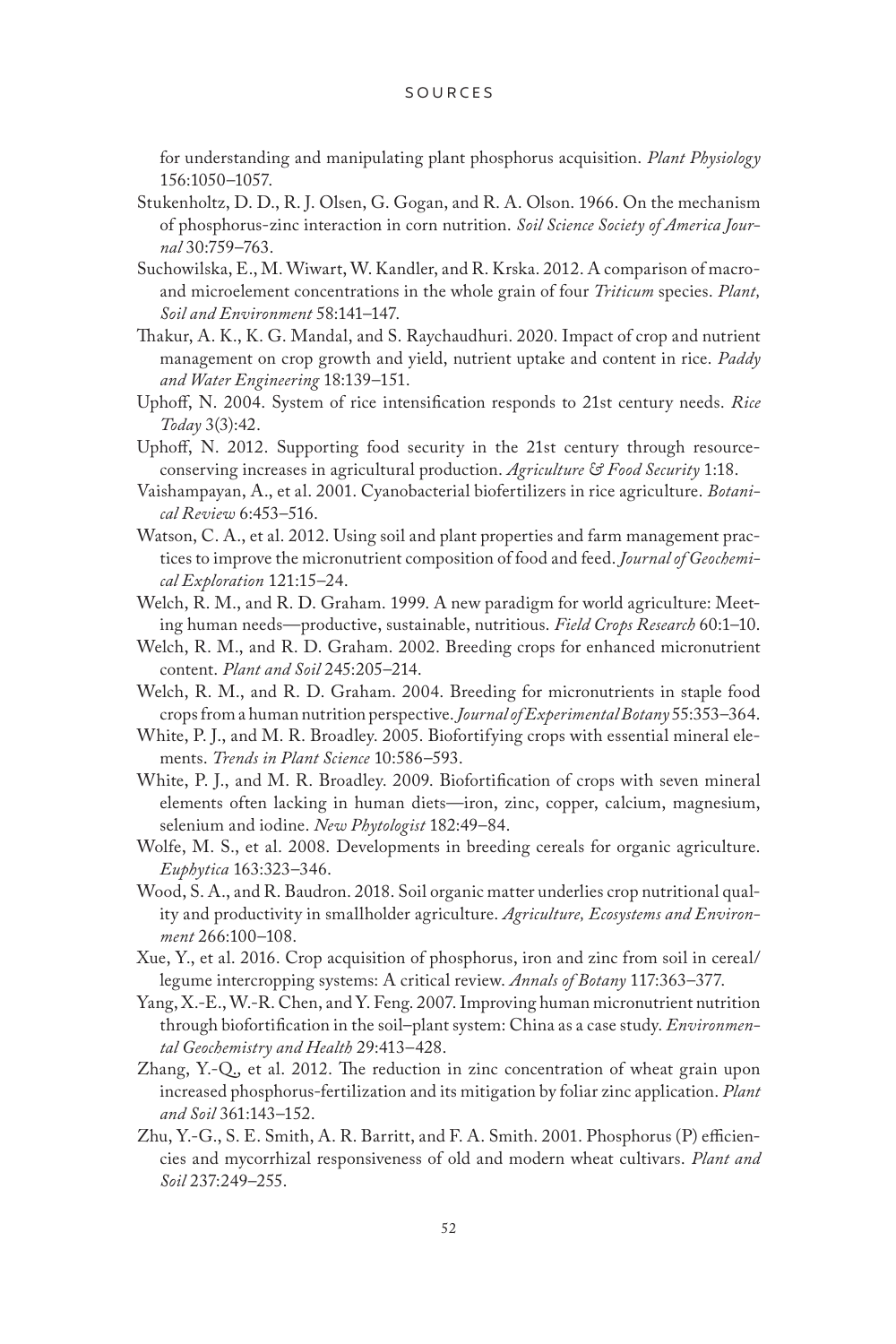- Ziegler, J. U., et al. 2016. Lipophilic antioxidants in wheat (*Triticum* spp.): A target for breeding new varieties for future functional cereal products. *Journal of Functional Foods* 20:594–605.
- Zuo, Y., and F. Zhang. 2009. Iron and zinc biofortification strategies in dicot plants by intercropping with gramineous species: A review. *Agronomy for Sustainable Development* 29:63–71.

## 17: GROWING MEDICINE

- Akagawa, M., M. Nakano, and K. Ikemoto. 2016. Recent progress in studies on the health benefits of pyrroloquinoline quinone. *Bioscience, Biotechnology, and Biochemistry* 80:13–22.
- Alfven, T., et al. 2006. Allergic diseases and atopic sensitization in children related to farming and anthroposophic lifestyle: The PARSIFAL study. *Allergy* 61:414–421.
- Alloway, B. J. 2009. Soil factors associated with zinc deficiency in crops and humans. *Environmental Geochemistry and Health* 31:537–548.
- Alm, J. S., et al. 1999. Atopy in children of families with an anthroposophic lifestyle. *The Lancet* 353:1485–1488.
- Ames, B. N. 2006. Low micronutrient intake may accelerate the degenerative diseases of aging through allocation of scarce micronutrients by triage. *Proceedings of the National Academy of Sciences* 103:17,589–17,594.
- Ames, B. N. 2018. Prolonging healthy aging: Longevity vitamins and proteins. *Proceedings of the National Academy of Sciences* 115:10,836–10,844.
- Anderson, V. P., et al. 2008. Co-existing micronutrient deficiencies among stunted Cambodian infants and toddlers. *Asia Pacific Journal of Clinical Nutrition* 17:72–79.
- Anon. 1939. Nutrition and physical degeneration. *Journal of Pediatrics* 15:611.
- Avio, L., A. Turrini, M. Giovannetti, and C. Sbrana. 2018. Designing the ideotype mycorrhizal symbionts for the production of healthy food. *Frontiers in Plant Science* 9:1089.
- Ba, D. M., et al. 2021. Higher mushroom consumption is associated with lower risk of cancer: A systematic review and meta-analysis of observational studies. *Advances in Nutrition* 12:1691–1704.
- Baudry, J., et al. 2018. Association of frequency of organic food consumption with cancer risk: Findings from the NutriNet-Santé Prospective Cohort Study. *JAMA Internal Medicine* 178:1597–1606.
- Beelman, R. B., et al. 2021. Soil disturbance impact on crop ergothioneine content connects soil and human health. *Agronomy* 11:2278.
- Beelman, R. B., M. D. Kalaras, A. T. Phillips, and J. P. Richie Jr. 2020. Is ergothioneine a "longevity vitamin" limited in the American diet? *Journal of Nutritional Science* 9:e52.
- Beelman, R. B., M. D. Kalaras, and J. P. Richie Jr. 2019. Micronutrients and bioactive compounds in mushrooms: A recipe for healthy aging? *Nutrition Today* 54:16–22.
- Borodina, I., et al. 2020. The biology of ergothioneine, an antioxidant nutraceutical. *Nutrition Research Reviews* 33:190–217.
- Bourre, J. M. 2006. Effects of nutrients (in food) on the structure and function of the nervous system: Update on dietary requirements for brain. Part 1—Micronutrients. *Journal of Nutrition, Health & Aging* 5:377–385.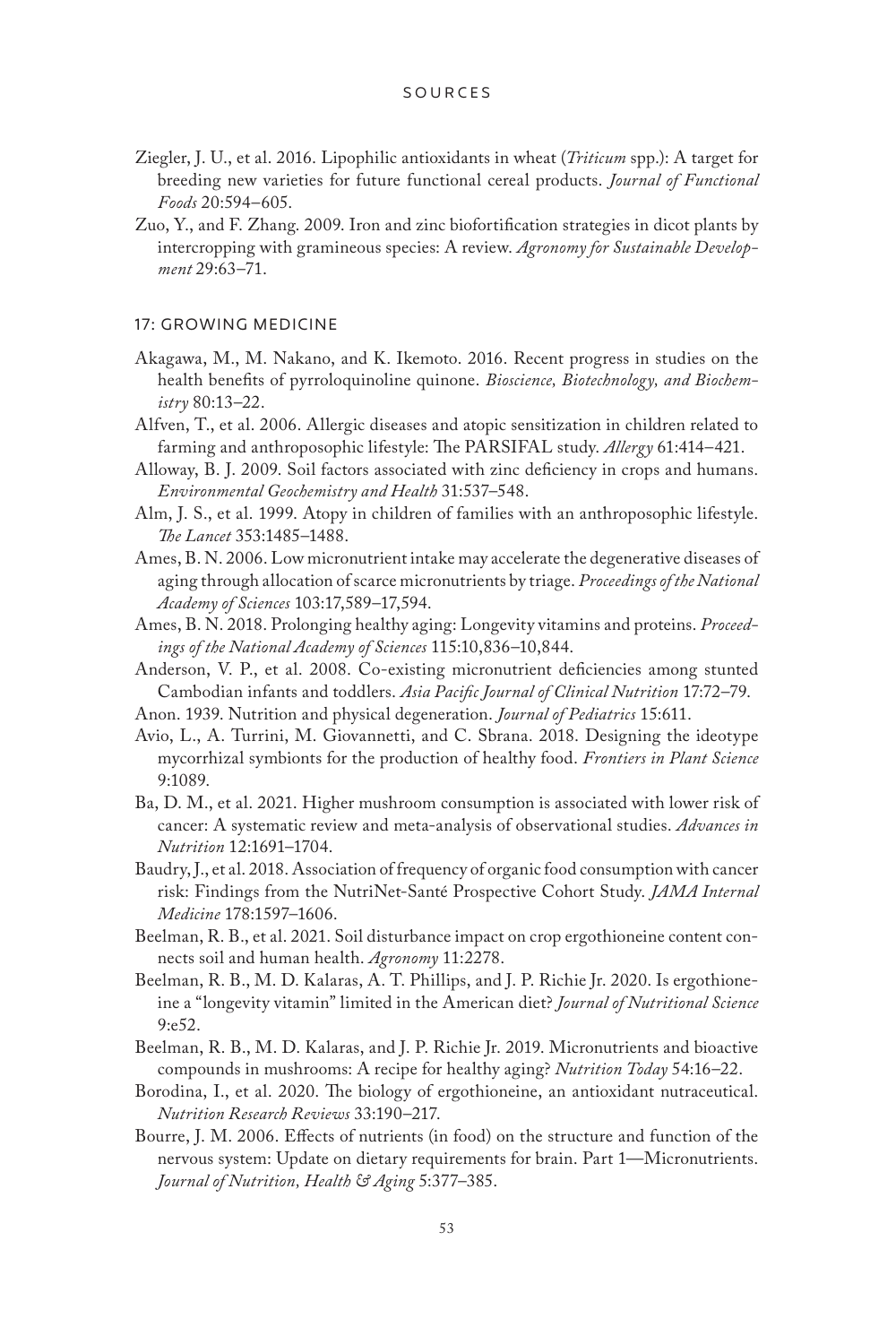- Brevik, E. C., and T. J. Sauer. The past, present, and future of soils and human health studies. *SOIL* 1:35–46.
- Chang, S., et al. 2010. Supplementing iron and zinc: Double blind, randomized evaluation of separate or combined delivery. *European Journal of Clinical Nutrition* 64:153–160.
- Chatin, A. 1850. Recherches sur l'iode des eaux douces: De la présence de ce corps dans les plantes et les animaux terrestes. *Comptes Rendus de l'Académie des Sciences*  31:280–283.
- Cheah, I. K., and B. Halliwell. 2012. Ergothioneine: Antioxidant potential, physiological function and role in disease. *Biochimica et Biophysica Acta* 1822:784–793.
- Cheah, I. K., et al. 2016. Ergothioneine levels in an elderly population decrease with age and incidence of cognitive decline: A risk factor for neurodegeneration? *Biochemical and Biophysical Research Communications* 478:162–167.
- Choi, O., et al. 2008. Pyrroloquinoline quinone is a plant growth promotion factor produced by *Pseudomonas fluorescens* B16. *Plant Physiology* 146:657–668.
- Cordain, L. 1999. Cereal grains: Humanity's double-edged sword. *World Review of Nutrition and Dietetics* 84:19–73.
- Devine, C. M., W. S. Wolfe, E. A. Frongillo Jr., and C. A. Bisogni. 1999. Life-course events and experiences: Association with fruit and vegetable consumption in 3 ethnic groups. *Journal of the American Dietetic Association* 99:309–314.
- Fergus, C., D. Barnes, M. A. Alqasem, and V. P. Kelly. 2015. The queuine micronutrient: Charting a course from microbe to man. *Nutrients* 7:2897–2929.
- Gabbai, Dr., Dr. Lisbonne, and Dr. Pourquier. 1951. Ergot poisoning at Pont St. Esprit. *British Medical Journal* 2:650–651.
- Grinder-Pedersen, L., et al. 2003. Effect of diets based on foods from conventional versus organic production on intake and excretion of flavonoids and markers of antioxidative defense in humans. *Journal of Agricultural and Food Chemistry* 51:5671–5676.
- Guo, Q.-L. 2016. Gastrolatathioneine, an unusual ergothioneine derivative from an aqueous extract of "tian ma": A natural product co-produced by plant and symbiotic fungus. *Chinese Chemical Letters* 27:1577–1581.
- Gurvey, J., et al. 2013. Examining health care costs among MANNA clients and a comparison group. *Journal of Primary Care & Community Health* 4:311–317.
- Halliwell, B., I. K. Cheah, and R. M. Y. Tang. 2018. Ergothioneine: A diet-derived antioxidant with therapeutic potential. *FEBS Letters* 592:3357–3366.
- Hatano, T. 2016. Identification of novel biomarkers for Parkinson's disease by metabolomics technologies. *Journal of Neurology, Neurosurgery & Psychiatry* 87:295–301.
- Hurst, R., et al. 2013. Soil-type influences human selenium status and underlies widespread selenium deficiency risks in Malawi. *Scientific Reports* 3:1425.
- Jensen, T. K., et al. 1996. Semen quality among members of organic food associations in Zealand, Denmark. *The Lancet* 347:1844.
- Johansson, E., et al. 2014. Contribution of organically grown crops to human health. *International Journal of Environmental Research and Public Health* 11:3870–3893.
- Juhler, R. K., et al. 1999. Human semen quality in relation to dietary pesticide exposure and organic diet. *Archives of Environmental Contamination and Toxicology* 37:415–423.
- Kalaras, M. D., J. P. Richie, A. Calcagnotto, and R. B. Beelman. 2017. Mushrooms: A rich source of the antioxidants ergothioneine and glutathione. *Food Chemistry* 233:429–433.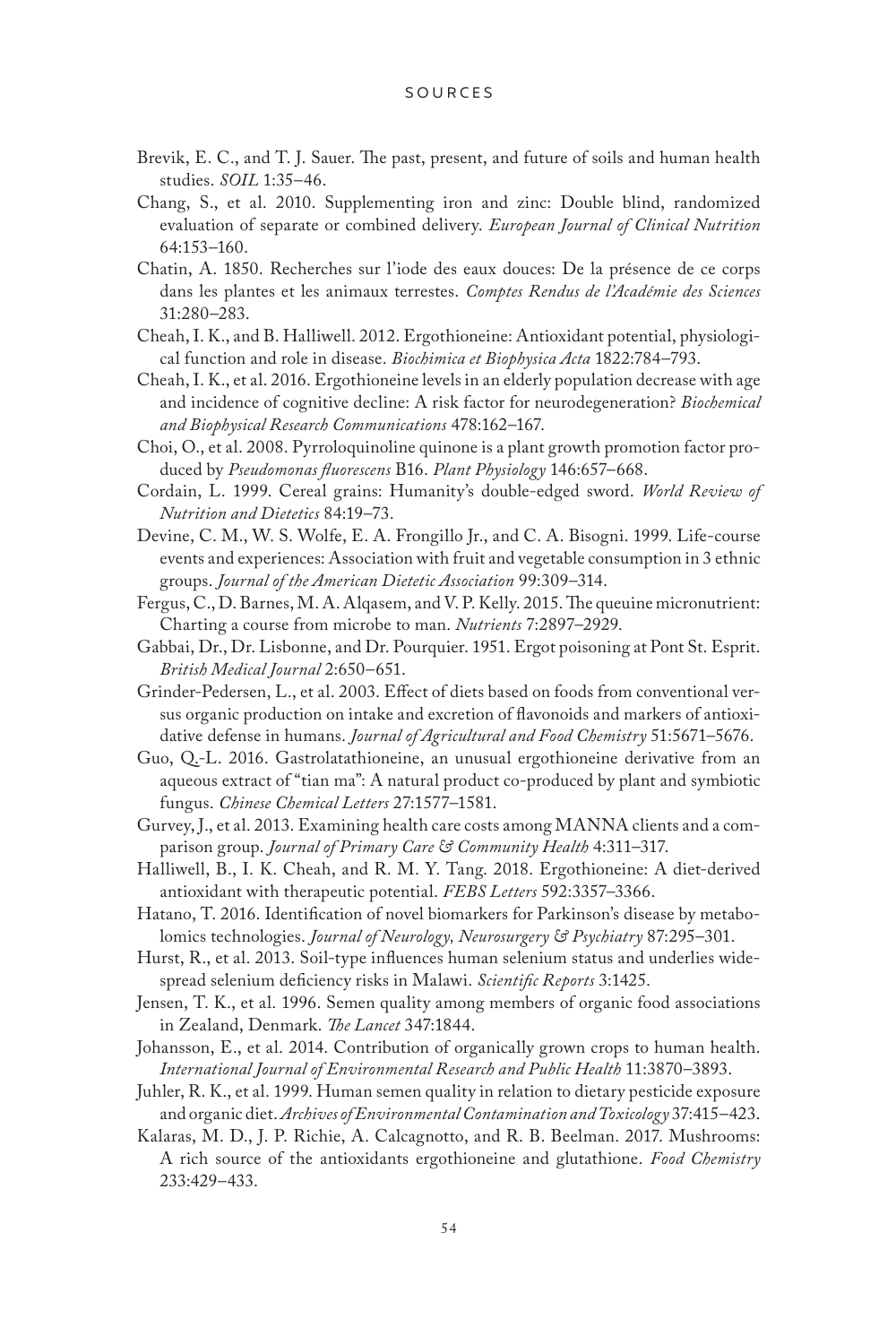- Kato, Y., et al. 2010. Gene knockout and metabolome analysis of carnitine/organic cation transporter CTN1. *Pharmaceutical Research* 27:832–840.
- Kirkwood, T. B. L. 2008. Understanding ageing from an evolutionary perspective. *Journal of Internal Medicine* 263:117–127.
- Ley, R. E., et al. 2008. Worlds within worlds: Evolution of the vertebrate gut microbiota. *Nature Reviews Microbiology* 6:776–788.
- Li, J., et al. 2020. Dietary inflammatory potential and risk of cardiovascular disease among men and women in the U.S. *Journal of the American College of Cardiology*  76:2181–2193.
- Melville, D. B. 1959. Ergothioneine. *Vitamins & Hormones* 17:155–204.
- Oliver, M. A. 1997. Soil and human health: A review. *European Journal of Soil Science* 48:573–592.
- Oliver, M. A., and P. J. Gregory. 2015. Soil, food security and human health: A review. *European Journal of Soil Science* 66:257–276.
- Palar, K. 2017. Comprehensive and medically appropriate food support is associated with improved HIV and diabetes health. *Journal of Urban Health* 94:87–99.
- Park, E.-J. 2010. Ergothioneine accumulation in a medicinal plant *Gastrodia elata*. *Journal of Medicinal Plants Research* 4:1141–1147.
- Paul, B. D., and S. H. Snyder. 2010. The unusual amino acid L-ergothioneine is a physiologic cytoprotectant. *Cell Death and Differentiation* 17:1134–1140.
- Pepper, I. L. 2013. The soil health-human health nexus. *Critical Reviews in Environmental Science and Technology* 43:2617–2652.
- Prasad, A. S. 2008. Zinc in human health: Effect of zinc on immune cells. *Molecular Medicine* 14:353–357.
- Price, W. A. 1939. *Nutrition and Physical Degeneration: A Comparison of Primitive and Modern Diets and Their Effects.* Paul B. Hoeber, Inc., and Harper & Brothers, New York.
- Ratcliffe, M. M., K. A. Merrigan, B. L. Rogers, and J. P. Goldberg. 2011. The effects of school garden experience on middle school-aged students' knowledge, attitudes and behaviors associated with vegetable consumption. *Health Promotion Practice* 12:36–43.
- Smith, E., et al. 2020. Ergothioneine is associated with reduced mortality and decreased risk of cardiovascular disease. *Heart* 106:691–697.
- Stein, M. M., et al. 2016. Innate immunity and asthma risk in Amish and Hutterite farm children. *New England Journal of Medicine* 375:411–421.
- Strobel, G., and B. Daisey. 2003. Bioprospecting for microbial endophytes and their natural products. *Microbiology and Molecular Biology Reviews* 67:491–502.
- Tanret, C. 1909. Sur une base nouvelle retirde du seigle ergotd, l'ergothiodine. *Annales de Chimie et de Physique* 18:114–124.
- Vinayak, M., and C. Pathak. 2009. Queuosine modification of tRNA: Its divergent role in cellular machinery. *Bioscience Reports* 30:135–148.
- Welch, R. M., and R. D. Graham. 2004. Breeding for micronutrients in staple food crops from a human nutrition perspective. *Journal of Experimental Botany* 55:353–364.
- Willett, W., et al. 2019. Food in the Anthropocene: The EAT-Lancet Commission on healthy diets from sustainable food systems. *The Lancet* 393:447–492.
- Zallot, R., et al. 2014. Plant, animal, and fungal micronutrient queuosine is salvaged by members of the DUF2419 protein family. *American Chemical Society Chemical Biology* 9:1812–1825.